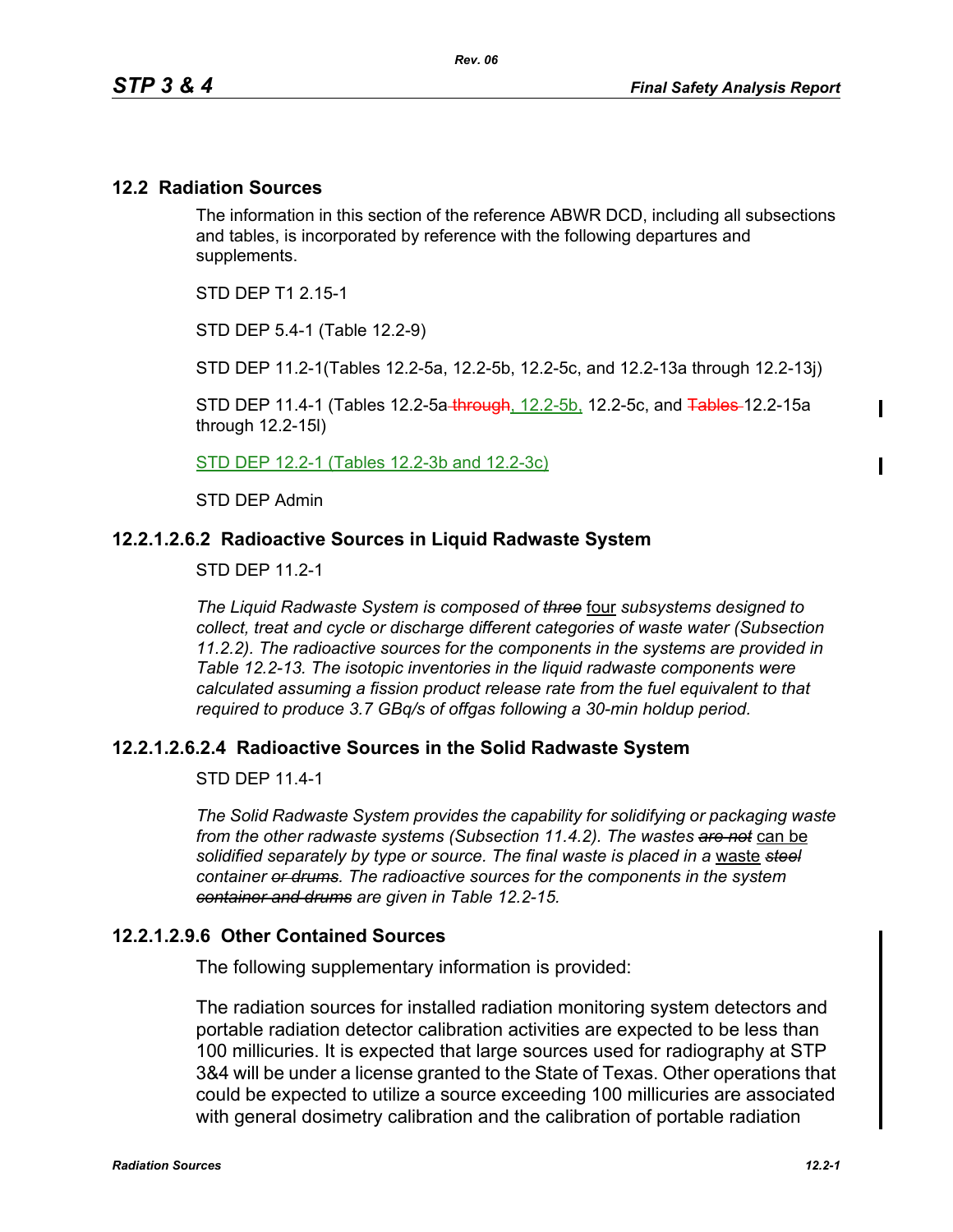monitoring equipment utilized by Health Physics personnel. These activities are expected to be performed by the Metrology Laboratory for STP Units 1 & 2.

Procurement, receipt, inventory, labeling, leak testing, control, storage, issuance for use, and disposal of all sources (including sources that contain Special Nuclear Material) maintained on site is in accordance with plant procedures developed to comply with the radiation protection program elements required by 10 CFR Parts 19 and 20, to maintain personnel exposure ALARA. Sources brought to the site and utilized by contract or vendor personnel are controlled in accordance with the provisions of the license held by the contractor or vendor. If required while on site, storage of vendor-supplied sources is in accordance with site procedures.

# **12.2.1.2.10 Post-accident Radioactive Sources**

STD DEP Admin

STD DEP T1 2.15-1

*With respect to the Reactor Building, the overall plant design has divided the Reactor Building into three separate and independent divisions. ECCS components are contained in each division in separate isolated rooms such that the failure of one system in one division will not affect components in another division. Releases of radioactive material either in the form of water or steam (airborne) are contained in and isolated to a large extent in the compartment in which it might occur by the use of watertight doors and area* process *radiation monitors which isolate the HVAC System from the compartment* on a high radiation signal*. Divisional separation under such conditions is complete. Sumps are designed to detect and alarm in the event of leaks in excess of 0.063 liter per second*. *establishing a threshold for leak before break on the larger water-carrying piping systems. All connections to the Primary Containment not terminating in the Reactor Building meet GDC 54, 55, 56, and 57. Therefore, in the event of an accident involving radioactive sources in the Primary Containment or Reactor Building, such sources would be contained and isolated for further treatment and decontamination.*

*Likewise, potential releases in the Radwaste Building will be contained by isolating* filtering *the Radwaste Building atmosphere and sealing any water releases in the building, which is seismically qualified and steel-lined to prevent any potential water releases. Such potential releases are discussed in Section 15.7.* 

### **12.2.1.3 Turbine Building Sources**

The following site specific supplement provides information concerning the design of the Condensate Storage Tank (CST).

The CST has a capacity of 2110  $\text{m}^3$  and is located outside in the yard at STP 3&4. Specifically, it is located adjacent to and just north of the Radwaste Building and to the west of the Turbine Building (see Figure 1.2-37 - Plot Plan). It is a right cylinder with a radius of approximately seven meters and a height of approximately 14 meters. It is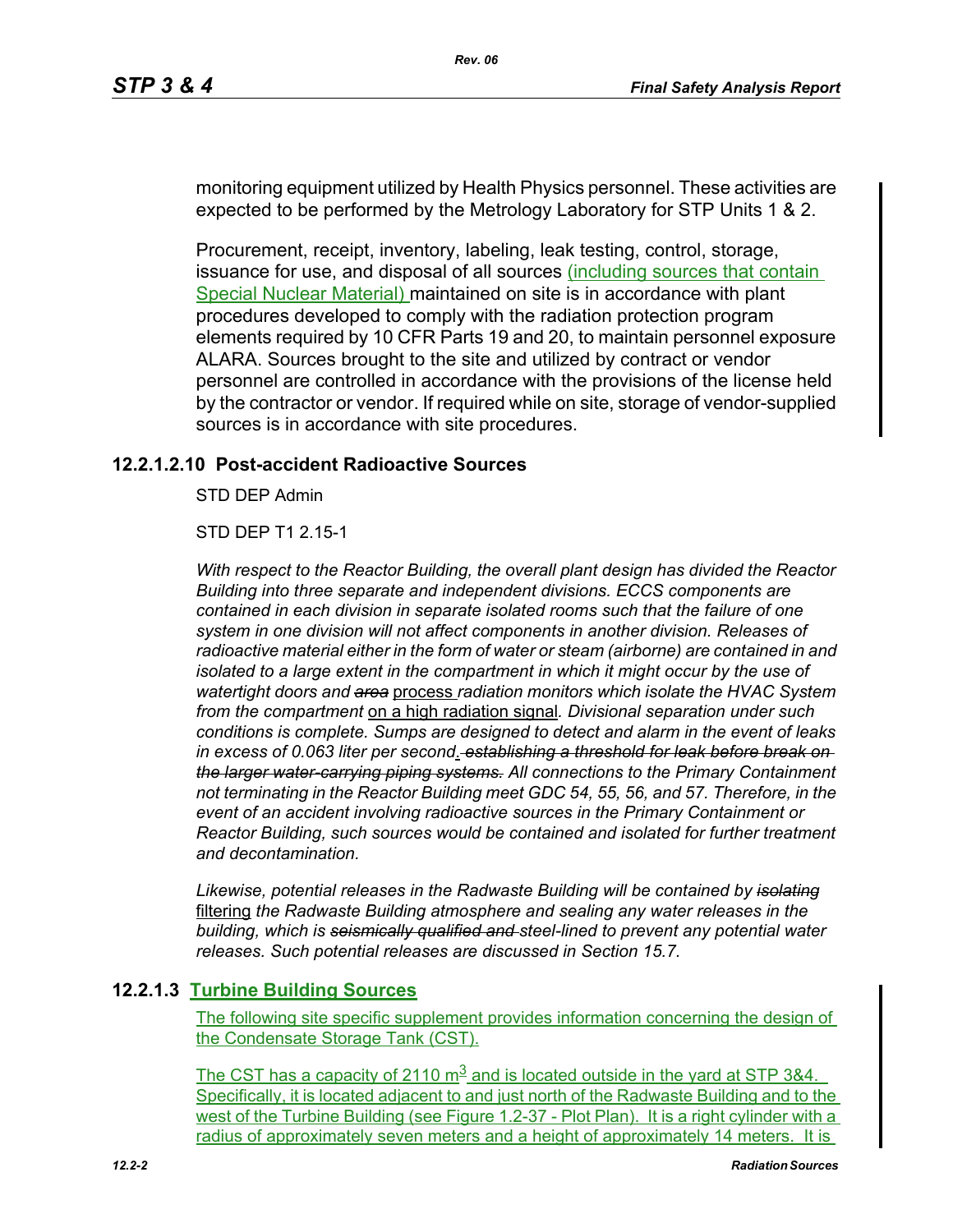located inside an enclosed open top reinforced concrete structure of approximately 19 meters square and 11 meters in height designed to contain the entire contents of the CST. The structure encompasses the CST as depicted on Figure 1.2-37. Outside wall thickness of the concrete structure is approximately 0.3 meters on all four sides. The structure is equipped with a metal cover to preclude rainwater entry, and with a controlled access door.

Normal operational CST contamination levels are expected to yield a contact dose rate of approximately 0.1 mrem/hr, however, the CST will be surveyed by Health Physics personnel periodically and after abnormal operational occurrences (AOO) in accordance with plant procedures to ensure occupational dose remains ALARA. Should an AOO occur which required controlling access to the CST such access would be controlled in accordance with plant Radiation Protection procedures, as described in Section 12.5.

In order to maintain the quality of the CST water, the inputs to the CST are limited. The CST's primary makeup water is purified water from the Makeup Water Purified (MUWP) System. In addition to makeup water from the MUWP System, which contains no radioactive contamination, there are three inputs to the CST that are potentially contaminated. Recycled water from the CRD System is routed back to the CST. The design of the CRD System ensures that the recycle water is not contaminated by other water systems so that the recycled water is the same quality as the CST water. Condensate reject is sent back to the CST to compensate for the clean gland seal steam injection and the thermal expansion of the feed and condensate systems during plant start-up. The point at which condensate is transferred to the CST is located downstream of the condensate filters and demineralizers so that the water that is rejected to the CST has the same quality as the condensate demineralizer effluent. In order to minimize liquid releases from the plant, treated water from the LWMS may also be recycled to the CST.

To establish a design source term, the weighted average of the activity concentrations for each isotope for the condensate reject and the LWMS recycle were cycled through the CST to calculate an equilibrium activity. The condensate reject activity concentration was estimated by taking the reactor water source terms in DCD Section 11.1, except for noble gas and N-16, and adjusting them by the main steam carryover fractions and the condensate filter removal factor of 99% for insoluble nuclides and condensate demineralizer removal parameters from DCD Table 11.1-7. The LWMS recycle activity in the CST is estimated by transferring the activity in the Low Conductivity Waste (LCW) Sample Tanks in COLA Table 12.2-13d to the CST at a rate of 55 m<sup>3</sup>/day, which is the normal LCW System influent rate from COLA Table 11.2-2. The transfer was continued for a period of time long enough to ensure that equilibrium concentrations were reached in the 2110  $\text{m}^2$  CST. Tritium activity was assumed to be 3.7E-04 MBq/g in accordance with DCD Section 11.1.2.3. This is conservative because it does not account for the dilution due to the makeup from the MUWP System. The resulting activity concentrations were then multiplied by the volume of the CST, 2110  $\text{m}^3$ , to obtain the total activity in the CST. The design source term activity by isotope is shown in Table 12.2-37. The dose rate at 30 cm from the CST containing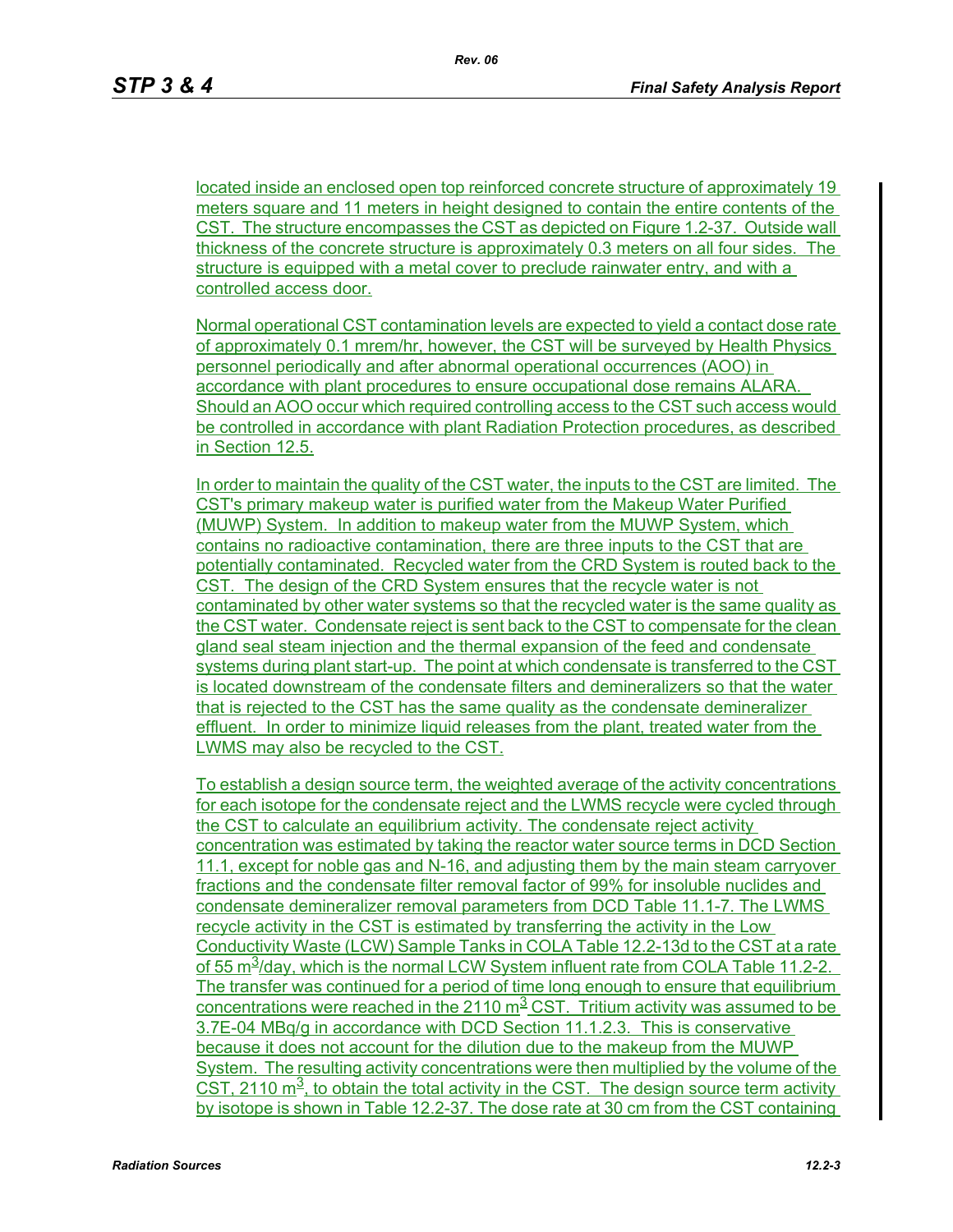this activity is less than 0.001 mSv/hr, and is small enough that no radiation shielding is required.

The CST is provided with design features to prevent environmental releases and the spread of contamination. As stated above, the CST is surrounded by a reinforced concrete enclosure that is sufficient to hold the entire contents of the CST. The drain from the enclosure is routed to the LWMS for processing, if required. The CST is provided with high level alarms in the control room and the Radwaste Building in order to prevent overflow. Any overflow that does occur is routed to the LWMS. The MUWC System contains lines that are used to transfer condensate quality water between the CST and systems in the Radwaste Building, Turbine Building and Reactor Building. All of the piping is routed in trenches or tunnels (not buried pipe). These trenches and tunnels provide the capability to identify and collect any leakage from the lines handling CST water and to transfer this water to the LWMS for processing.

Radiation source information for the CST is shown in Tables 12.2-5a, 12.2-5b, and 12.2-5c.

# **12.2.2.1 Production of Airborne Sources (Site-Specific Supplemental Value Used)**

The following site-specific supplement addresses COL License Information Item 12.5 for airborne releases.

*(1)* χ/Q values obtained from Table 2.3S-27.

STP has re-performed the gaseous release dose analysis using site-specific parameters to determine conformance with 10 CFR 20 and 10 CFR 50 Appendix I (see Subsection 12.2.3 for COL License Information), concluding that identified limits are not exceeded. As shown in Table 12.2-20 the expected per unit release is a small fraction of the site wide release limits of 10 CFR 20.

# **12.2.2.4 Average Annual Doses**

The following site-specific supplement addresses COL License Information Item 12.5.

*For compliance with 10 CFR 50 Appendix I, evaluations have been made to determine average annual doses to unrestricted areas subject to airborne and liquid releases. For airborne dose calculations, isotopic releases were taken from Table 12.2-20. assuming a 0.8 km exclusion boundary. Releases were assumed to be from the plant stack, since all major (Reactor Building, Turbine Building and Radwaste Building) ventilation systems pipe to the stack for normal releases. Since a site meteorology is not definitively defined, a statistical approach was used to evaluate the releases over a series of meteorologies discussed in References 12.26 and 12.27. Doses were calculated using methodologies and conversion factors consistent with Regulatory Guides 1.109 and 1.111 as implemented in References 12.28 and 12.29. Results of the airborne evaluations are given in Table 12.2-21. For the ingestion doses given in Table 12.2-21, ingestion values given in Table E-5 of Regulatory Guide 1.109 were used. COL applicants need to update the airborne dose calculations to conform to the as-designed plant and site-specific meteorology (see Subsection 12.2.3 for COL*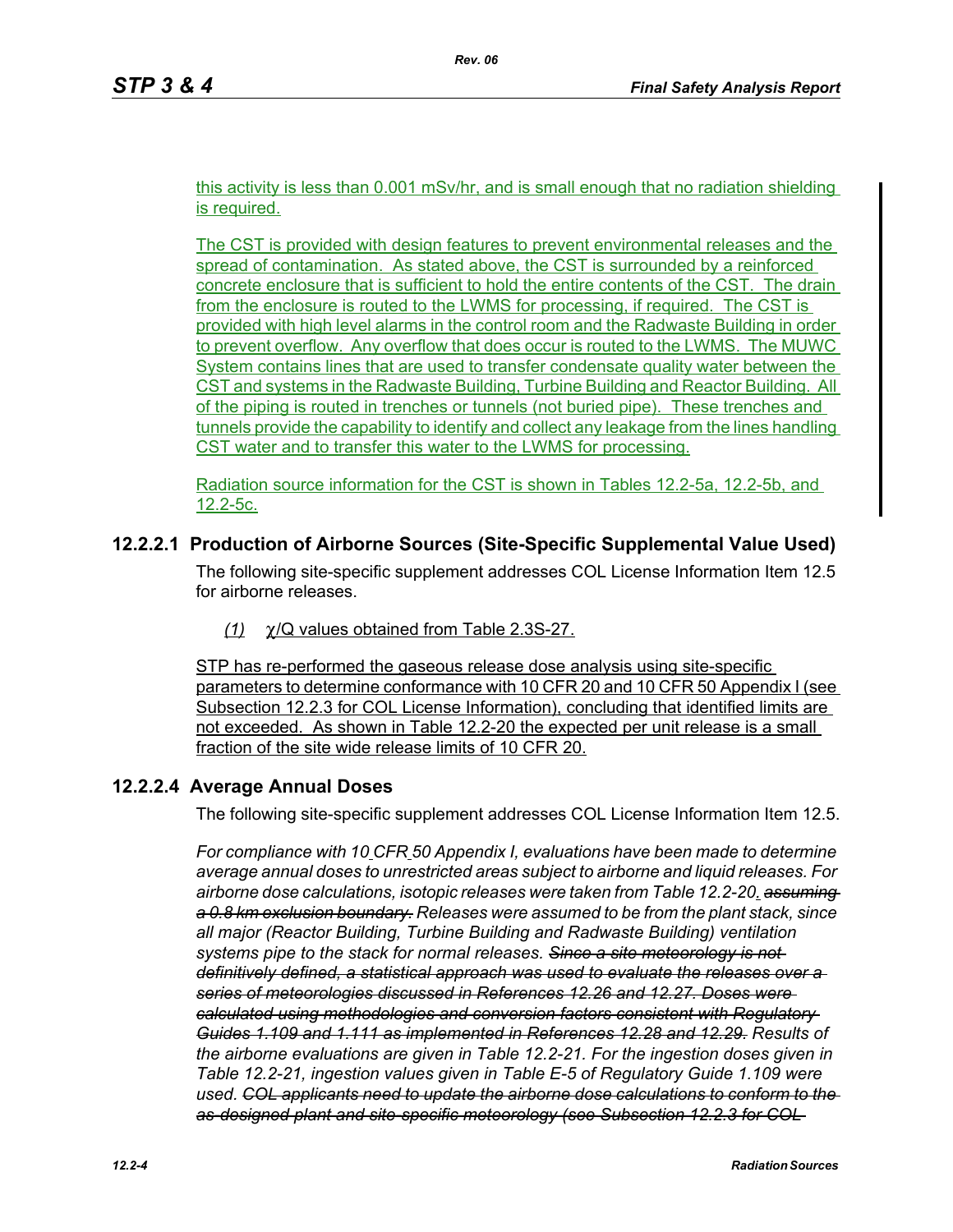*license information).* Tables 12.2-*24*31, 12.2-*25*32, and 12.2-*26*33 describe the parameters used in the airborne release dose assessment.

#### **12.2.2.5 Liquid Releases**

The following site-specific supplement addresses COL License Information Item 12.5 for liquid releases.

*The ABWR is designed not to release radioactive liquid effluents. However, under certain conditions of high water inventory, up to 3.7 GBq per year, excluding tritium* radioactive liquids *may be released as described in Subsection 11.2.3. These releases are given in Table 12.2-22 and form the basis for estimating doses using methodologies consistent with Regulatory Guide 1.113 as implemented in Reference 12.2-10. The results of liquid releases, assuming dilution factors described in Subsection 11.2.3.2 12.2.2.5.1, are shown in the dose evaluation in Table 12.2-23. COL applicants need to update* STP has re-performed *the liquid dose analysis to conform to the as-designed plant and* using *site-specific parameters* to determine conformance with 10 CFR 20 and 10 CFR 50 Appendix I *(see Subsection 12.2.3 for COL license information),* concluding that the identified limits are not exceeded*.* Tables 12.2-24, 25, and 26 describe the parameters used in the airborne release dose assessment. Table 12.2-*27*34 describes the site-specific parameters used in the liquid release dose assessment.

### **12.2.2.5.1 Dilution Factors**

The following site-specific supplement addresses COL License Information Item 12.5 for liquid releases.

Dilution factors used in evaluating the release of liquid effluents are site specific. Using the methodology set forth in NUREG-0016 for Liquid Releases, the quantity of radioactive isotopes has been computed and is identified in column 2 of Table 12.2-22. The GALE code methodology, as specified in NUREG-0016, was used to determine the radiological activity released. The code provides recommended values for the activity fraction for potential effluent streams. It is assumed that this quantity is released to the plant discharge piping, which has a flow of 272,550  $\mathrm{m}^3$ /h (circulating water flow). A maximum of 150 cubic meters per hour of liquid radwaste discharge will be mixed with normal circulating water flow of 272,550  $\mathrm{m}^3$ /h providing significant dilution prior to release. The annual release values are used to calculate the per unit annual average liquid release discharge concentration, shown in column 3 of Table 12.2-22. The concentrations noted in this table are less than the limits in 10 CFR 20.

The discharge piping empties into the STP Main Cooling Reservoir (MCR), a 7000 acre reservoir. The plant liquid releases are further diluted in the MCR and allow for radioactive decay to occur before ultimate release from the site to unrestricted areas. The reservoir lies totally within the confines of the site and the use of its water is restricted to plant operation.

Liquid effluent discharge into the MCR can be released to unrestricted areas in the Little Robbins Slough or the Colorado River, and ultimately Matagorda Bay, providing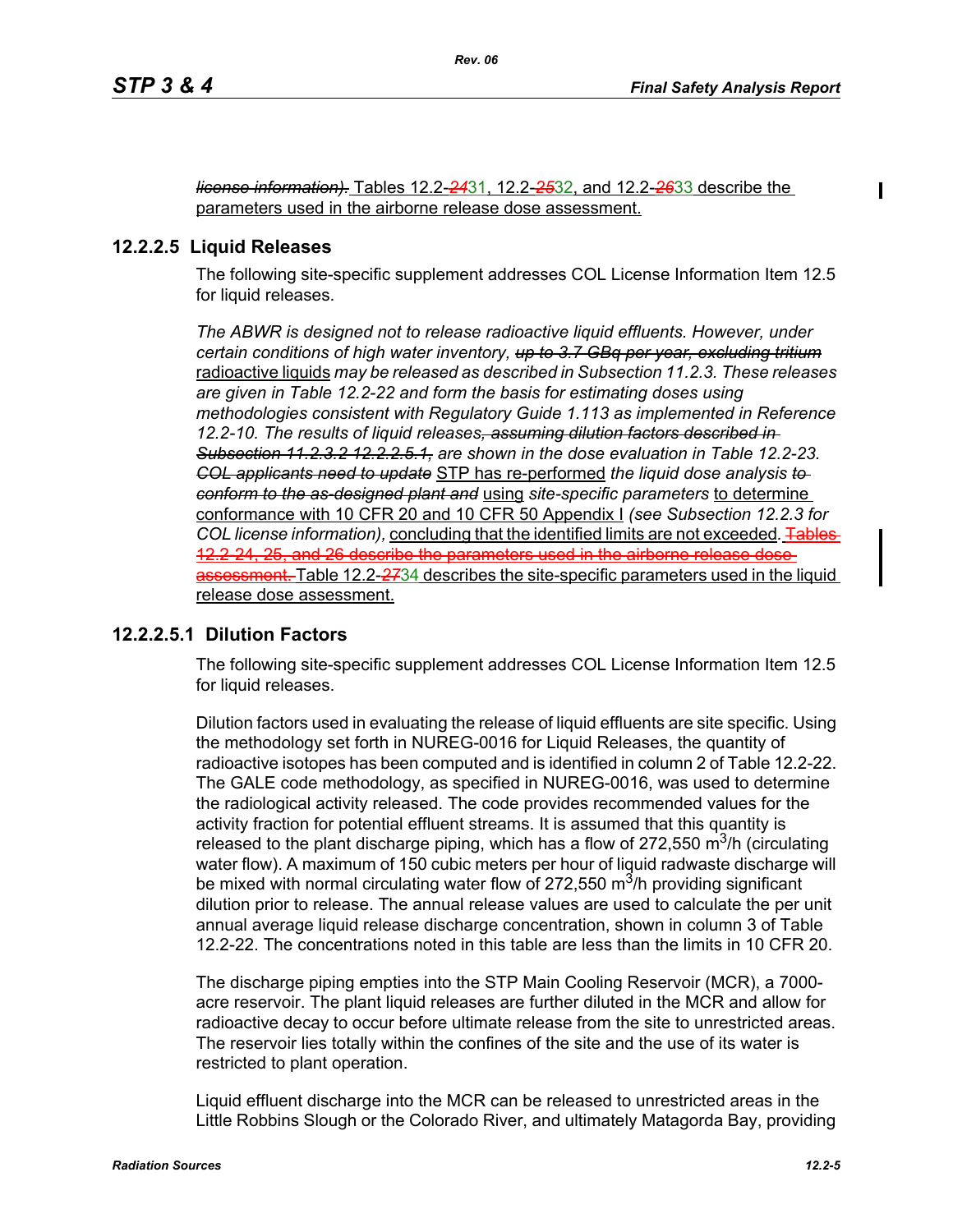further dilution prior to reaching the potential Maximally Exposed Individual (MEI). Dilution flow rates in the Colorado River, Matagorda Bay and Little Robbins Slough used to evaluate the liquid pathway dose to the MEI, were obtained using information from the STP 2006 Offsite Dose Calculation Manual (ODCM). They were inputs to the LADTAP II computer program, as referenced in Table 12.2-2-734, footnotes 1, 2, and 3.

The liquid pathway doses to the MEI are determined to be in Little Robbins Slough and are presented in Table 12.2-23. Dose to the MEI comply with the requirements of 10 CFR 50 Appendix I.

#### **12.2.3 COL License Information**

#### **12.2.3.1 Compliance with 10 CFR 20 and 10 CFR 50 Appendix I**

The following supplement addresses COL License Information Item 12.5.

Using site-specific parameters, doses from the average annual liquid releases and the average annual airborne releases to the environment have been computed. The releases and doses are shown in Tables 12.2-20 through 12.2-23. Tables 12.2-2935 and 306 demonstrate that the average annual liquid and airborne releases are in compliance with 10 CFR 20 and 10 CFR 50 Appendix I. Table 12.2-36 demonstrates compliance with 40 CFR 190 as specified in 10 CFR 20.1301(e).

The following is a summary of the annual dose contributions to the maximally expoindividual (MEI) from STP 1 & 2 and STP 3 & 4. The MEI is a child at residences in the vicinity of STP. The contributions from STP 1 & 2 are from the "2005 Radiological Effluent Release Report" (April 27, 2006). The total doses are in compliance with 40 **CFR 190.**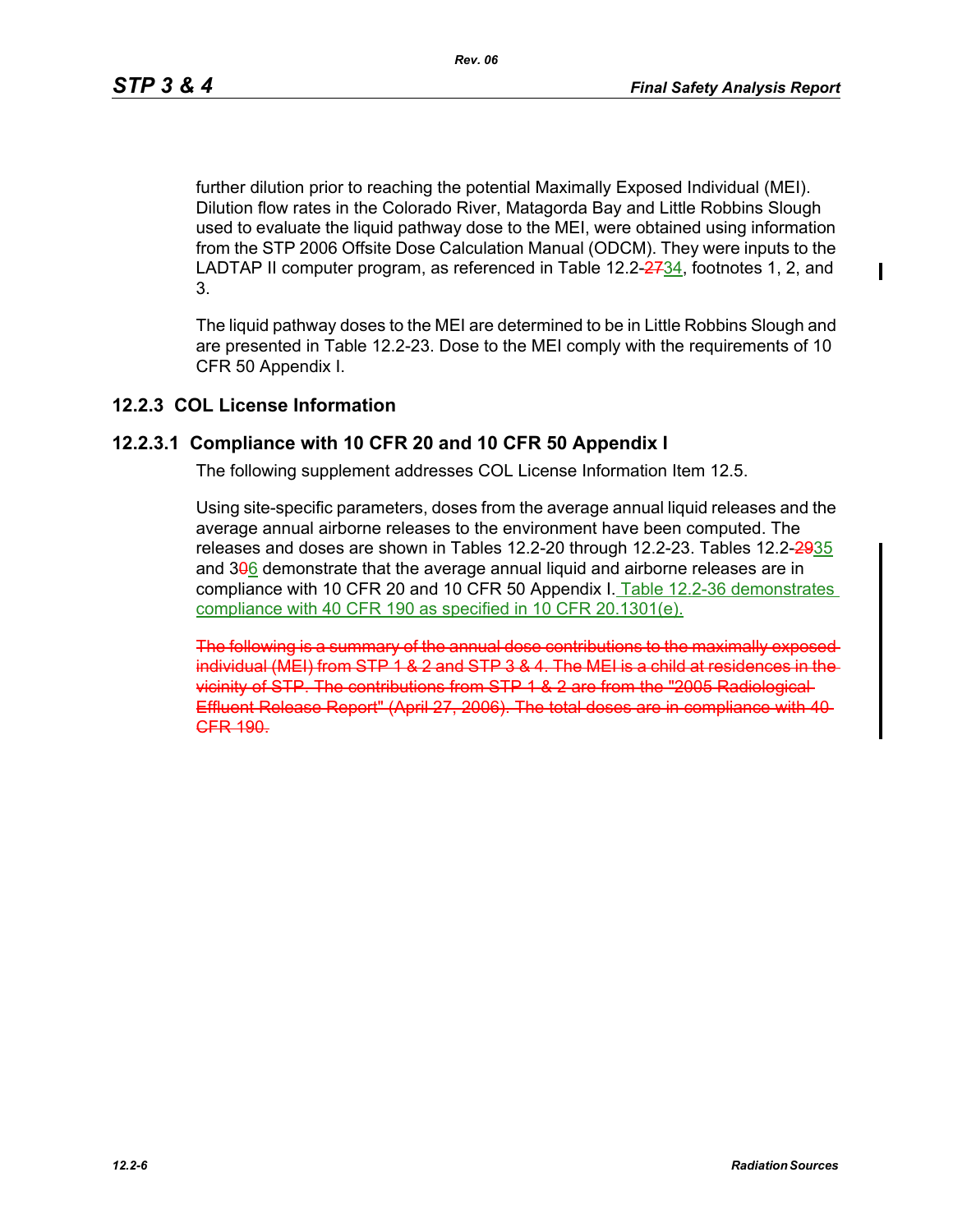$\begin{array}{c} \hline \end{array}$  $\overline{\mathbf{I}}$  $\overline{\phantom{a}}$ 

> I  $\overline{\phantom{a}}$  $\overline{\phantom{a}}$

|                  |                          | <b>Dose (mrem/year)</b> |                 |                           |
|------------------|--------------------------|-------------------------|-----------------|---------------------------|
|                  |                          | <b>Total Body</b>       | <b>Thyroid</b>  | <b>Other Organ - Bone</b> |
| STP 3 & 4        | <b>Direct Radiation</b>  | 5.0                     | <del>NA</del>   | AA                        |
|                  | Liquid                   | 0.00025                 | 0.00011         | 0.0023                    |
|                  | <b>Gaseous</b>           | 0.70                    | 4.54            | 4.94                      |
|                  | <b>Total</b>             | 5.70                    | 4.54            | 4.94                      |
| STP1&2           | Liquid                   | 0.0042                  | 0.0041          | 0.00077                   |
|                  | <b>Gaseous</b>           | 0.0080                  | 0.0097          | 0.0011                    |
|                  | <b>Total</b>             | 0.012                   | 0.014           | 0.0019                    |
|                  | Site Total               | 5.74                    | 4.55            | 4.94                      |
| 40 CFR 190 Limit |                          | 25                      | 75              | 25                        |
|                  | <b>Fraction of Limit</b> | <del>0.23</del>         | <del>0.06</del> | 0.08                      |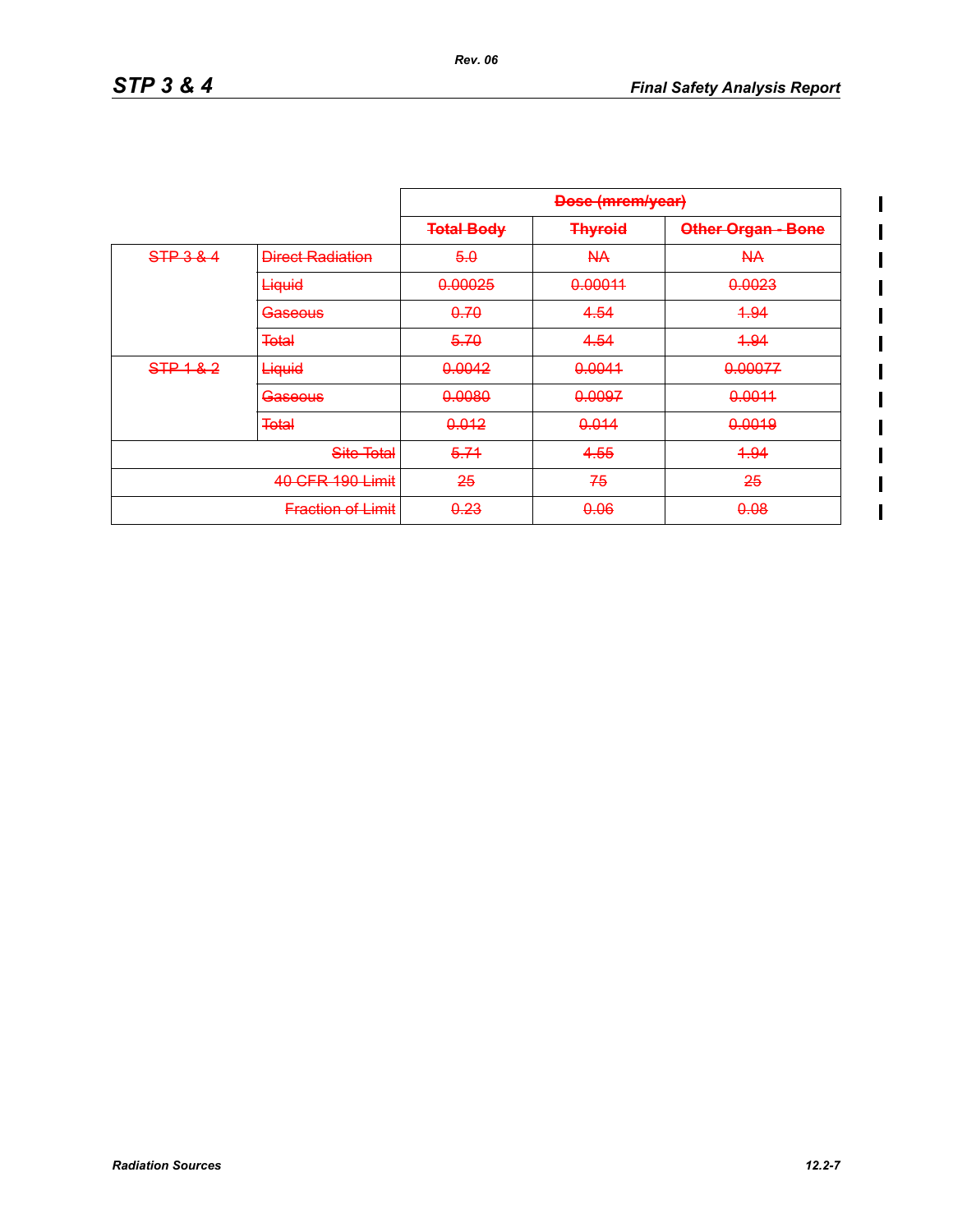### **12.2.4 References**

- 12.2-12 NRC (U.S. Nuclear Regulatory Commission) 1987. GASPAR II Technical Reference and User Guide, NUREG/CR-4653, Office of Nuclear Reactor Regulation, Washington D.C., March.
- 12.2-13 STP (South Texas Project) 2007. Offsite Dose Calculation Manual, Revision 15, South Texas Project, STI32207439, October 1, 2007.
- 12.2-14 STP (South Texas Project) 2006. 2005 Radioactive Effluent Release Report, South Texas Project Electric Generating Station, April 27, 2006.
- 12.2-15 NRC (U.S. Nuclear Regulatory Commission) 1986. LADTAP II Technical Reference and User Guide, NUREG/CR-4013, Office of Nuclear Reactor Regulation, Washington D.C., April.
- 12.2-16 NRC (U.S. Nuclear Regulatory Commission) 1977. Calculation of Annual Doses to Man from Routine Releases of Reactor Effluents for the Purpose of Evaluating Compliance with 10 CFR Part 50, Appendix I, Regulatory Guide 1.109, Revision 1, Office of Standards Development, Washington D.C., October.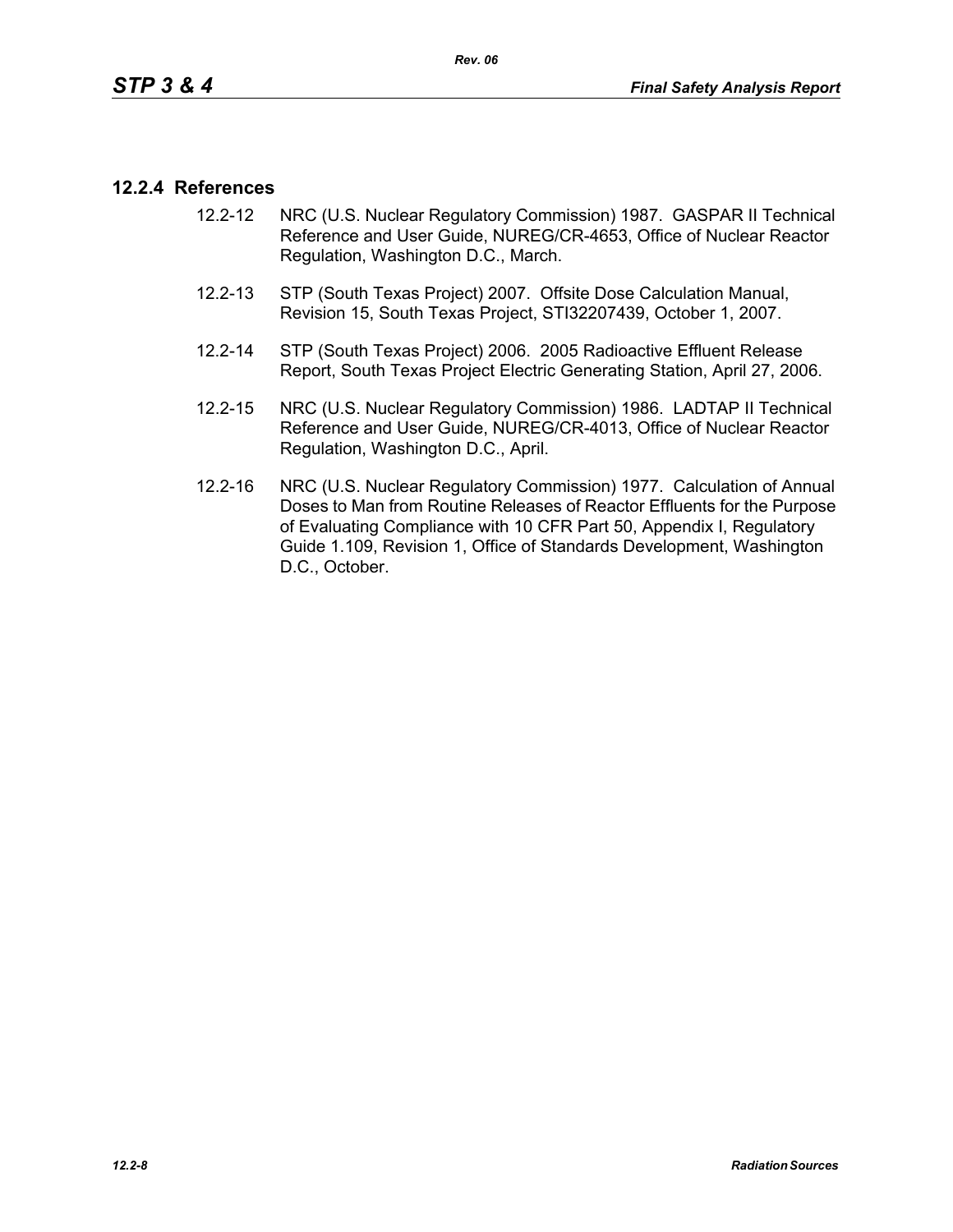|                    |                | Post-Operation Gamma Sources in the Core* (pJ/W.s) <sup>±</sup> |             |             |
|--------------------|----------------|-----------------------------------------------------------------|-------------|-------------|
| <b>Energy</b>      |                | <b>Time after Shutdown</b>                                      |             |             |
| <b>Bounds (pJ)</b> | 0 <sub>s</sub> | 1 day                                                           | 1 week      | 1 month     |
| $9.6E - 01$        |                |                                                                 |             |             |
|                    | $1.3E-03$      | $1.6E - 01$                                                     | $1.6E + 00$ | $1.6E - 01$ |
| $6.4E - 01$        |                |                                                                 |             |             |
|                    | $2.9E + 03$    | $1.1E + 00$                                                     | 7.4E-01     | $1.6E - 01$ |
| $4.8E - 01$        |                |                                                                 |             |             |
|                    | $1.7E + 03$    | $9.1E - 01$                                                     | $5.9E-01$   | $1.6E - 01$ |
| $4.2E - 01$        |                |                                                                 |             |             |
|                    | $2.7E + 03$    | $4.6E + 01$                                                     | $2.7E + 01$ | $1.6E - 01$ |
| $3.5E-01$          |                |                                                                 |             |             |
|                    | $3.4E + 03$    | $7.2E + 01$                                                     | $6.4E + 00$ | 8.0E-02     |
| $2.9E - 01$        |                |                                                                 |             |             |
|                    | $5.3E + 03$    | $5.0E + 02$                                                     | $3.4E + 02$ | $1.0E + 02$ |
| $2.2E - 01$        |                |                                                                 |             |             |
|                    | $5.9E + 03$    | $3.7E + 02$                                                     | $2.6E + 02$ | $1.8E + 02$ |
| $1.4E - 01$        |                |                                                                 |             |             |
|                    | $8.2E + 03$    | $1.2E + 03$                                                     | $6.1E + 02$ | $3.4E + 02$ |
| $6.4E-02$          |                |                                                                 |             |             |
|                    | $1.9E + 03$    | $2.9E - 03$                                                     | $1.4E + 02$ | $5.8E + 01$ |
| $1.6E - 02$        |                |                                                                 |             |             |

| Table 12.2-3b Gamma Ray Source Energy Spectra -                                |
|--------------------------------------------------------------------------------|
| Post-Operation Gamma Sources in the Core* (pJ/W.s) <sup><math>\pm</math></sup> |

*Rev. 06*

\* *Operating history of 3.2 years.*

<sup> $t$ </sup> The information provided in this table shall not be used for detailed facility design, including shielding design and evaluation of equipment qualification, operational procedures, or as a basis for any changes to the final safety analysis report (FSAR).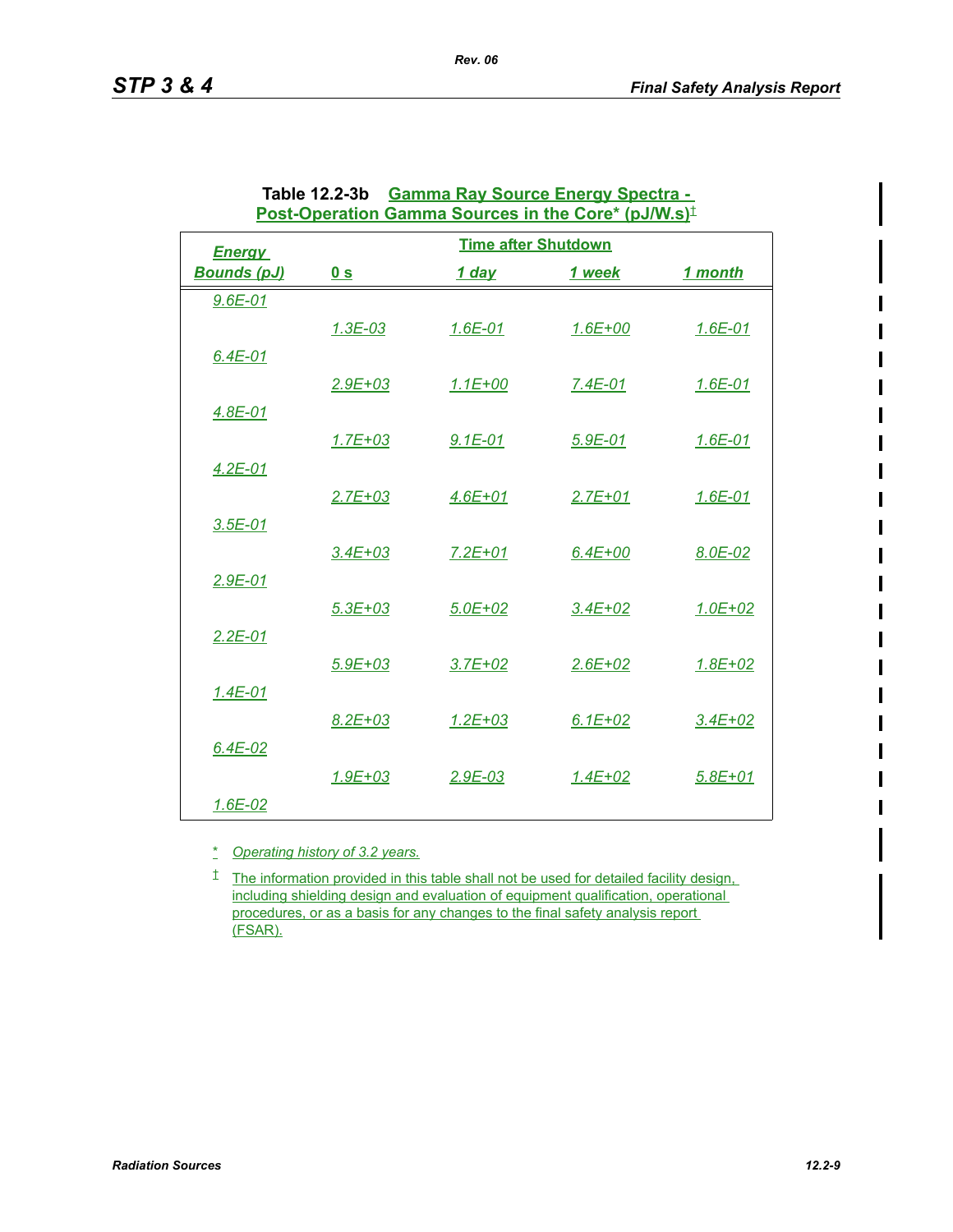| Gamma Ray Sources External to the Core During Operation- |               |               |                                                           |               |
|----------------------------------------------------------|---------------|---------------|-----------------------------------------------------------|---------------|
|                                                          |               |               | <b>Gamma Ray Source</b><br><u>pJ/cm<sup>3</sup>/s/MWt</u> |               |
| <b>Energy Bounds (pJ)</b>                                | <u>Zone H</u> | <b>Shroud</b> | <u>Zone 1</u>                                             | <b>Vessel</b> |
| E > 1.60                                                 | 1.9E-07       | $2.7E - 03$   | $4.3E-09$                                                 | 3.0E-07       |
| $1.28 \le E \le 1.60$                                    | $5.3E - 04$   | 41.7          | $1.2E - 0.5$                                              | $3.0E - 04$   |
| $0.96 \leq E \leq 1.28$                                  | 0.14          | 76.9          | 2.4E-03                                                   | $3.0E - 03$   |
| $0.64 \le E \le 0.96$                                    | 8.3E-04       | 24.0          | $1.6E - 05$                                               | $8.2E - 04$   |
| 0.32 < E < 0.64                                          | 35.2          | 17.6          | $4.6E - 02$                                               | 8.3E-04       |
| 0.16 < E < 0.32                                          | $4.5E - 03$   | 7.7           | $6.1E - 05$                                               | $3.8E - 04$   |
| $8.2E - 02 \leq E \leq 0.16$                             | $3.7E - 03$   | 4.6           | 5.0E-05                                                   | $3.3E - 04$   |
| $3.2E - 02 \le E \le 8.2E - 02$                          | $1.1E-02$     | 1.3           | $1.9E - 04$                                               | $3.3E-05$     |
| $E < 3.2E - 0.2$                                         | $1.3E - 04$   | 0.30          | $2.6E - 06$                                               | $1.5E - 05$   |

| Table 12.2-3c Gamma Ray Source Energy Spectra -                             |
|-----------------------------------------------------------------------------|
| <b>Gamma Ray Sources External to the Core During Operation</b> <sup>†</sup> |

*Rev. 06*

<sup> $†$ </sup> The information provided in this table shall not be used for detailed facility design, including shielding design and evaluation of equipment qualification, operational procedures, or as a basis for any changes to the final safety analysis report (FSAR).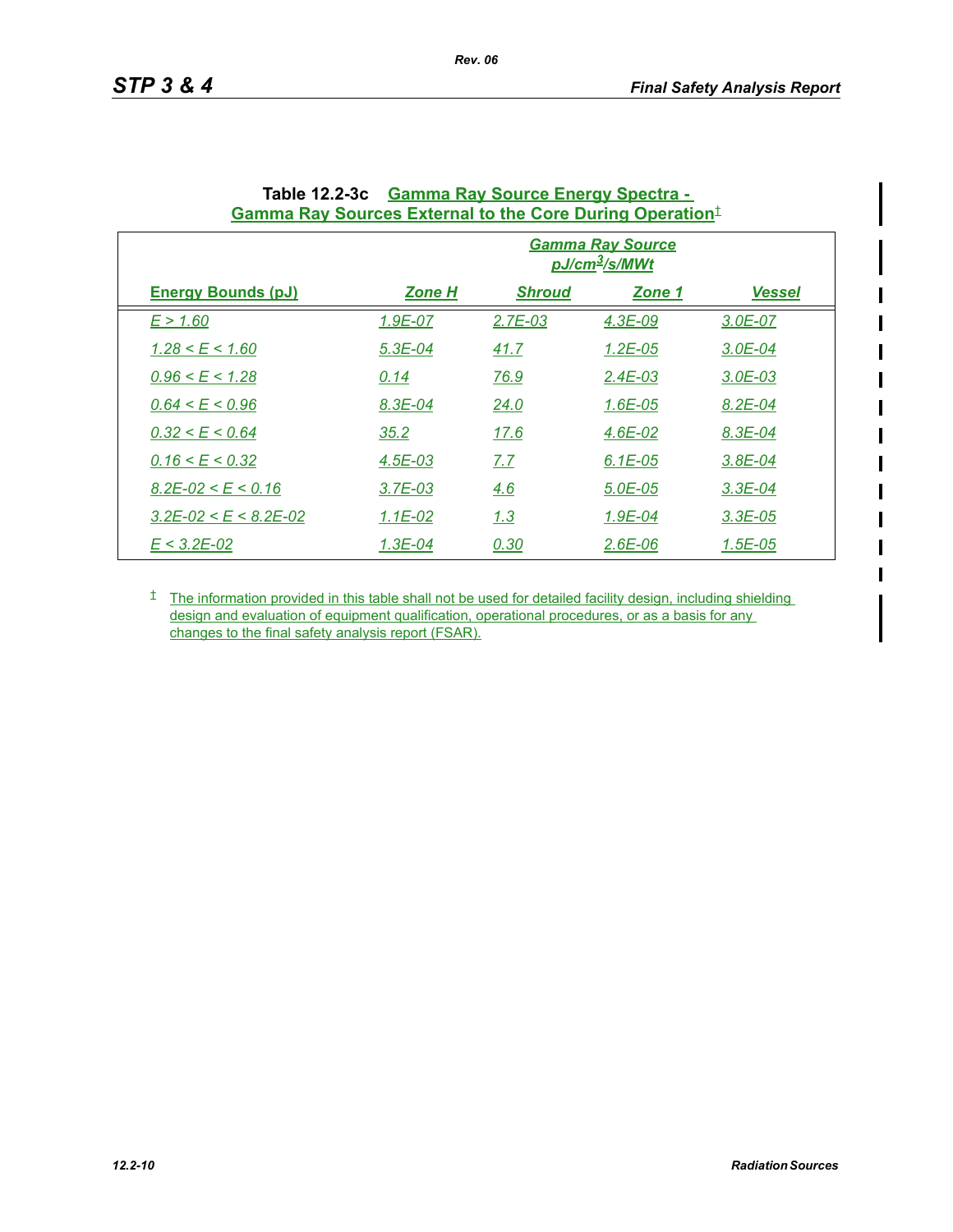| <b>Source Table</b>              | For                                      | <b>Drawing</b>                                  | <b>Location</b>               | <b>Approximate Geometry</b>                                                              |
|----------------------------------|------------------------------------------|-------------------------------------------------|-------------------------------|------------------------------------------------------------------------------------------|
| $12.2 - 6$                       | <b>RHR Heat Exchanger</b>                | $12.3 - 1$                                      | (R1,RF)<br>(R6,RA)<br>(R6,RF) | Rt Cylndr (r=0.9m, l=7m)                                                                 |
| $12.2 - 8$                       | <b>RCIC Turbine</b>                      | $12.3 - 1$                                      | (R6, RC)                      | Rt Cylndr (r=0.5m, l=0.7m)                                                               |
| $12.2 - 9$                       | <b>CUW Filter Demineralizer</b>          | $12.3 - 3$                                      | (R2, RB)                      | 2 Tanks, Rt Cylndr (r=0.6m, l=3.3m)                                                      |
| $12.2 - 10$                      | <b>CUW Regen Heat Exchanger</b>          | $12.3 - 2$                                      | (R1, RC)                      | Rt Cylndr (r=0.4m 0.63m, I=6.8m<br>4.9m)                                                 |
| $12.2 - 11$                      | <b>CUW Non-Regen Heat</b><br>Exchanger   | $12.3 - 1$                                      | (R1, RC)                      | Rt Cylndr (r=0.4m, l=5.5m)                                                               |
| 12.2-13.1<br><u>12.2-13a</u>     | <b>LCW Collector Tank</b>                | $12.3 -$<br>378 38<br>$12.3 - 38$               | <b>ITEM-7</b>                 | 24 Tanks, Rt Cylndr (r=4.2.74m,<br>l=9.49.9.5858m)                                       |
| <del>12.2-13.2</del><br>12.2-13b | <b>LCW Filter/Demin Skid</b>             | $12.3 -$<br>3912.3-<br>39                       | <b>ITEM 12</b>                | Rt Cylndr (r=0.5m, I=2.5m)Rt cylndr<br>$(r=0.5m, l=1.8m)$                                |
| <del>12.2-13.3</del>             | <b>LGW Demineralizer</b>                 | 12.3-39                                         | <b>ITEM 11</b>                | Rt Cylndr (r=0.6m, I=2.8m)                                                               |
| 12.2-13.4<br>12.2-13d            | <b>LCW Sample Tank</b>                   | $12.3 -$<br>378.38<br>$12.3 - 38$               | <b>ITEM 8</b>                 | 2 Tanks, Rt Cylndr (r=4.2.74m,<br>l=9.499.58.58m)                                        |
| <b>12.2-13.5</b><br>12.2-13e     | <b>HCW Collector Tank</b>                | $12.3 -$<br>378 38<br>$12.3 - 38$               | <b>ITEM 13</b>                | 3 Tanks, Rt Cylndr (F=2.2m,<br><del>/=4.3m</del> ) <u>(r=2.74m, l=9.58m)</u>             |
| <del>12.2-13.6</del><br>12.2-13f | HCW Filter/ Demineralizer<br><b>Skid</b> | 12.3-39                                         | <b>ITEM 20</b>                | Rt Cylnder (r=0.6m, l=2.8m)Rt cylndr<br>$(r=0.5m, I=1.8m)$                               |
| $12.2 - 14$                      | Offgas                                   | 12.3-50                                         | $(TF, T2)$                    | Tank 1, Rt Cylndr (r=0.6m, l=7.6m)<br>Tanks 2-9, Rt Cylndr (r=1.1m,<br>$I = 7.6m$        |
| 12.2-29                          | Steam Jet Air Ejector                    | 12.3-51                                         | $(TF, T2)$                    | Rt Cylndr (r=0.15m, l=4.6m)<br>Rt Cylndr (r=0.76m, l=6.1m)<br>Rt Cylndr (r=0.2m, l=4.6m) |
| $12.2 - 14$                      | Offgas Recombiner                        | 12.3-51                                         | $(TF, T2)$                    | Rt Cylndr ( $r=1.4m$ , $l=7m$ )                                                          |
| $12.2 - 15.1$<br><u>12.2-15a</u> | <b>CUW Backwash Receiving</b><br>Tank    | $12.3 - 1$                                      | (R2, RB)                      | Rt Cylndr (r=2.2m, l=5.7m)                                                               |
| 12.2-15.2<br>12.2-15b            | CF Backwash Receiving Tank               | 12.3-49                                         | (TD, T4)                      | Rt Cylndr (r=2.2m, l=5.7m)                                                               |
| <del>12.2-15.3</del><br>12.2-15c | Phase Separators                         | $12.3 - 37 -$<br><del>&amp; 38</del><br>12.3-38 | <b>ITEM 30</b>                | 2 Tanks, Rt Cylndr (r=2.4-2.3m,<br>$I = 6.09.7m$                                         |

| Table 12.2-5a Radiation Sources-Radiation Sources |  |  |  |  |
|---------------------------------------------------|--|--|--|--|
|---------------------------------------------------|--|--|--|--|

T

 $\mathbf I$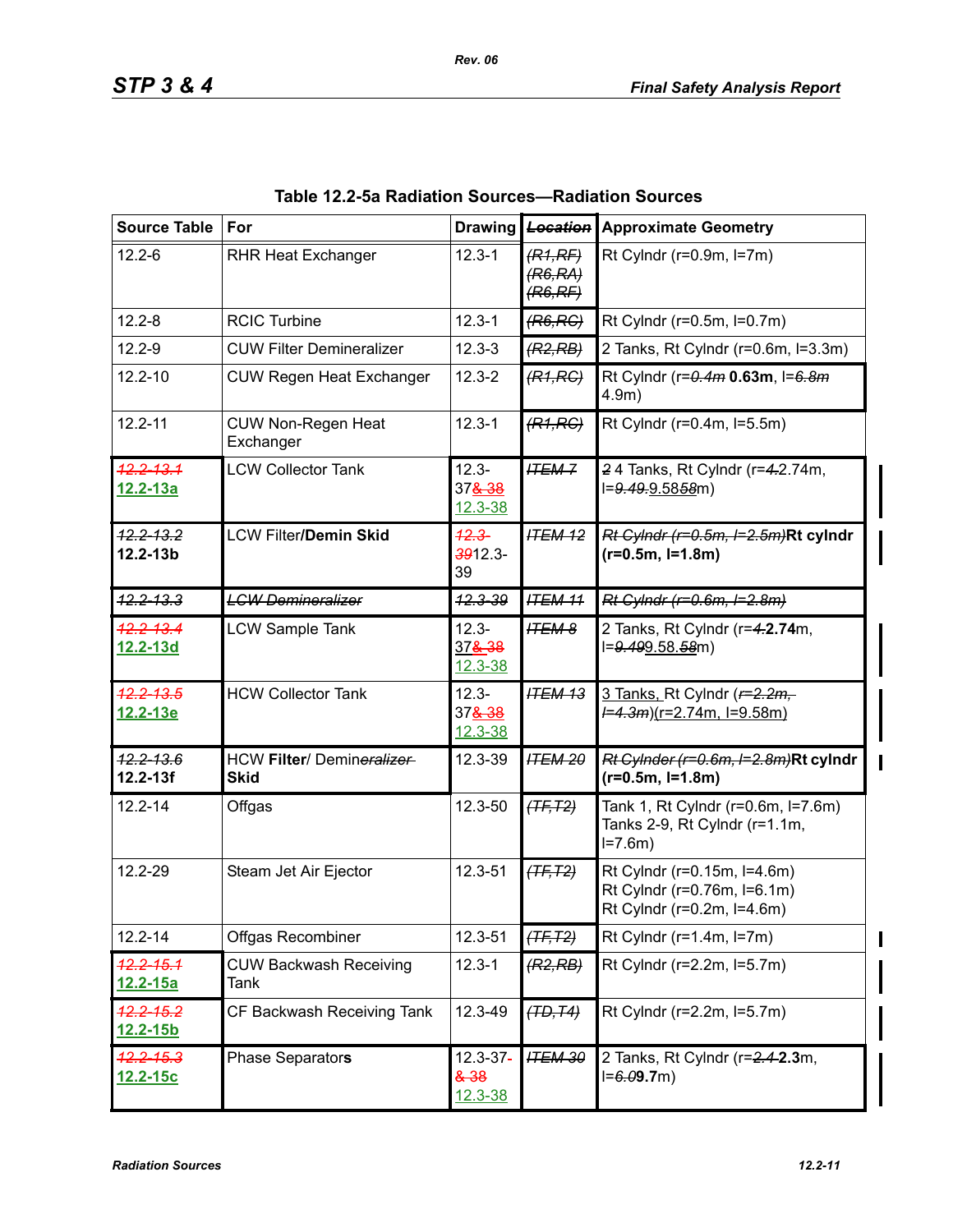| <b>Source Table</b>                        | For                                                           | <b>Drawing</b>                               |                      | <b>Location</b> Approximate Geometry                                                                                                                                                |
|--------------------------------------------|---------------------------------------------------------------|----------------------------------------------|----------------------|-------------------------------------------------------------------------------------------------------------------------------------------------------------------------------------|
| $12.2 - 15.4$<br>12.2-15d                  | Spent Resin Storage Tanks                                     | $12.3 -$<br>37 <del>&amp;38</del><br>12.3-38 | <b>ITEM 31</b>       | Rt Cylndr (r=2.0m, l=5.76.6m), 2<br><b>Tanks</b>                                                                                                                                    |
| $42.2 - 15.5$                              | <b>Concentrated Waste Tank</b>                                | $12.3 - 37$                                  | <b>ITEM 35</b>       | Rt Cylndr (r=1.5m, I=4.4m)                                                                                                                                                          |
| <del>12.2-15.6</del>                       | <b>Solids Dryer Feed Tank</b>                                 | $12.3 - 41$                                  | <b>ITEM 39</b>       | Rt Cylndr (r=1.6m, I=3.2m)                                                                                                                                                          |
| $12.2 - 15.7$                              | Solids Dryer (outlet)                                         | <del>12.3-39</del>                           | <b>ITEM 55</b>       | Rt Cylndr (r=0.2m, I=3.2m)                                                                                                                                                          |
| <del>12.2-15.8</del>                       | Solids Pelletizer                                             | $42.3 - 38$                                  | <b>ITEM 58</b>       | Rt Cylndr (r=0.4m, I=2.5m)                                                                                                                                                          |
| $42.2 - 15.9$                              | Sol Mist Separator (steam)                                    | $42.3 - 39$                                  | <b>ITEM 56</b>       | Rt Cylndr (r=0.1m, I=2.8m)                                                                                                                                                          |
| <del>12.2-15.10</del>                      | Sol Condenser                                                 | $12.3 - 40$                                  | <b>ITEM 57</b>       | Rt Cylndr (r=0.2m, I=1.4m)                                                                                                                                                          |
| <del>12.2-15.11</del>                      | Sol Drum                                                      | <del>12.3-39</del>                           | (2, D)               | Rt Cylndr (r=0.3m, I=0.8m)<br>Box (1.5mx1.5mx1m)                                                                                                                                    |
| 12.2-16                                    | FPC Filter Demineralizer                                      | $12.3 - 3$                                   | (R2, RB)             | Rt Cylndr (r=0.7m, l=3.4m)                                                                                                                                                          |
| $12.2 - 17$                                | <b>Suppression Pool Cleanup</b><br>System <sup>®</sup>        | $12.3 - 3$                                   | (R2, RA)             | Rt Cylndr (r=0.7m, l=3.4m)                                                                                                                                                          |
| $12.2 - 18$                                | Control Rod Drive System <sup>†</sup>                         | $12.3 - 2$                                   | (R4,RF)              | <b>Distributed Source</b>                                                                                                                                                           |
| 12.2-24                                    | <b>Traversing Incore Probe</b>                                | $12.3 - 2$                                   | (R4, RB)             | <b>Distributed Source</b>                                                                                                                                                           |
| 12.2-25                                    | Reactor Internal Pumps <sup>‡</sup>                           | $12.3 - 2$                                   | (RF, R1)             | <b>Distributed Source</b>                                                                                                                                                           |
| 12.2-25                                    | <b>RIP Heat Exchanger</b>                                     | $1.2 - 3b$                                   | EI 3000              | Rt Cylndr (r=0.322m, l=2.9m)                                                                                                                                                        |
| 12.2-26                                    | <b>Turbine Moisture</b><br>Separator/Reheater                 | 12.3-52                                      | (T6, TE)             | Rt Cylndr (r=1.8m, l=31.m)                                                                                                                                                          |
| 12.2-27                                    | <b>Turbine Condenser</b>                                      | 12.3-53                                      | (TD, TG)             | <b>Distributed Source</b>                                                                                                                                                           |
| 12.2-28                                    | Condenser Filter/<br>Demineralizer<br>Filter<br>Demineralizer | 12.3-51<br>12.3-51                           | (TG, T2)<br>(TG, T3) | 3 Tanks, Rt Cylndr(r=1.4m, I=6.1m)<br>6 Tanks, Rt Cylndr(r=1.7m, l=5.1m)                                                                                                            |
| 12.2-30                                    | <b>SGTS Filter Train</b>                                      | $12.3 - 7$                                   | (R2, RB)             | Surface, $(3.66m \times 2.54m)^8$                                                                                                                                                   |
| Applicant<br>See<br><b>Appendix</b><br>12B | Spent Fuel Storage                                            | $12.3 - 6$<br>$12.3 - 10$                    | (R4,RF)              | See Drawings <sup>+++</sup><br>14.0m x 9.4m x 11.9m deep (pool)<br>10.7m x 9.0m x 4.5m (fuel racks)<br><b>Active Fuel Assembly dimensions:</b><br>0.152m (6in) square x 3.8m height |
| $12.2 - 13h34$                             | <b>HSD Receiver Tank</b>                                      | $12.3 - 37$                                  |                      | Cylinder (r=1.98m, I=4.4m)                                                                                                                                                          |
| $12.2 - 13i32$                             | <b>HSD Sample Tank</b>                                        | 12.3-38                                      |                      | Cylinder (r=1.98m, l=4.4m)                                                                                                                                                          |
| 12.2-15142.2-<br>33                        | LW RS Backwash Receiving<br>Tank                              | $12.3 - 37 -$<br>2.38<br>12.3-38             |                      | Cylinder (r=1.98m, I=6.6m)                                                                                                                                                          |
| $12.2 - 13j34$                             | <b>Chem Drain Tank</b>                                        | 12.3-38                                      |                      | Cylinder (r=0.91m, I=2.6m)                                                                                                                                                          |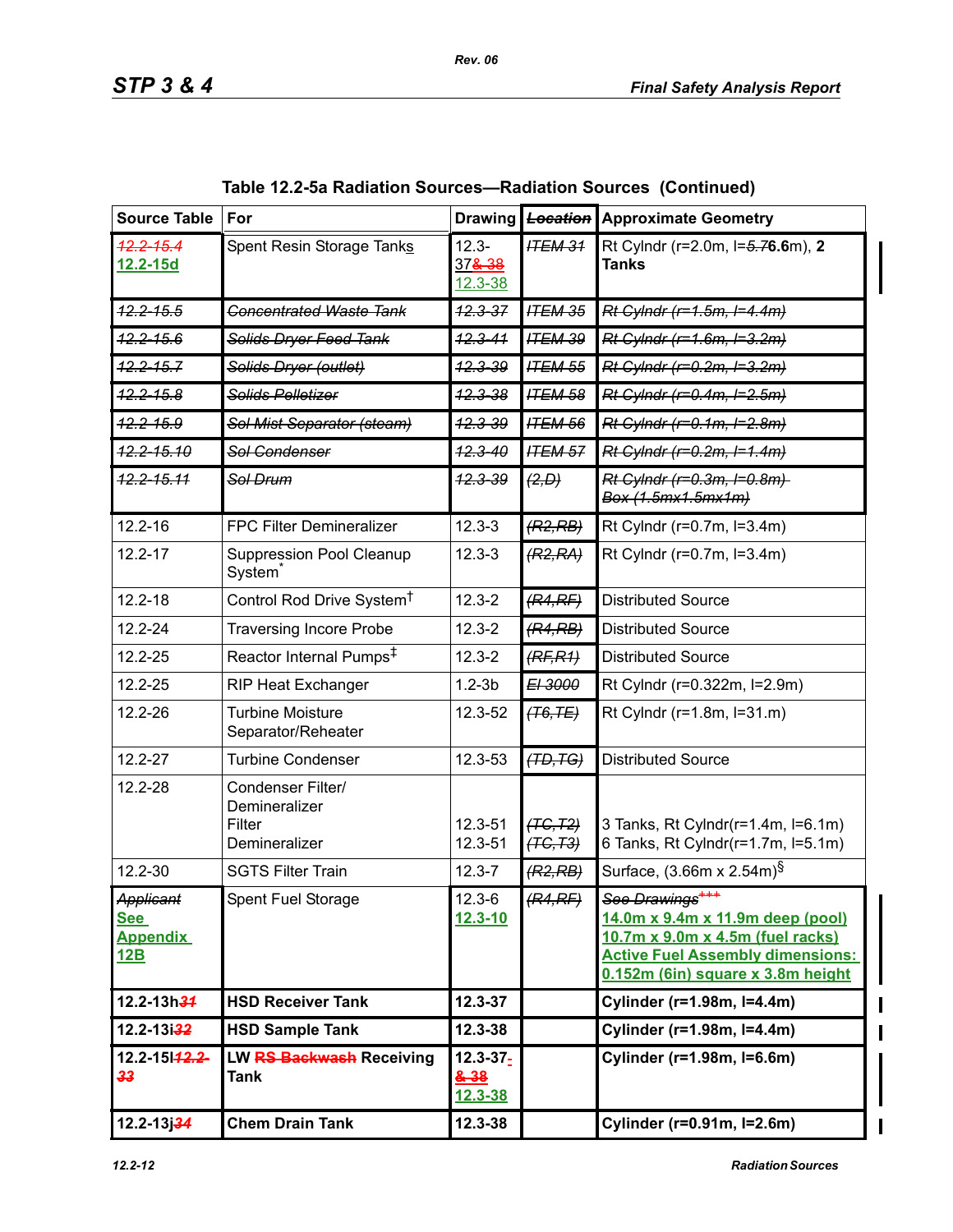| Source Table   For |                                |                                  | Drawing Location Approximate Geometry |
|--------------------|--------------------------------|----------------------------------|---------------------------------------|
| $12.2 - 13g35$     | <b>HCW Sample Tank</b>         | $12.3 - 37 -$<br>2.38<br>12.3-38 | Rt Cylinder (r=2.74m, I=9.58m)        |
| 12.2-37            | <b>Condensate Storage Tank</b> |                                  | Rt Cylinder (r=7m, l=14m)             |

**Table 12.2-5a Radiation Sources—Radiation Sources (Continued)**

\* Suppression pool clean up F/D uses second of Fuel Pool F/D

† Maintenance Facility

‡ Maintenance Facility, see Figure 1.2-3b Elevation 3000 for drywell location

§ Surface area of HEPA and charcoal filter

+++Applicant to develop spent fuel storage facilities design drawings showing geometry of facilities.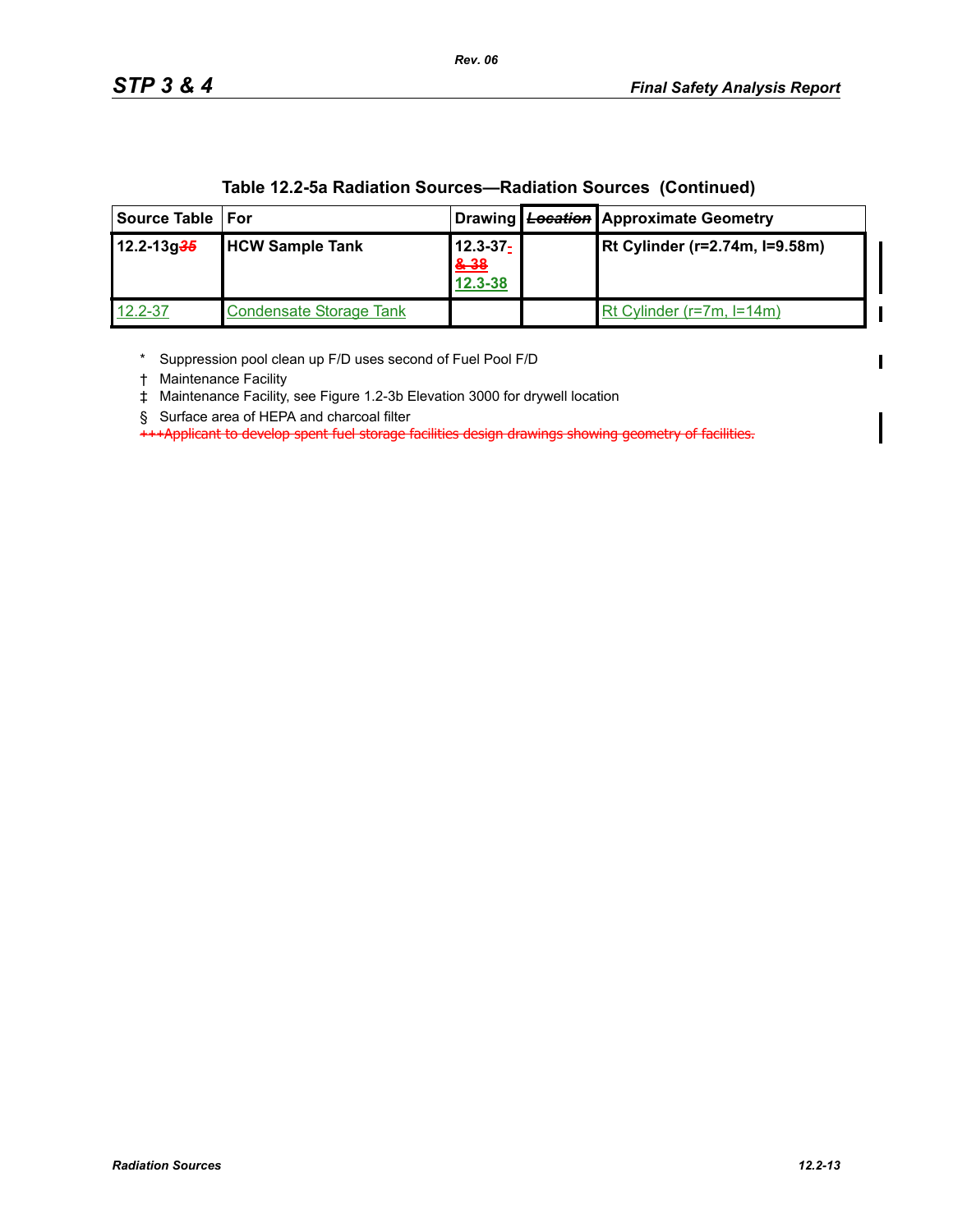| Component                                      | <b>Assumed Shielding Source Geometry</b>                                                                                           |
|------------------------------------------------|------------------------------------------------------------------------------------------------------------------------------------|
| <b>RHR Heat Exchanger</b>                      | Homogenous source over volume of heat exchanger                                                                                    |
| <b>RCIC Turbine</b>                            | Homogenous source over volume of turbine                                                                                           |
| <b>CUW Filter Demineralizer</b>                | 80% of source in first 15 cm, remainder dispersed over volume.                                                                     |
| <b>CUW Regen Heat</b><br>Exchanger             | Homogenous source over volume of exchanger                                                                                         |
| <b>CUW Non-Regen Heat</b><br>Exchanger         | Homogenous source over volume of exchanger                                                                                         |
| <b>LCW Collector Tank</b>                      | 80% non-solubles in slurry on tank bottom, rest evenly dispersed in volume                                                         |
| <b>LCW Filter/Demin Skid</b>                   | Homogenous source over volume of filterHomogenous source over<br>volume of skid                                                    |
| <b>LGW Demineralizer</b>                       | 80% of source in first 15 cm, rest evenly dispersed over volume                                                                    |
| <b>LCW Sample Tank</b>                         | Homogenous source over volume of tank                                                                                              |
| <b>HCW Collector Tank</b>                      | Homogenous source over volume of tank                                                                                              |
| <b>HCW Filter/Demineralizer</b><br><b>Skid</b> | 80% of source in first 15 cm, rest evenly dispersed over<br>volumeHomogenous source over volume of skid                            |
| Offgas                                         | 90% of source in first tank in first (upper) 30 cm, rest evenly dispersed.<br>Remaining tanks, homogenous source over tank volume. |
| Steam Jet Air Ejector**                        | Homogenous source over volume of ejector                                                                                           |
| Offgas Recombiner <sup>**</sup>                | Homogenous source over subcomponent (Figure 12.2-14)++                                                                             |
| <b>CUW Backwash Receiving</b><br>Tank          | 80% non-solubles in slurry on tank bottom, rest evenly dispersed in volume                                                         |
| CF Backwash Receiving<br>Tank                  | 80% non-solubles in slurry on tank bottom, rest evenly dispersed in volume                                                         |
| Phase Separator                                | 90% non-solubles in slurry on tank bottom, rest evenly dispersed in volume                                                         |
| Spent Resin Storage Tank                       | Homogenous source over volume of tank                                                                                              |
| <b>Concentrated Waste Tank</b>                 | 90% non-solubles in slurry on tank bottom, rest evenly dispersed in volume                                                         |
| Sol Dryer Feed Tank                            | Source evenly dispersed over volume                                                                                                |
| Sol Dryer (outlet)                             | Source evenly dispersed over volume                                                                                                |
| <b>Sol Peletizer</b>                           | Source evenly dispersed over volume                                                                                                |
| Sol Mist Separator (steam)                     | Source evenly dispersed over volume                                                                                                |
| <b>Sol Condenser</b>                           | Source evenly dispersed over volume                                                                                                |
| Sol Drum                                       | Source evenly dispersed over volume                                                                                                |
| <b>FPC Filter Demineralizer</b>                | 90% insolubles in first 15 cm, rest of source evenly dispersed over volume                                                         |
| <b>Supression Pool Cleanup</b>                 | 90% insolubles in first 15 cm, rest of source evenly dispersed over volume                                                         |
| System                                         |                                                                                                                                    |
| Control Rod Drive System                       | Exposure dependent, assume evenly dispersed over length of blade                                                                   |
| <b>Transverse Incore Probe</b>                 | Point or line geometry (Table 12.2-24)                                                                                             |
| <b>Reactor Internal Pumps</b>                  | Cylindrical source coupled to water bearing components                                                                             |

# **Table 12.2-5b Radiation Sources—Source Geometry**

*Rev. 06*

 $\mathbf I$  $\overline{1}$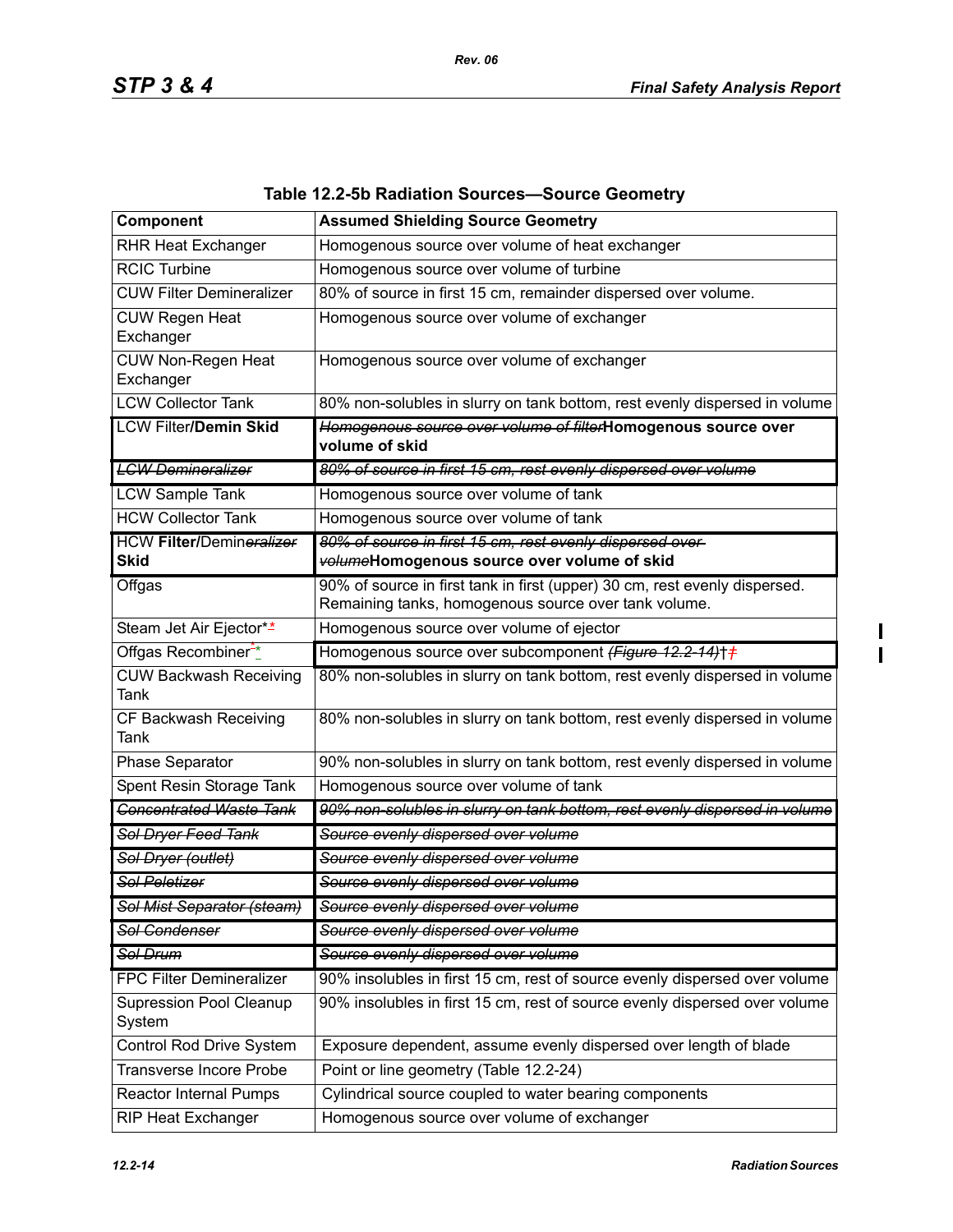| Component                                | <b>Assumed Shielding Source Geometry</b>                                         |
|------------------------------------------|----------------------------------------------------------------------------------|
| Turbine Moisture<br>Separator/Reheater   | Homogenous source over volume of exchanger                                       |
| <b>Turbine Condenser</b>                 | Homogenous source over volume of exchanger                                       |
| Condenser<br>Filter/Demineralizer        | Homogenous source over volume of exchanger                                       |
| Filter                                   | Source evenly dispersed over volume of filter                                    |
| Demineralizer                            | 90% insolubles in first 15 cm, rest of source evenly dispersed over volume       |
| <b>SGTS Filter Train</b>                 | 90% particulates on HEPA filter, remaining on charcoal filter                    |
| Spent Fuel Storage                       | Applicant<br>Spent fuel source evenly dispersed over volume of racks in the pool |
| <b>HSD Receiver Tank</b>                 | Homogenous source over volume of tank                                            |
| <b>HSD Sample Tank</b>                   | Homogenous source over volume of tank                                            |
| <b>LWRS Backwash</b><br><b>Receiving</b> | Homogenous source over volume of tank                                            |
| <b>Chem Drain Tank</b>                   | Homogenous source over volume of tank                                            |
| <b>HCW Sample Tank</b>                   | Homogenous source over volume of tank                                            |
| <b>Condensate Storage Tank</b>           | Homogeneous source over volume of tank                                           |

| Table 12.2-5b Radiation Sources-Source Geometry (Continued) |  |  |
|-------------------------------------------------------------|--|--|
|-------------------------------------------------------------|--|--|

- \**\** Radiation levels in SJAE and recombiner highly dependent upon power level. Actual measurements on SJAE condenser contact dose rate are  $2x10^{-3}$  Gy/h at 100% power and less than 5x10<sup>-2</sup>m Gy/h at 20% power.
- †*†* See Offgas Recombiner Description, Section 11.3, use inventory for preheater, recombiner, condenser and cooler for recombiner inventory for shielding applications.
- \*\*\* Applicant to develop spent fuel storage facilities design drawings showing the shielding sourcegeometry.

 $\blacksquare$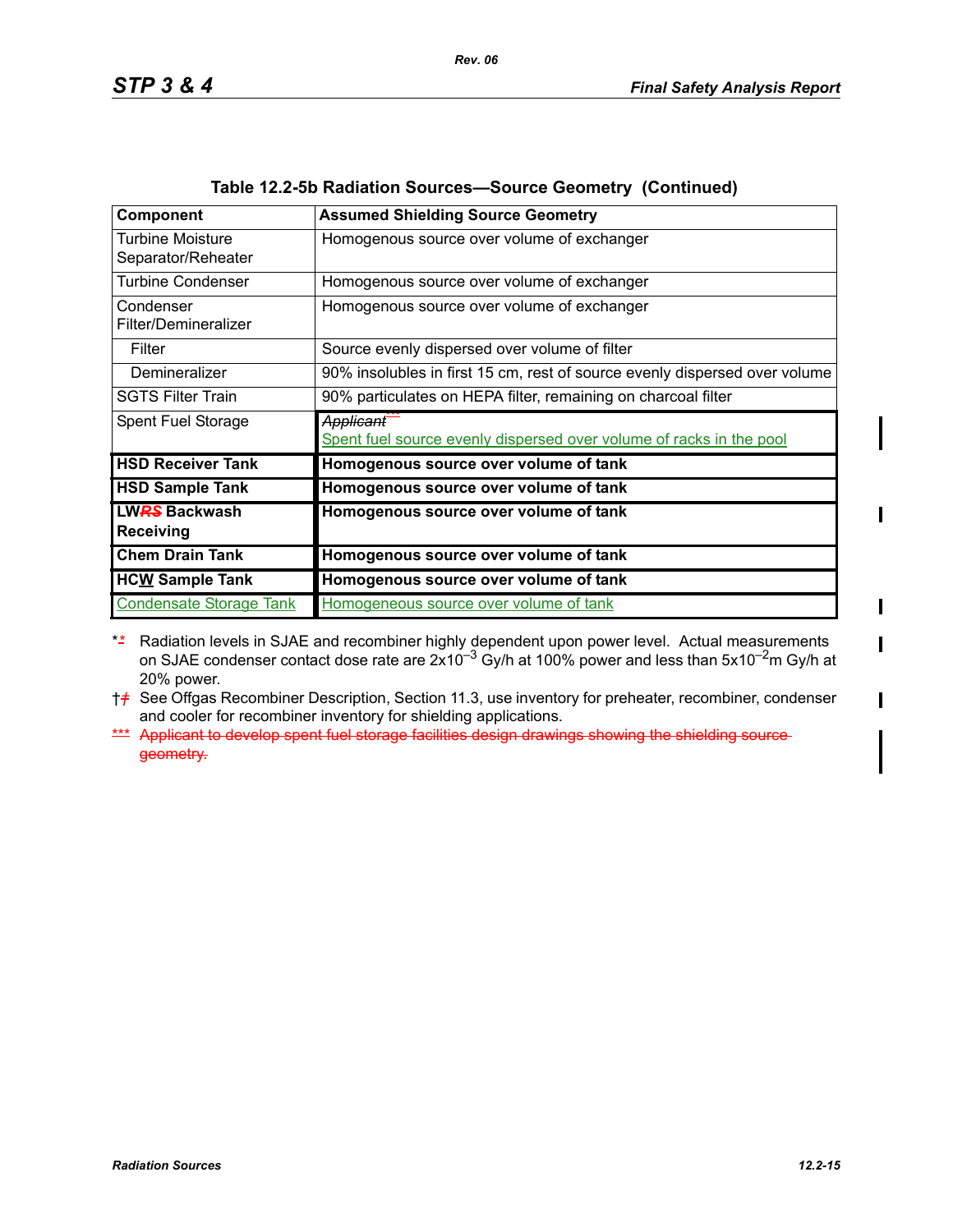| ١ |  |
|---|--|
|   |  |
|   |  |
|   |  |
|   |  |

| Component                                                       |                    | <b>Room Dimensions</b> |                       |                                  | <b>Wall Thickness in Meters</b>  |                                  |                          |                  |                  |  |
|-----------------------------------------------------------------|--------------------|------------------------|-----------------------|----------------------------------|----------------------------------|----------------------------------|--------------------------|------------------|------------------|--|
|                                                                 | Length             | Width                  | Height                | East                             | West                             | <b>North</b>                     | <b>South</b>             | <b>Floor</b>     | <b>Ceiling</b>   |  |
| <b>RHR Heat Exchanger</b>                                       | 12.6               | 5.6                    | 5.6                   | 0.8                              | 0.6                              | 0.6                              | 0.6                      | Ground           | 0.8              |  |
| <b>RCIC Turbine</b>                                             | 14.6               | 7.8                    | 5.6                   | 0.8                              | $\overline{2}$                   | 0.6                              | 0.6                      | Ground           | 0.8              |  |
| <b>CUW Filter Demineralizer</b>                                 | $\overline{2.8}$   | 3                      | 7.4                   | 0.8                              | $\mathbf 1$                      | 0.8                              | 1                        | 0.5              | Hatch            |  |
| <b>CUW Regen Heat Exchanger</b>                                 | 7.7                | 3.6                    | 6                     | 1.4                              | 1.4                              | $\mathbf{1}$                     | 1.4                      | 0.8              | 0.5              |  |
| <b>CUW Non-Regen Heat</b><br>Exchanger                          | 7.4                | 4.4                    | 5.6                   |                                  |                                  | 1                                | $\overline{1^{\dagger}}$ | Ground           | 0.8              |  |
| <b>LCW Collector Tank (4 Tanks)</b>                             | <b>4916</b>        | 415                    | $\overline{13}$       | 7.20.6                           | 0.80.6                           | 0.80.9                           | 7.20.9                   | Ground           | 0.8              |  |
| <b>LCW Filter/Demin Skid ***</b>                                | <del>16.4</del> 10 | 40.68                  | $\overline{83}$       | 0.80.8                           | 0.80.8                           | 0.80.8                           | 0.80.8                   | 0.80.8           | 0.80.8           |  |
| <b>LCW Demineralizer<sup>T</sup>HCW</b><br>Filter/Demin Skid*** | <del>19.6</del> 10 | 40.68                  | $\overline{83}$       | 0.3                              | 0.80.3                           | 0.80.3                           | $-0.80.3$                | 0.80.3           | $-80.3$          |  |
| <b>LCW Sample Tank (2 Tanks)</b>                                | 497.4              | $\frac{4015}{ }$       | 13                    | 7.20.6                           | 0.80.6                           | 1.2                              | 0.806                    | Ground           | 0.8              |  |
| <b>HCW Collector Tank (3 Tanks-</b><br>L-Shape Room)            | $\sqrt{916}$       | 44.215                 | $\frac{5.413}{5.413}$ | 0.969                            | 0.806                            | 0.80.9                           | 7.20.9                   | Ground           | 0.8              |  |
| <b>HCW Demineralizer<sup>#</sup></b>                            | 49.6               | 40.6                   | l\$                   | $\overline{4.8}$                 | $\overline{\theta \cdot \theta}$ | $\overline{\theta \cdot \theta}$ | $\overline{48}$          | $\overline{48}$  | $\overline{0.8}$ |  |
| Offgas                                                          | 9.1                | 11                     | 16                    | 1                                | 1                                | 1                                | 1                        | 2.5              | 1                |  |
| Steam Jet Air Ejector<br>and Recombiner Room                    | 9.1                | 14.2                   | 7                     |                                  | 1                                | $\mathbf{1}$                     | 1                        | 1                |                  |  |
| <b>CUW Backwash Receiving</b><br><b>Tank</b>                    | 6.6                | 7.4                    | 5.6                   | 1                                | 0.8                              | 0.8                              | 1                        | Ground           | 0.8              |  |
| CF Backwash Receiving Tank                                      | $\overline{5}$     | 5                      | $\overline{25}$       | 1                                |                                  | 1                                | 1                        | 2.5              | Hatch            |  |
| Phase Separator (2 Tanks-2<br>Rooms)                            | $\frac{465.4}{5}$  | 8.48.6                 | 4.613                 | 0.81.2                           | 0.81.2                           | 0.80.6                           | $\overline{1.2}$         | 0.8Ground        | 0.8              |  |
| <b>Spent Resin Storage Tank</b>                                 | 6.4                | 6.4                    | 4.6                   | $\overline{4.8}$                 | $\overline{4.8}$                 | $\overline{\theta \cdot \theta}$ | $\overline{48}$          | $\overline{4.8}$ | $\overline{48}$  |  |
| <b>Concentrated Waste Tank</b>                                  | 4.6                | $\overline{5}$         | $\overline{5.4}$      | $\overline{\theta \cdot \theta}$ | $\overline{\theta}$              | $+2$                             | $\overline{4.8}$         | Ground           | $\overline{4.8}$ |  |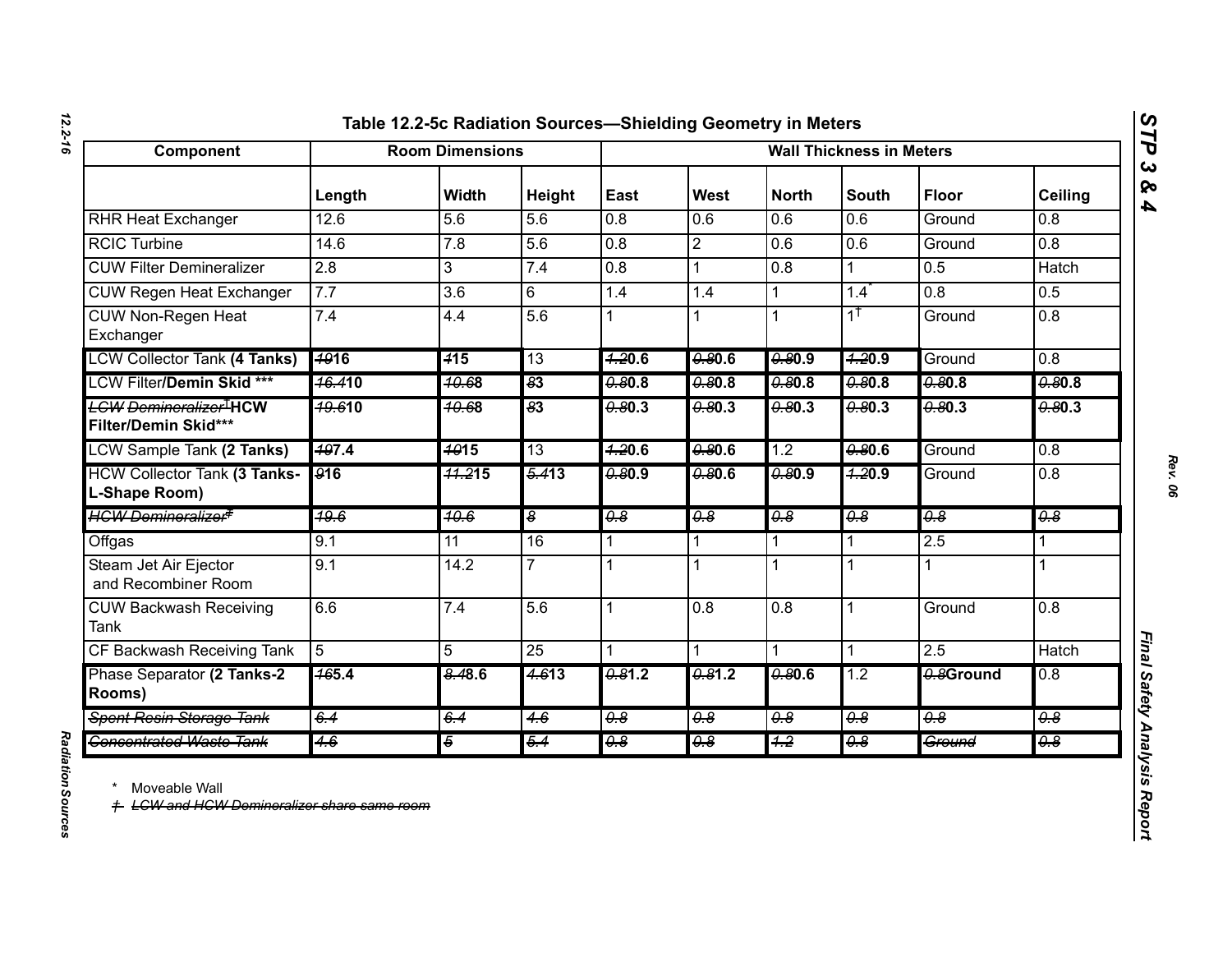| Component                               | <b>Room Dimensions</b> | <b>Wall Thickness in Meters</b> |                                  |                                  |                                  |                       |                       |                                  |                                  |
|-----------------------------------------|------------------------|---------------------------------|----------------------------------|----------------------------------|----------------------------------|-----------------------|-----------------------|----------------------------------|----------------------------------|
|                                         | Length                 | <b>Width</b>                    | Height                           | East                             | <b>West</b>                      | <b>North</b>          | <b>South</b>          | <b>Floor</b>                     | Ceiling                          |
| Sol Dryer Feed Tank                     | 9.4                    | 7.2                             | 6.2                              | 0.8                              | 0.8                              | $\overline{\theta.8}$ | 0.8                   | $\overline{\theta.8}$            | $\overline{\theta.8}$            |
| So Dryer (outlet) <sup>†</sup>          | 9.2                    | 5.2                             | $\overline{\boldsymbol{\delta}}$ | 0.8                              | 0.8                              | 0.8                   | $\overline{\theta.8}$ | 0.8                              | 0.8                              |
| <b>Sol Peletizer</b>                    | 9.2                    | 5.2                             | 6.8                              | $\overline{\theta \cdot \theta}$ | $\overline{\theta \cdot \theta}$ | $\overline{\theta.8}$ | 0.8                   | $\overline{\theta \cdot \theta}$ | $\overline{\theta \cdot \theta}$ |
| Sol Mist Separator (steam) <sup>+</sup> | 9.2                    | 5.2                             | $\overline{\bullet}$             | $\overline{\theta.8}$            | $\overline{\theta.8}$            | $\overline{\theta.8}$ | $\overline{\theta.8}$ | $\overline{\theta.8}$            | $\theta$ .8                      |
| <b>Sol Condenser</b>                    | 4.2                    | 7.2                             | 6.2                              | $\overline{0.8}$                 | $\overline{0.8}$                 | $\overline{0.8}$      | $\overline{0.8}$      | 0.8                              | 0.8                              |
| <b>Sol Drum</b>                         | $\overline{3.2}$       | $\overline{3}$                  | $\overline{\bullet}$             | $\overline{\theta.8}$            | 0.8                              | $\overline{\theta.8}$ | $\overline{\theta.8}$ | 0.8                              | $\theta$ .8                      |
| <b>FPC Filter Demineralizer</b>         | $\overline{3.2}$       | $\overline{3.2}$                | 7.4                              | $\overline{0.8}$                 |                                  | 0.8                   | 0.8                   | 0.5                              | <b>Hatch</b>                     |
| <b>Suppression Pool Cleanup Sys</b>     | 3.2                    | $\overline{3.2}$                | 7.4                              | 0.5                              | 0.8                              | 0.8                   | $\overline{0.8}$      | 0.5                              | <b>Hatch</b>                     |
| Control Rod Drive System*               | 7.6                    | 33.4                            | 5.8                              | 0.6                              | 0.6                              | 0.6                   | 0.6                   | 0.8                              | 0.6                              |
| <b>Transverse Incore Probe</b>          | $\overline{4}$         | $\overline{7.3}$                | $\overline{2.7}$                 | 1                                |                                  |                       | 1                     | Mezz                             | 0.6                              |
| Reactor Internal Pumps**                | 8.2                    | 8.5                             | 5.8                              | 0.6                              | 0.6                              | 0.6                   | 0.6                   | 0.8                              | 0.6                              |
| <b>RIP Heat Exchanger</b>               | Primary<br>Containment |                                 |                                  |                                  |                                  |                       |                       |                                  |                                  |
| Turbine Moisture Sep/Reheater           | 12.4                   | 47.6                            | 8.5                              | 1                                |                                  | 1                     | 1                     | 1                                | 1                                |
| <b>Turbine Condenser</b>                | 14.2                   | $\overline{36}$                 | $\overline{25}$                  | $\overline{3.5}$                 | 2.5                              | 1                     |                       | 2.5                              | Turbine                          |
| <b>Condenser Filter</b>                 | 5                      | 21.1                            | 8                                | $2.5$ <sup>T</sup>               |                                  | 1                     | 1                     | 1                                | Hatch                            |
| <b>Condenser Demineralizer</b>          | 9.8                    | 17.3                            | 9                                | 1                                |                                  |                       | 1.6                   | 1                                |                                  |
| <b>SGTS Filter Train</b>                | 14.4                   | 5                               | 8.2                              | 0.2                              | 0.5                              | 0.2                   | 0.2                   | $\overline{2}$                   | 0.6                              |
| Spent Fuel Storage                      | 9.4                    | 14                              | 4.1                              | $\overline{2}$                   | $\overline{2}$                   | $\overline{2}$        | $\overline{2}$        | $\overline{2}$                   | $7.4***$                         |
| <b>HSD Receiver Tank</b>                | 7.7                    | 7.2                             | 6.2                              | 0.6                              | 0.6                              | 0.6                   | 0.9                   | Ground                           | 0.6                              |
| <b>HSD Sample Tank</b>                  | 7.7                    | 7.2                             | 6.2                              | 0.6                              | 0.6                              | 0.6                   | 0.9                   | $\overline{0.6}$                 | 0.8                              |
| <b>LWRS Backwash Receiving</b>          | 5.6                    | 8.3                             | $\overline{13}$                  | 0.6                              | 1.2                              | 0.6                   | $\overline{1.2}$      | Ground                           | 0.8                              |
| <b>Chem Drain Collector Tank</b>        | 4.4                    | 3.7                             | 3.1                              | 0.6                              | 0.6                              | 0.6                   | 0.6                   | 0.6                              | 0.6                              |
| <b>HCW Sample Tank (2 Tanks)</b>        | 15                     | 7.7                             | 13                               | 0.9                              | 0.6                              | 1.2                   | 0.6                   | <b>Ground</b>                    | 0.8                              |

12.2-17

*STP 3 & 4*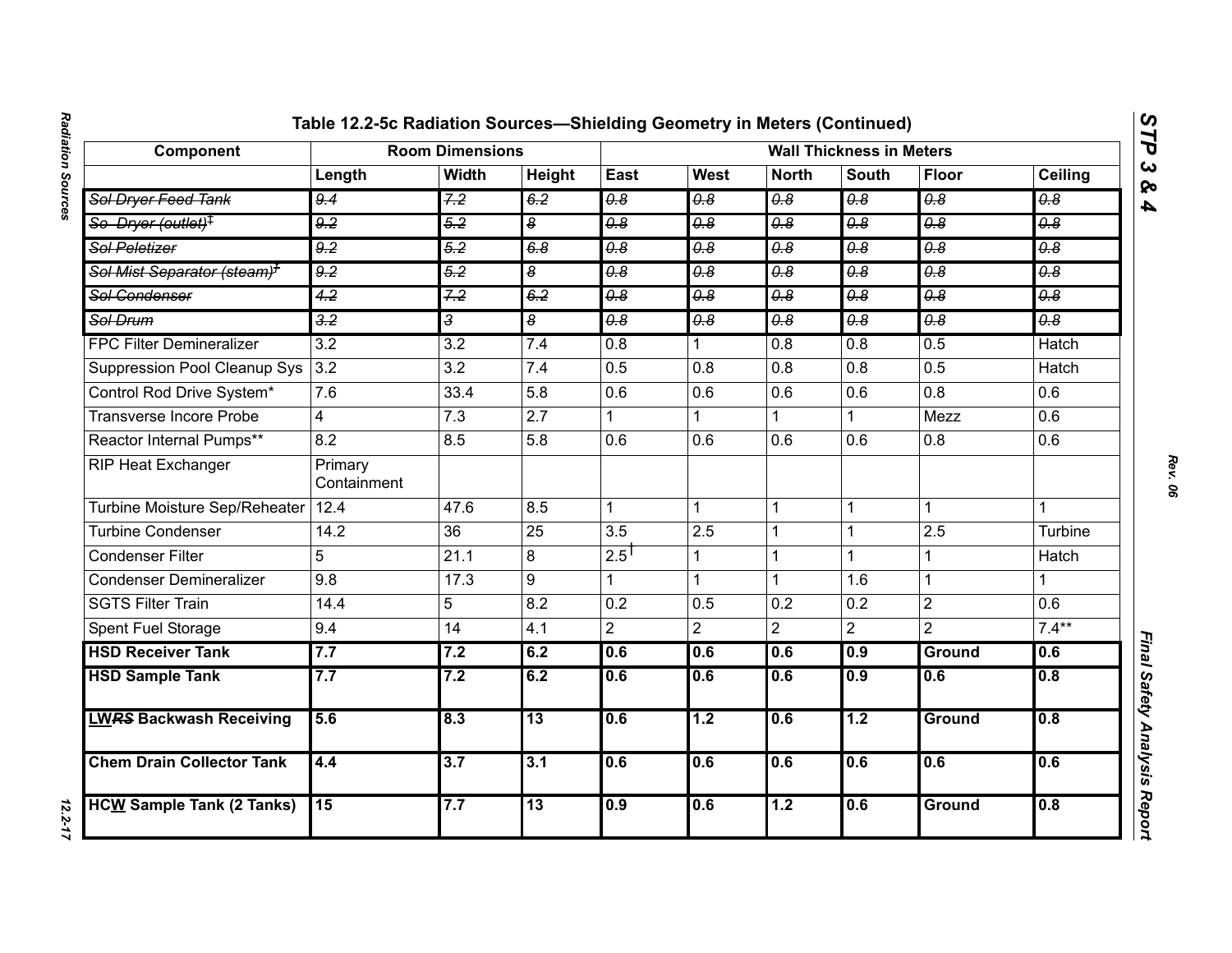| Component                       |  |
|---------------------------------|--|
|                                 |  |
| <b>Spent Resin Storage Tank</b> |  |
| <b>Tank A</b>                   |  |
| <b>Tank B</b>                   |  |
| <b>Condensate Storage Tank</b>  |  |
|                                 |  |

*Radiation Sources* 

Radiation Sources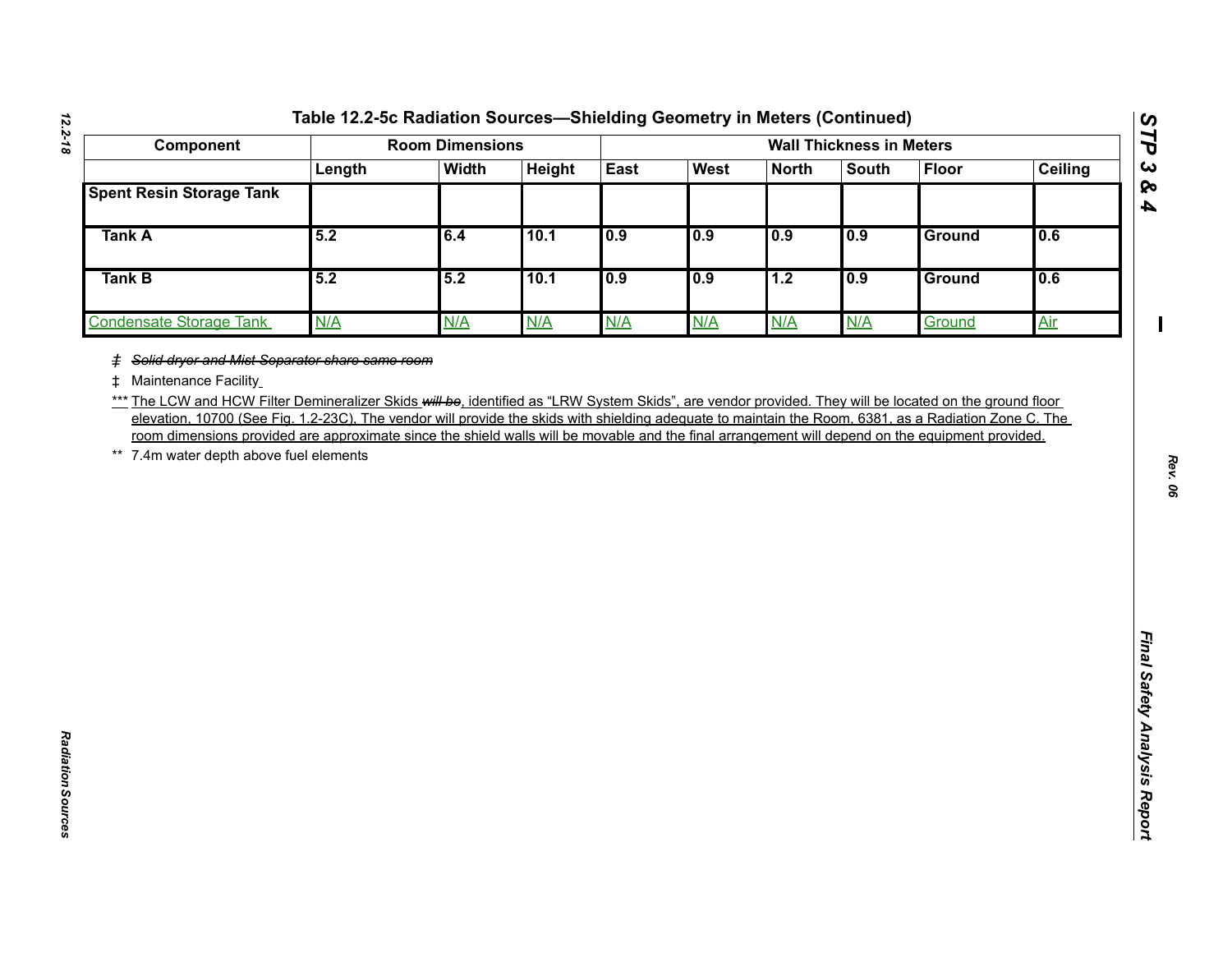| Source volume= |                 | $3.7 \text{ m}^3$      |              |                |                          |                   |                 |
|----------------|-----------------|------------------------|--------------|----------------|--------------------------|-------------------|-----------------|
| Total MBq=     |                 | 1.94E+08               |              |                |                          |                   |                 |
|                |                 | <b>Soluble fission</b> |              |                | <b>Insoluble fission</b> | <b>Activation</b> |                 |
|                | <b>Halogens</b> | <b>Products</b>        |              |                | <b>Products</b>          |                   | <b>Products</b> |
| <b>Isotope</b> | <b>MBq</b>      | <b>Isotope</b>         | <b>MBq</b>   | Isotope        | <b>MBq</b>               | <b>Isotope</b>    | <b>MBq</b>      |
| $1 - 131$      | $2.41E+07$      | <b>Rb-89</b>           | $2.82E + 04$ | $Y-91$         | $3.66E + 05$             | $Na-24$           | $5.01E + 06$    |
| $I - 132$      | 3.06E+06        | <b>Sr-89</b>           | 9.40E+05     | $Y-92$         | 7.37E+05                 | $P-32$            | 1.32E+06        |
| $I - 133$      | 2.20E+07        | <b>Sr-90</b>           | 7.27E+04     | $Y-93$         | 1.36E+06                 | $Cr-51$           | 4.99E+07        |
| $I - 134$      | $2.01E + 06$    | $Y-90$                 | 7.27E+04     | Zr-95          | 7.41E+04                 | <b>Mn-54</b>      | 7.12E+05        |
| $I - 135$      | $9.52E + 06$    | <b>Sr-91</b>           | $1.27E + 06$ | <b>Nb-95</b>   | 7.41E+04                 | <b>Mn-56</b>      | 4.44E+06        |
|                |                 | <b>Sr-92</b>           | 9.76E+05     | <b>Ru-103</b>  | 1.73E+05                 | <b>Co-58</b>      | 1.87E+06        |
|                |                 | <b>Mo-99</b>           | 4.05E+06     | <b>Rh-103m</b> | 1.73E+05                 | $Co-60$           | 4.10E+06        |
|                |                 | $Tc-99m$               | 4.05E+06     | <b>Ru-106</b>  | 3.11E+04                 | Fe-55             | 5.41E+06        |
|                |                 | Te-129m                | 3.36E+05     | <b>Rh-106</b>  | 3.11E+04                 | Fe-59             | 2.73E+05        |
|                |                 | Te-131m                | $9.27E + 04$ | La-140         | $2.51E + 06$             | <b>Ni-63</b>      | 1.03E+07        |
|                |                 | Te-132                 | 2.37E+05     | Ce-141         | 2.58E+05                 | <b>Cu-64</b>      | 1.22E+07        |
|                |                 | <b>Cs-134</b>          | $1.54E + 05$ | Ce-144         | 3.09E+04                 | $Zn-65$           | 2.00E+06        |
|                |                 | $Cs - 136$             | $6.44E + 04$ | Pr-143         | 3.09E+04                 | Ag-110m           | 1.00E+04        |
|                |                 | <b>Cs-137</b>          | 4.23E+05     |                |                          | W-187             | 2.28E+05        |
|                |                 | <b>Cs-138</b>          | 2.07E+05     |                |                          |                   |                 |
|                |                 | <b>Ba-140</b>          | 2.51E+06     |                |                          |                   |                 |
|                |                 | <b>Np-239</b>          | 1.44E+07     |                |                          |                   |                 |
| <b>Total</b>   | 6.06E+07        | <b>Total</b>           | 2.98E+07     | Total          | 5.85E+06                 | <b>Total</b>      | 9.77E+07        |

### **Table 12.2-9 CUW Filter Demineralizer**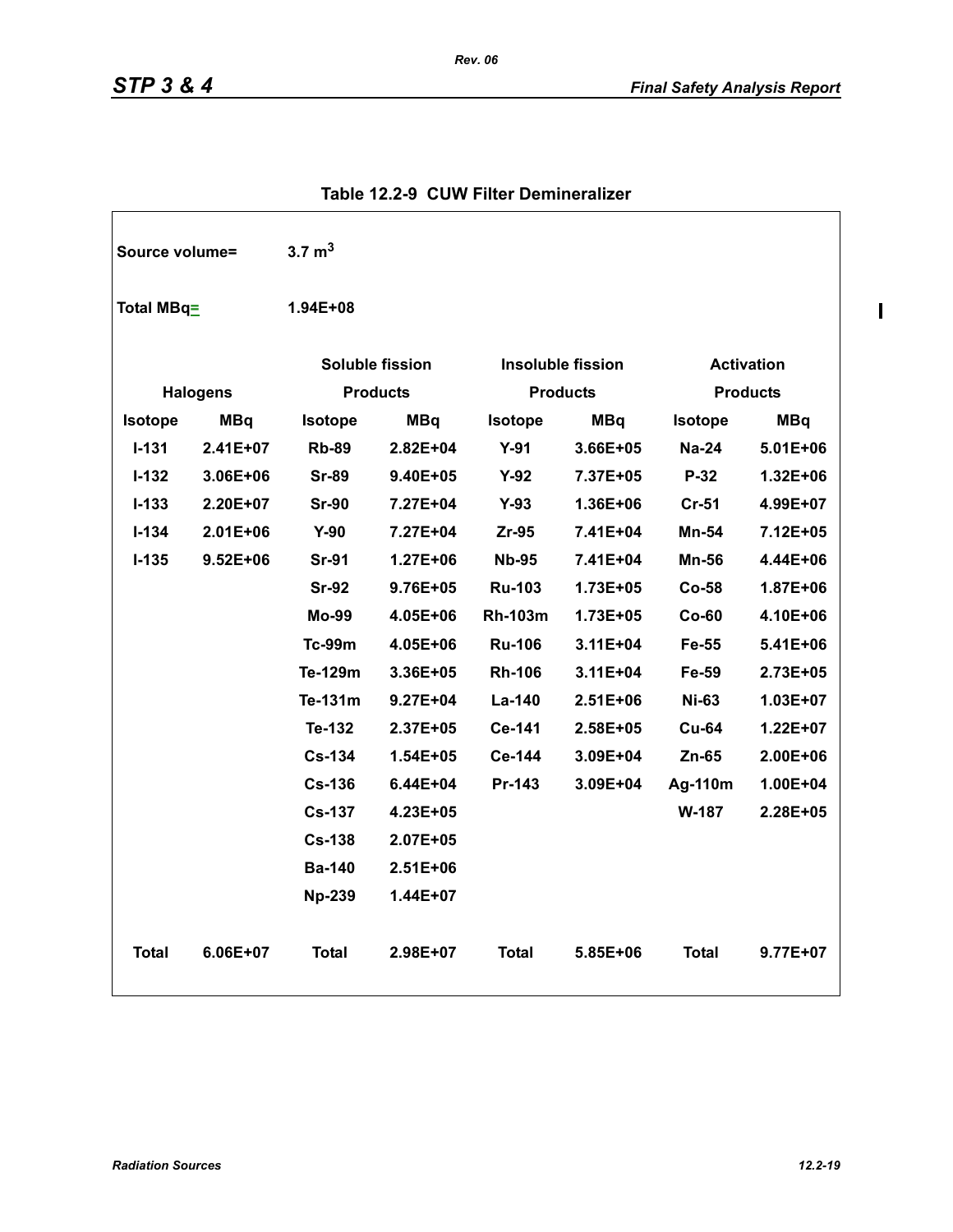$\mathbf{I}$ 

|                                 | Source volume = $140 \text{ m}^3$ |                |                        |                |                          |                   |                 |
|---------------------------------|-----------------------------------|----------------|------------------------|----------------|--------------------------|-------------------|-----------------|
| Total MBq <sup>-</sup> 7.40E+05 |                                   |                |                        |                |                          |                   |                 |
|                                 | <b>Halogens</b>                   |                | <b>Soluble Fission</b> |                | <b>Insoluble Fission</b> | <b>Activation</b> |                 |
|                                 |                                   |                | <b>Products</b>        |                | <b>Products</b>          |                   | <b>Products</b> |
| Isotope                         | <b>MBq</b>                        | <b>Isotope</b> | <b>MBq</b>             | <b>Isotope</b> | <b>MBq</b>               | <b>Isotope</b>    | <b>MBq</b>      |
| $I - 131$                       | 2.03E+04                          | <b>Rb-89</b>   | $9.42E + 01$           | $Y-91$         | 2.97E+04                 | <b>Na-24</b>      | 1.29E+04        |
| $I - 132$                       | 8.06E+03                          | <b>Sr-89</b>   | 2.11E+03               | $Y-92$         | 2.32E+03                 | P-32              | 2.65E+03        |
| $I - 133$                       | 5.54E+04                          | <b>Sr-90</b>   | 2.67E+02               | $Y-93$         | $2.72E + 04$             | $Cr-51$           | 1.04E+05        |
| $I-134$                         | 5.28E+03                          | $Y-90$         | $2.67E + 02$           | $Zr-95$        | 6.03E+03                 | Mn-54             | $2.21E + 03$    |
| $I-135$                         | 2.50E+04                          | <b>Sr-91</b>   | 3.33E+03               | <b>Nb-95</b>   | 6.03E+03                 | <b>Mn-56</b>      | 1.17E+04        |
|                                 |                                   | <b>Sr-92</b>   | $2.57E + 03$           | <b>Ru-103</b>  | 1.38E+04                 | $Co-58$           | 4.43E+03        |
|                                 |                                   | <b>Mo-99</b>   | 8.86E+03               | <b>Rh-103m</b> | 1.38E+04                 | $Co-60$           | 1.47E+04        |
|                                 |                                   | <b>Tc-99m</b>  | 8.86E+03               | <b>Ru-106</b>  | 2.69E+03                 | Fe-55             | 1.09E+04        |
|                                 |                                   | Te-129m        | 7.13E+02               | <b>Rh-106</b>  | 2.69E+03                 | Fe-59             | $6.02E + 02$    |
|                                 |                                   | Te-131m        | 2.25E+02               | La-140         | 1.89E+05                 | <b>Ni-63</b>      | 3.79E+04        |
|                                 |                                   | Te-132         | 5.09E+02               | Ce-141         | 2.04E+04                 | <b>Cu-64</b>      | 3.17E+04        |
|                                 |                                   | <b>Cs-134</b>  | 4.00E+02               | Ce-144         | 2.66E+03                 | Zn-65             | 6.00E+03        |
|                                 |                                   | <b>Cs-136</b>  | 1.35E+02               | Pr-143         | 2.66E+03                 | Ag-110m           | 3.01E+01        |
|                                 |                                   | <b>Cs-137</b>  | $1.22E + 03$           |                |                          | W-187             | 5.66E+02        |
|                                 |                                   | <b>Cs-138</b>  | 5.46E+02               |                |                          |                   |                 |
|                                 |                                   | <b>Ba-140</b>  | 5.04E+03               |                |                          |                   |                 |
|                                 |                                   | <b>Np-239</b>  | 3.20E+04               |                |                          |                   |                 |
| <b>Total</b>                    | 1.14E+05                          | <b>Total</b>   | 6.72E+04               | <b>Total</b>   | 3.19E+05                 | <b>Total</b>      | 2.40E+05        |

# **Table 12.2-13a Liquid Radwaste Component Inventories-LCW Collector Tank**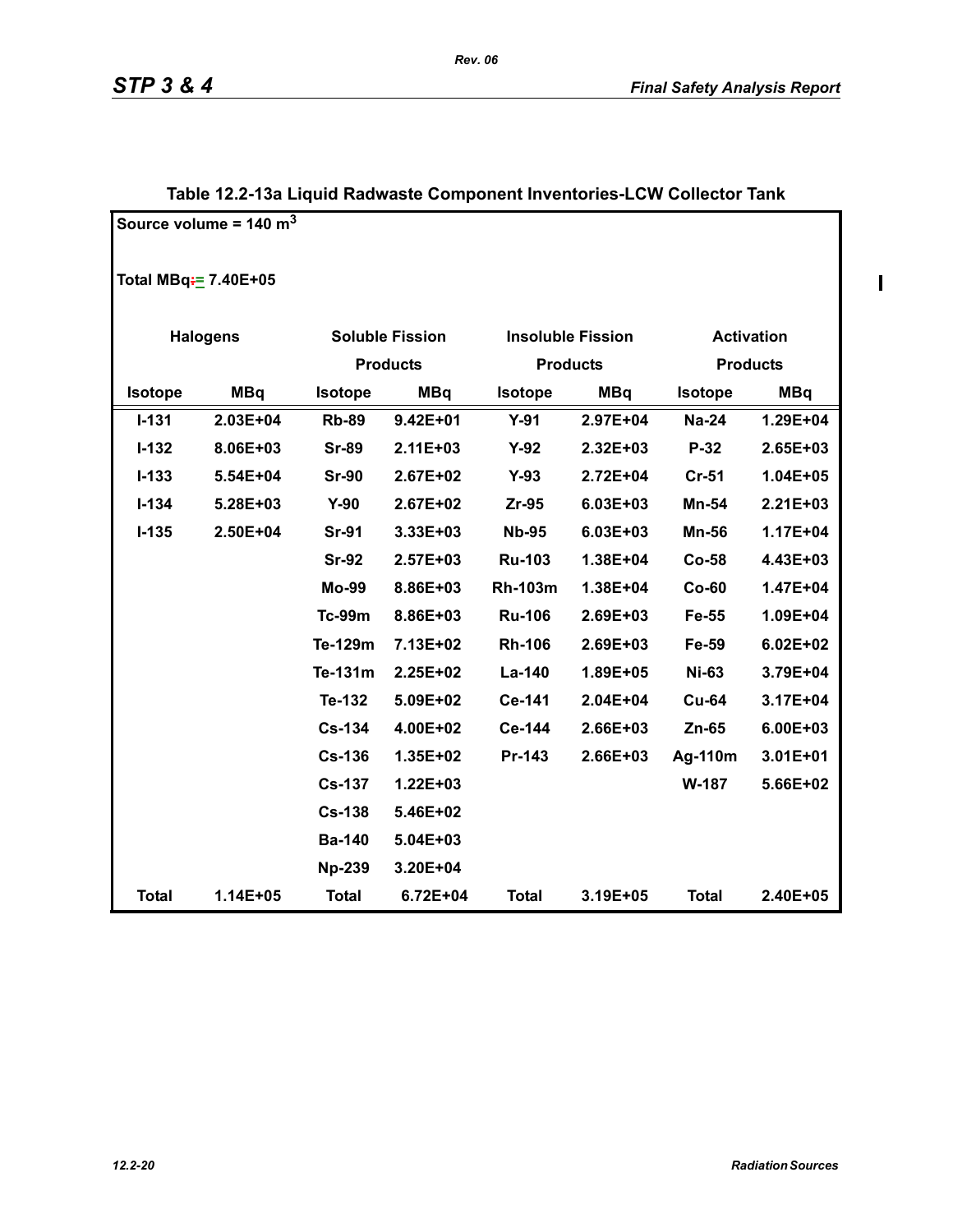$\begin{array}{c} \rule{0pt}{2.5ex} \rule{0pt}{2.5ex} \rule{0pt}{2.5ex} \rule{0pt}{2.5ex} \rule{0pt}{2.5ex} \rule{0pt}{2.5ex} \rule{0pt}{2.5ex} \rule{0pt}{2.5ex} \rule{0pt}{2.5ex} \rule{0pt}{2.5ex} \rule{0pt}{2.5ex} \rule{0pt}{2.5ex} \rule{0pt}{2.5ex} \rule{0pt}{2.5ex} \rule{0pt}{2.5ex} \rule{0pt}{2.5ex} \rule{0pt}{2.5ex} \rule{0pt}{2.5ex} \rule{0pt}{2.5ex} \rule{0$ 

 $\blacksquare$ 

| Source Volume= |              | 1.42 $m3$                   |              |               |                               |                            |              |
|----------------|--------------|-----------------------------|--------------|---------------|-------------------------------|----------------------------|--------------|
| Total MBq=     |              | $6.52E + 06$                |              |               |                               |                            |              |
|                | Halogens     | Soluble Fission<br>Products |              |               | Insoluble Fission<br>Products | <b>Activation Products</b> |              |
| Isotope        | <b>MBq</b>   | Isotope                     | MBq          | Isotope       | MBq                           | Isotope                    | MBq          |
| $I-131$        | 3.64E+05     | <b>Rb-89</b>                | 1.39E+03     | $Y-91$        | 3.20E+04                      | Na-24                      | 6.69E+04     |
| $I-132$        | 7.31E+04     | <b>Sr-89</b>                | 4.14E+04     | $Y-92$        | $3.02E + 04$                  | $P-32$                     | 2.56E+04     |
| $I-133$        | 2.79E+05     | <b>Sr-90</b>                | 1.36E+04     | $Y-93$        | 2.03E+04                      | $Cr-51$                    | 1.48E+06     |
| $I - 134$      | $5.55E + 04$ | $Y-90$                      | 1.36E+04     | $Zr-95$       | 4.12E+03                      | Mn-54                      | $9.25E + 04$ |
| $I-135$        | 1.65E+05     | Sr-91                       | 1.94E+04     | <b>Nb-95</b>  | 6.09E+03                      | Mn-56                      | $1.02E + 05$ |
|                |              | Sr-92                       | 2.24E+04     | Ru-103        | $6.51E + 03$                  | Co-58                      | 1.09E+05     |
|                |              | Mo-99                       | 4.79E+04     | Rh-103m       | $6.52E + 03$                  | $Co-60$                    | 7.36E+05     |
|                |              | Tc-99m                      | 4.70E+04     | <b>Ru-106</b> | 4.30E+03                      | Fe-55                      | $1.71E + 06$ |
|                |              | Te-129m                     | $1.13E + 04$ | Rh-106        | 4.30E+03                      | Fe-59                      | $1.12E + 04$ |
|                |              | Te-131m                     | $1.13E + 03$ | La-140        | $5.22E + 04$                  | $Ni-63$                    | 1.89E+03     |
|                |              | Te-132                      | 2.84E+02     | Ce-141        | 8.48E+03                      | Cu-64                      | 1.68E+05     |
|                |              | Cs-134                      | 2.94E+04     | Ce-144        | 3.93E+03                      | $Zn-65$                    | 2.42E+05     |
|                |              | Cs-136                      | 1.36E+03     | Pr-144        | 3.93E+03                      | Ag-110m                    | 1.19E+03     |
|                |              | Cs-137                      | $9.41E + 04$ |               |                               | W-187                      | 2.79E+03     |
|                |              | Ba-137m                     | 8.79E+04     |               |                               |                            |              |
|                |              | Cs-138                      | $5.62E + 03$ |               |                               |                            |              |
|                |              | Ba-140                      | 4.63E+04     |               |                               |                            |              |
|                |              | Np-239                      | $1.71E + 05$ |               |                               |                            |              |
| <b>TOTAL</b>   | 9.37E+05     | <b>TOTAL</b>                | 6.55E+05     | <b>TOTAL</b>  | 1.83E+05                      | <b>TOTAL</b>               | 4.75E+06     |

# **Table 12.2-13b Liquid Radwaste Component Inventories-LCW Filter/Demin Skid**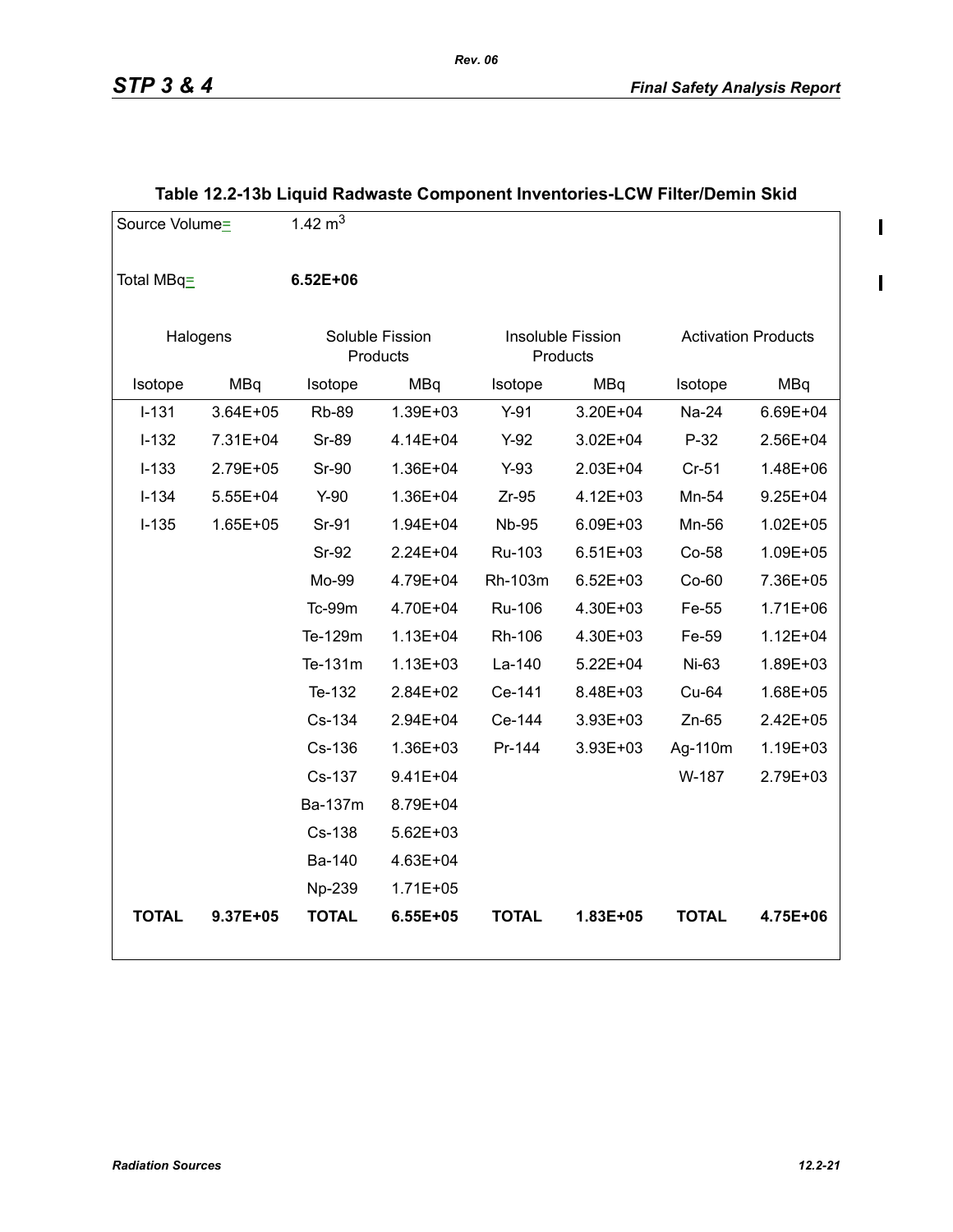**Table 12.2-13c** *Liquid Radwaste Component Inventories-LCW Demineralizer* **Not Used**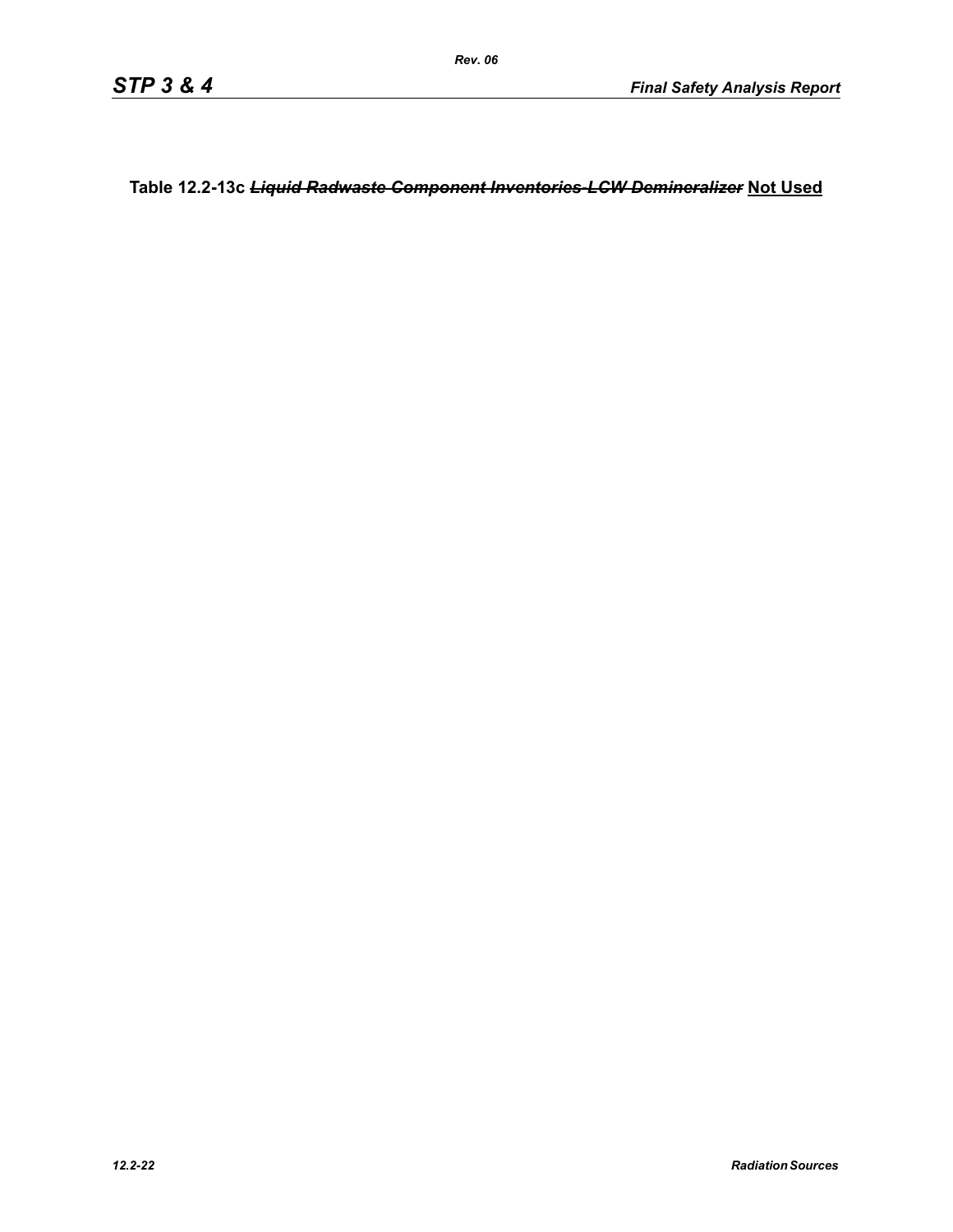$\mathbf{I}$ 

| Source volume =        |            | 140 $\overline{m^3}$   |                 |                |                          |                   |                 |
|------------------------|------------|------------------------|-----------------|----------------|--------------------------|-------------------|-----------------|
| Total MBq <sup>-</sup> |            | 5.84E+024.42E+6        |                 |                |                          |                   |                 |
| <b>Halogens</b>        |            | <b>Soluble Fission</b> |                 |                | <b>Insoluble Fission</b> | <b>Activation</b> |                 |
|                        |            |                        | <b>Products</b> |                | <b>Products</b>          |                   | <b>Products</b> |
| Isotope                | <b>MBq</b> | <b>Isotope</b>         | <b>MBq</b>      | <b>Isotope</b> | <b>MBq</b>               | <b>Isotope</b>    | <b>MBq</b>      |
| $I - 131$              | 1.82E+01   | <b>Rb-89</b>           | 5.63E-03        | $Y-91$         | 2.92E+01                 | <b>Na-24</b>      | 4.30E+00        |
| $I - 132$              | 4.35E-01   | <b>Sr-89</b>           | 2.07E+00        | $Y-92$         | 1.94E-01                 | P-32              | 2.49E+00        |
| $I - 133$              | 2.37E+01   | <b>Sr-90</b>           | 2.67E-01        | $Y-93$         | 6.43E+00                 | $Cr-51$           | $1.01E + 02$    |
| $I - 134$              | 1.09E-01   | $Y-90$                 | 2.67E-01        | $Zr-95$        | 5.95E+00                 | Mn-54             | 2.20E+00        |
| $I-135$                | 3.90E+00   | <b>Sr-91</b>           | 7.37E-01        | <b>Nb-95</b>   | 5.95E+00                 | <b>Mn-56</b>      | 7.12E-01        |
|                        |            | <b>Sr-92</b>           | 1.64E-01        | <b>Ru-103</b>  | 1.35E+01                 | $Co-58$           | 4.37E+00        |
|                        |            | <b>Mo-99</b>           | $6.54E + 00$    | <b>Rh-103m</b> | 1.35E+01                 | $Co-60$           | 1.47E+01        |
|                        |            | <b>Tc-99m</b>          | $6.54E + 00$    | <b>Ru-106</b>  | 2.68E+00                 | Fe-55             | 9.91E+00        |
|                        |            | Te-129m                | 6.95E-01        | <b>Rh-106</b>  | 2.68E+00                 | Fe-59             | 5.90E-01        |
|                        |            | Te-131m                | 1.20E-01        | La-140         | 1.76E+02                 | <b>Ni-63</b>      | 3.79E+01        |
|                        |            | Te-132                 | 3.93E-01        | Ce-141         | 1.99E+01                 | <b>Cu-64</b>      | $9.22E + 00$    |
|                        |            | <b>Cs-134</b>          | 3.99E+00        | Ce-144         | 2.65E+00                 | Zn-65             | 5.98E+00        |
|                        |            | <b>Cs-136</b>          | 1.26E+00        | Pr-143         | 2.65E+00                 | Ag-110m           | 3.00E-02        |
|                        |            | <b>Cs-137</b>          | 1.22E+01        |                |                          | W-187             | 2.65E-01        |
|                        |            | <b>Cs-138</b>          | 6.92E-02        |                |                          |                   |                 |
|                        |            | <b>Ba-140</b>          | 4.71E+00        |                |                          |                   |                 |
|                        |            | <b>Np-239</b>          | 2.25E+01        |                |                          |                   |                 |
| <b>Total</b>           | 4.63E+01   | <b>Total</b>           | $6.25E + 01$    | <b>Total</b>   | 2.82E+02                 | <b>Total</b>      | 1.93E+02        |

# **Table 12.2-13d Liquid Radwaste Component Inventories-LCW Sample Tank**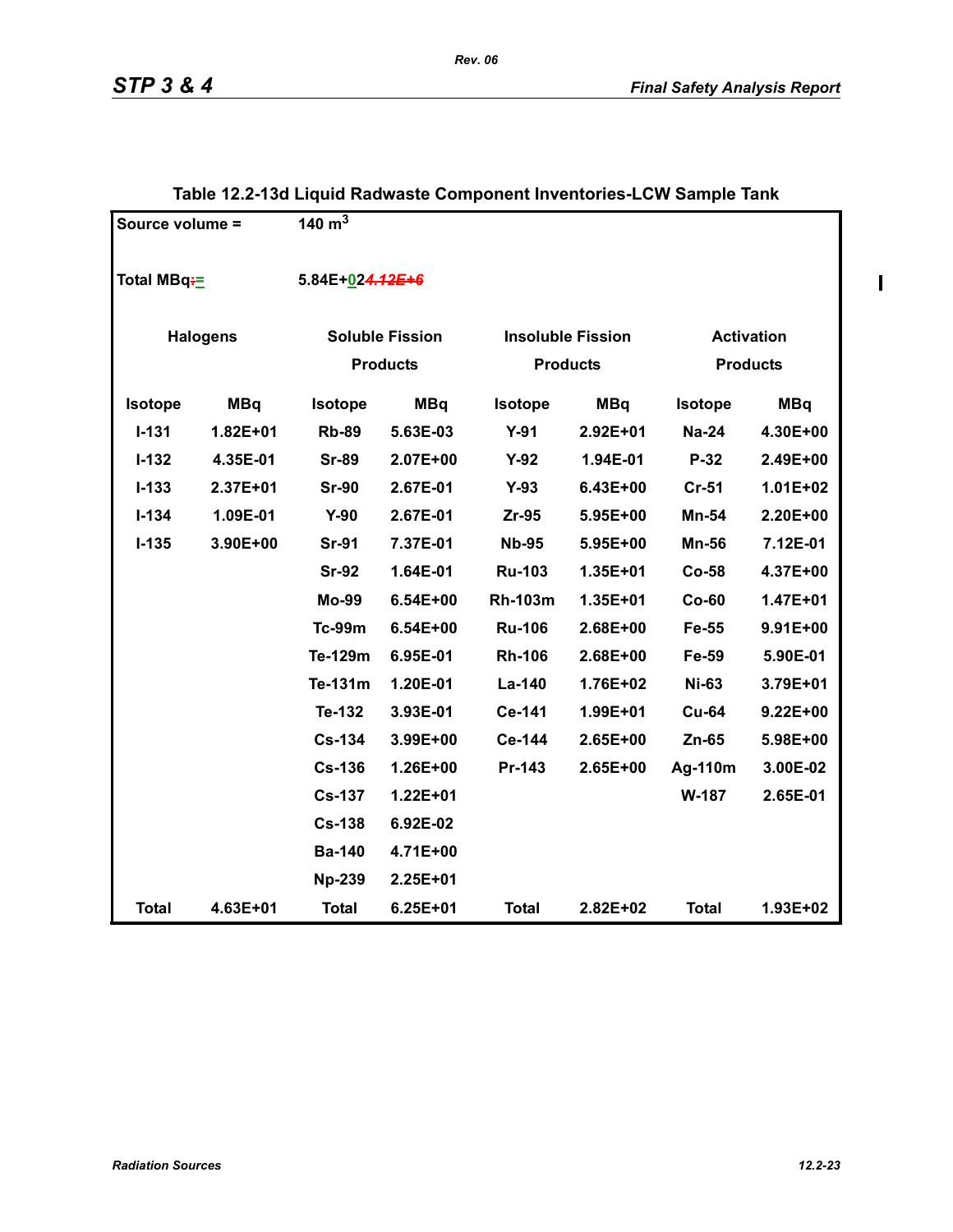|                                 | Source volume = 140 $m3$ |                |                        |                |                          |                   |                 |  |
|---------------------------------|--------------------------|----------------|------------------------|----------------|--------------------------|-------------------|-----------------|--|
| Total MBq <del>:</del> 1.80E+04 |                          |                |                        |                |                          |                   |                 |  |
|                                 | <b>Halogens</b>          |                | <b>Soluble Fission</b> |                | <b>Insoluble Fission</b> | <b>Activation</b> |                 |  |
|                                 |                          |                | <b>Products</b>        |                | <b>Products</b>          |                   | <b>Products</b> |  |
| <b>Isotope</b>                  | <b>MBq</b>               | <b>Isotope</b> | <b>MBq</b>             | <b>Isotope</b> | <b>MBq</b>               | <b>Isotope</b>    | <b>MBq</b>      |  |
| $I - 131$                       | 4.45E+02                 | <b>Rb-89</b>   | 2.57E+02               | $Y-91$         | 5.51E-01                 | <b>Na-24</b>      | 4.94E+01        |  |
| $I-132$                         | 9.76E+00                 | <b>Sr-89</b>   | 5.68E+00               | $Y-92$         | 4.05E+02                 | $P-32$            | $6.51E+00$      |  |
| $I - 133$                       | $2.57E+02$               | <b>Sr-90</b>   | 4.27E+01               | $Y-93$         | 6.59E+02                 | $Cr-51$           | 6.51E+00        |  |
| $I - 134$                       | 5.68E+00                 | $Y-90$         | 1.32E-01               | $Zr-95$        | 7.35E+01                 | Mn-54             | 4.04E+01        |  |
| $I-135$                         | 4.27E+01                 | <b>Sr-91</b>   | 1.87E+02               | <b>Nb-95</b>   | 2.53E+00                 | <b>Mn-56</b>      | 2.19E+02        |  |
|                                 |                          | <b>Sr-92</b>   | 1.55E+01               | <b>Ru-103</b>  | 7.87E+00                 | $Co-58$           | 9.38E+03        |  |
|                                 |                          | <b>Mo-99</b>   | 1.55E+01               | <b>Rh-103m</b> | 1.50E+01                 | $Co-60$           | 1.50E+02        |  |
|                                 |                          | <b>Tc-99m</b>  | 6.96E+00               | <b>Ru-106</b>  | 1.50E+01                 | Fe-55             | 1.41E+01        |  |
|                                 |                          | Te-129m        | 3.13E+00               | <b>Rh-106</b>  | 3.38E+01                 | Fe-59             | 3.79E+02        |  |
|                                 |                          | Te-131m        | 2.30E+02               | La-140         | 3.38E+01                 | <b>Ni-63</b>      | 8.72E+02        |  |
|                                 |                          | Te-132         | 2.30E+02               | Ce-141         | 6.56E+00                 | <b>Cu-64</b>      | 7.90E+02        |  |
|                                 |                          | <b>Cs-134</b>  | 6.46E+01               | Ce-144         | 6.56E+00                 | Zn-65             | 5.40E+01        |  |
|                                 |                          | <b>Cs-136</b>  | 1.75E+00               | Pr-143         | 4.05E+02                 | Ag-110m           | 2.19E+03        |  |
|                                 |                          | <b>Cs-137</b>  | 1.64E+01               |                |                          | W-187             | 8.47E+01        |  |
|                                 |                          | $Cs-138$       | 5.84E+01               |                |                          |                   |                 |  |

**Total 7.60E+02 Total 1.32E+03 Total 1.66E+03 Total 1.42E+04** 

 **Ba-140 1.88E+01 Np-239 1.62E+02** 

#### **Table 12.2-13e Liquid Radwaste Component Inventories-HCW Collector Tank**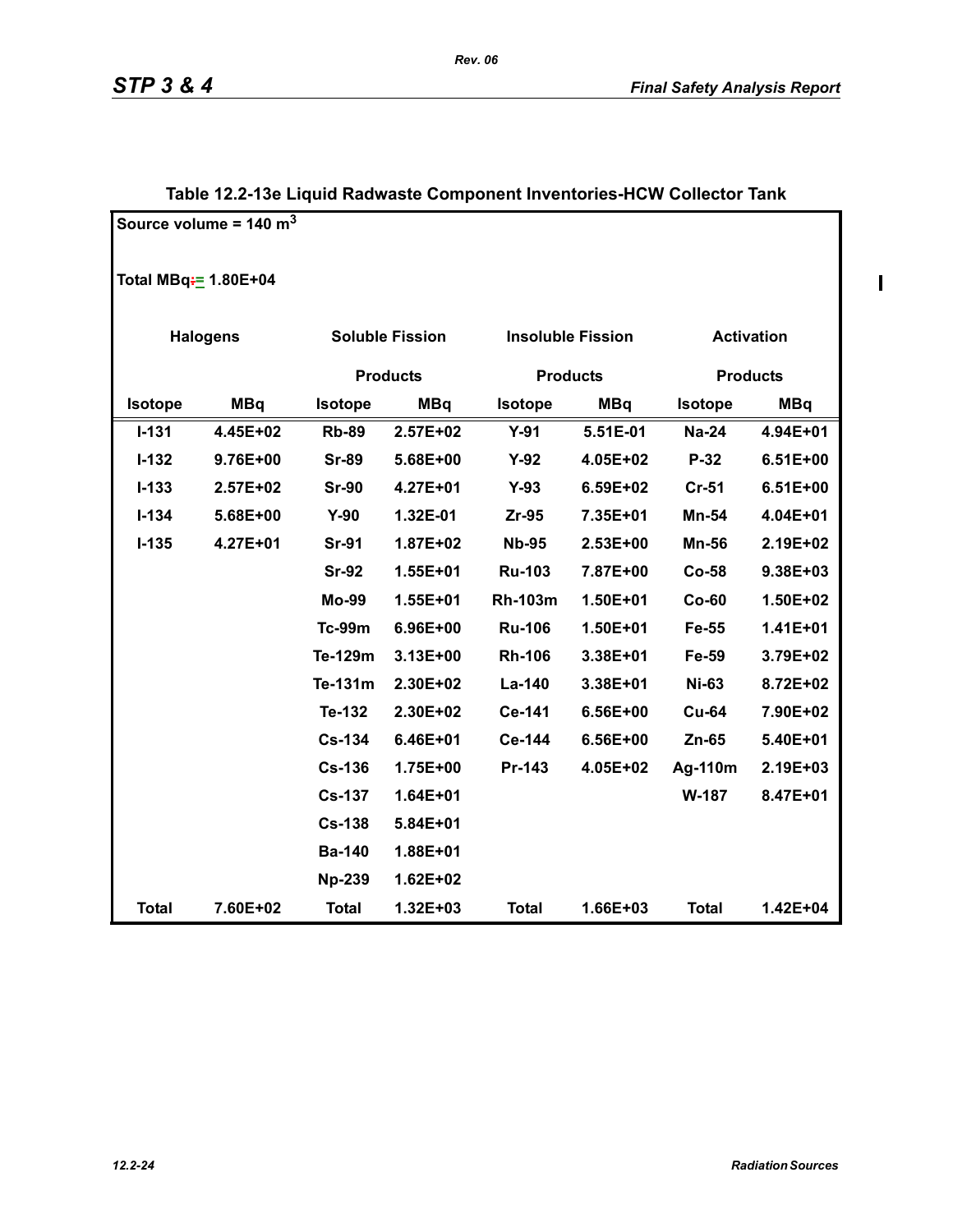$\mathbf{I}$ 

 $\mathbf{I}$ 

|                   |              |                |                             | <b>Skid</b>  |                               |              |                            |
|-------------------|--------------|----------------|-----------------------------|--------------|-------------------------------|--------------|----------------------------|
| Source<br>Volume= |              | 1.42 $m3$      |                             |              |                               |              |                            |
| Total MBq=        |              | $2.02E + 04$   |                             |              |                               |              |                            |
| Halogens          |              |                | Soluble Fission<br>Products |              | Insoluble Fission<br>Products |              | <b>Activation Products</b> |
| Isotope           | <b>MBq</b>   | Isotope        | <b>MBq</b>                  | Isotope      | <b>MBq</b>                    | Isotope      | <b>MBq</b>                 |
| $I-131$           | $1.04E + 03$ | <b>Rb-89</b>   | 1.80E+00                    | $Y-91$       | $1.05E + 02$                  | Na-24        | 1.76E+02                   |
| $I-132$           | 1.08E+02     | <b>Sr-89</b>   | 1.34E+02                    | $Y-92$       | $6.03E + 01$                  | $P-32$       | 7.44E+01                   |
| $I-133$           | 7.71E+02     | <b>Sr-90</b>   | 4.60E+01                    | $Y-93$       | 4.77E+01                      | Cr-51        | 4.45E+03                   |
| $I-134$           | 6.94E+01     | $Y-90$         | 4.60E+01                    | $Zr-95$      | $1.32E + 01$                  | Mn-54        | 3.16E+02                   |
| $I-135$           | 3.36E+02     | Sr-91          | 4.52E+01                    | <b>Nb-95</b> | 2.02E+01                      | Mn-56        | $1.55E + 02$               |
|                   |              | Sr-92          | 3.44E+01                    | Ru-103       | 2.05E+01                      | $Co-58$      | 3.60E+02                   |
|                   |              | Mo-99          | 1.45E+02                    | Rh-103m      | 2.06E+01                      | $Co-60$      | 2.47E+03                   |
|                   |              | Tc-99m         | 1.40E+02                    | Ru-106       | 1.46E+01                      | Fe-55        | 5.69E+03                   |
|                   |              | Te-129m        | 3.54E+01                    | Rh-106       | 1.46E+01                      | Fe-59        | 3.59E+01                   |
|                   |              | Te-131m        | 3.20E+00                    | La-140       | $1.51E + 02$                  | Ni-63        | 6.40E+00                   |
|                   |              | Te-132         | 8.34E-01                    | Ce-141       | 2.64E+01                      | Cu-64        | 4.27E+02                   |
|                   |              | Cs-134         | 1.53E+02                    | Ce-144       | $1.34E + 01$                  | $Zn-65$      | 8.21E+02                   |
|                   |              | Cs-136         | $6.13E + 00$                | Pr-144       | 1.34E+01                      | Ag-110m      | 4.10E+00                   |
|                   |              | Cs-137         | 4.81E+02                    |              |                               | W-187        | 7.97E+00                   |
|                   |              | <b>Ba-137m</b> | 4.49E+02                    |              |                               |              |                            |
|                   |              | Cs-138         | 7.34E+00                    |              |                               |              |                            |
|                   |              | Ba-140         | 1.33E+02                    |              |                               |              |                            |
|                   |              | Np-239         | 5.09E+02                    |              |                               |              |                            |
| <b>TOTAL</b>      | 2.32E+03     | <b>TOTAL</b>   | 2.37E+03                    | <b>TOTAL</b> | $5.21E+02$                    | <b>TOTAL</b> | $1.50E + 04$               |

# **Table 12.2-13f Liquid Radwaste Component Inventories-HCW** *Demineralizer* **Filter/Demin**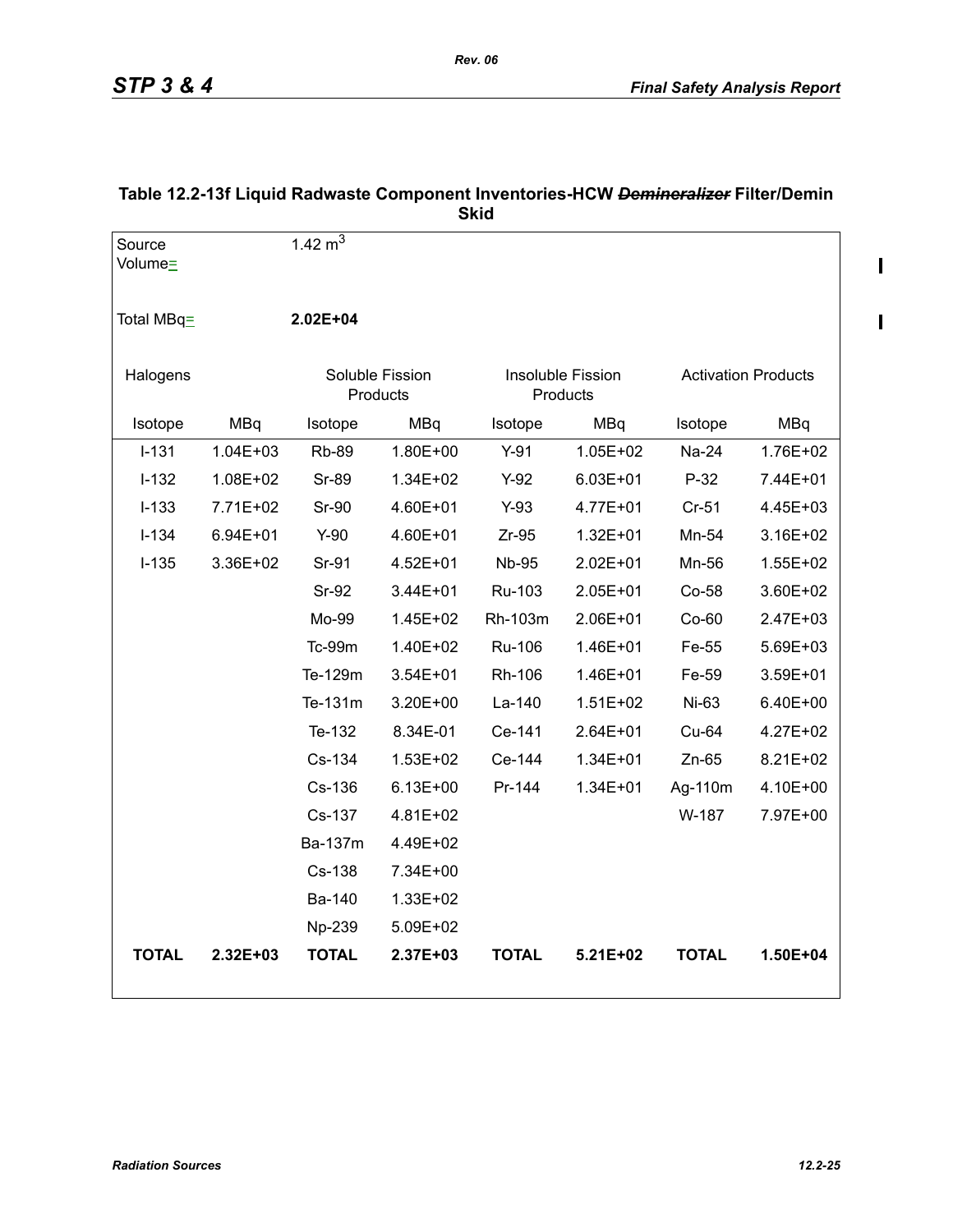$\mathbf{I}$ 

|                                   | Source volume = $140 \text{ m}^3$ |                |                        |                 |                          |                   |                 |
|-----------------------------------|-----------------------------------|----------------|------------------------|-----------------|--------------------------|-------------------|-----------------|
| Total MBq <sup>-</sup> = 1.81E+00 |                                   |                |                        |                 |                          |                   |                 |
|                                   | <b>Halogens</b>                   |                | <b>Soluble Fission</b> |                 | <b>Insoluble Fission</b> | <b>Activation</b> |                 |
|                                   |                                   |                | <b>Products</b>        | <b>Products</b> |                          |                   | <b>Products</b> |
| <b>Isotope</b>                    | <b>MBq</b>                        | <b>Isotope</b> | <b>MBq</b>             | <b>Isotope</b>  | <b>MBq</b>               | Isotope           | <b>MBq</b>      |
| $I - 131$                         | 2.90E-02                          | <b>Rb-89</b>   | 9.29E-07               | $Y-91$          | 6.90E-03                 | <b>Na-24</b>      | 3.38E-04        |
| $I - 132$                         | 1.25E-03                          | <b>Sr-89</b>   | 1.75E-02               | $Y-92$          | 4.99E-06                 | P-32              | 1.71E-02        |
| $I - 133$                         | 2.99E-01                          | <b>Sr-90</b>   | 1.55E-03               | $Y-93$          | 4.48E-05                 | <b>Cr-51</b>      | 8.22E-01        |
| $I - 134$                         | 2.78E-04                          | $Y-90$         | 1.55E-03               | Zr-95           | 1.42E-03                 | Mn-54             | 1.48E-02        |
| $I-135$                           | 1.57E-02                          | <b>Sr-91</b>   | 3.68E-05               | <b>Nb-95</b>    | 1.42E-03                 | <b>Mn-56</b>      | 2.03E-05        |
|                                   |                                   | <b>Sr-92</b>   | 4.74E-06               | <b>Ru-103</b>   | 3.09E-03                 | $Co-58$           | 3.60E-02        |
|                                   |                                   | <b>Mo-99</b>   | 7.92E-03               | <b>Rh-103m</b>  | 3.09E-03                 | $Co-60$           | 8.70E-02        |
|                                   |                                   | Tc-99m         | 7.92E-03               | <b>Ru-106</b>   | 6.50E-04                 | Fe-55             | 5.47E-02        |
|                                   |                                   | Te-129m        | 5.79E-03               | <b>Rh-106</b>   | 6.50E-04                 | Fe-59             | 4.98E-03        |
|                                   |                                   | Te-131m        | 2.92E-05               | La-140          | 3.07E-02                 | <b>Ni-63</b>      | 2.19E-01        |
|                                   |                                   | Te-132         | 6.41E-04               | Ce-141          | 4.41E-03                 | <b>Cu-64</b>      | 6.05E-04        |
|                                   |                                   | <b>Cs-134</b>  | 5.77E-03               | Ce-144          | 6.42E-04                 | $Zn-65$           | 4.14E-02        |
|                                   |                                   | <b>Cs-136</b>  | 1.43E-03               | Pr-143          | 6.42E-04                 | Ag-110m           | 2.07E-04        |
|                                   |                                   | <b>Cs-137</b>  | 1.62E-02               |                 |                          | W-187             | 4.20E-05        |
|                                   |                                   | <b>Cs-138</b>  | 1.65E-07               |                 |                          |                   |                 |
|                                   |                                   | <b>Ba-140</b>  | 3.07E-02               |                 |                          |                   |                 |
|                                   |                                   | <b>Np-239</b>  | 1.97E-02               |                 |                          |                   |                 |
| <b>Total</b>                      | 3.45E-01                          | <b>Total</b>   | 1.17E-01               | <b>Total</b>    | 5.36E-02                 | <b>Total</b>      | 1.30E+00        |

# **Table 12.2-13g Liquid Radwaste Component Inventories-HCW Sample Tank**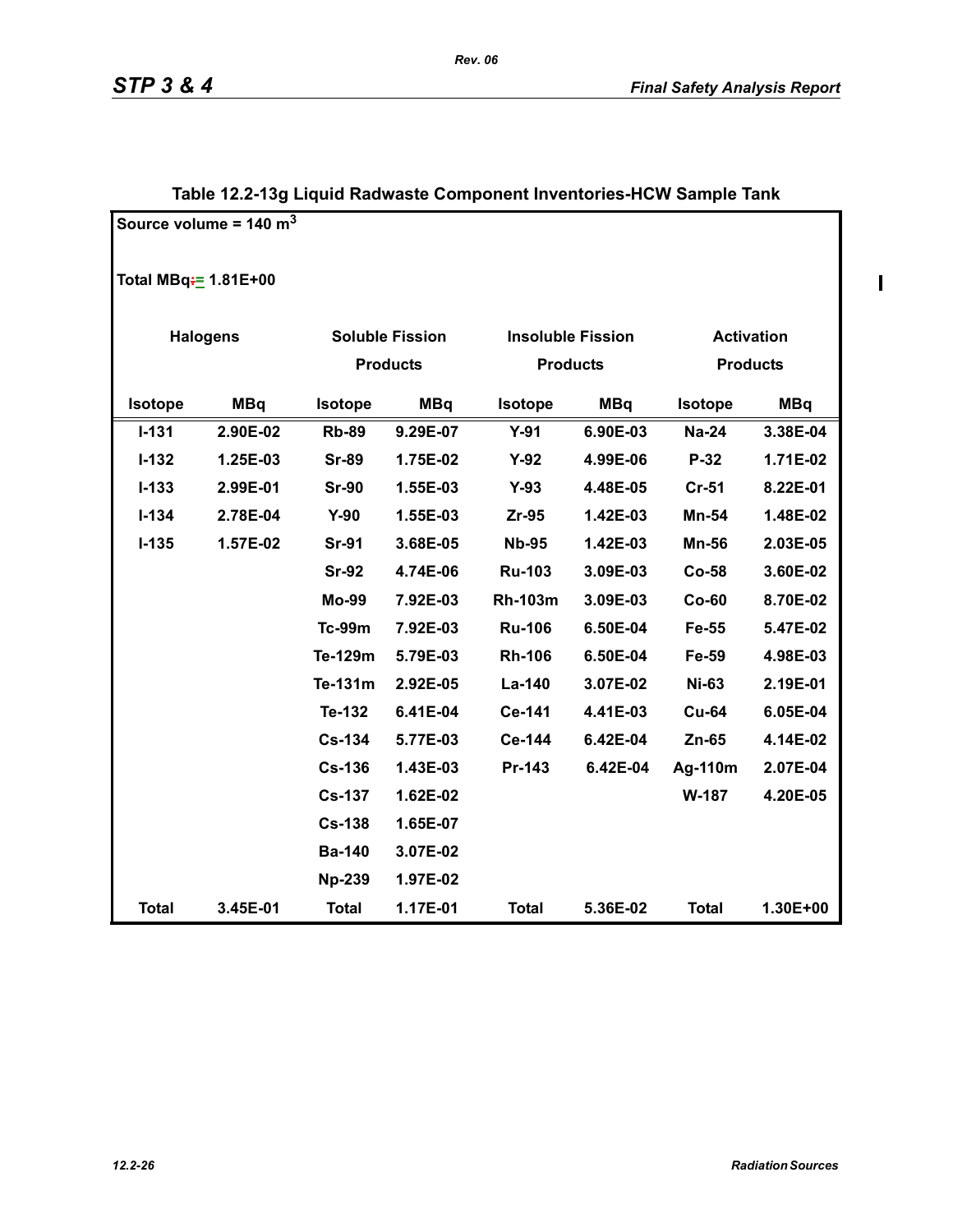| Source volume= |              | 30.00 <sup>3</sup> |                 |              |                   |         |              |
|----------------|--------------|--------------------|-----------------|--------------|-------------------|---------|--------------|
| Total MBq=     |              | 1.59E+03           |                 |              |                   |         |              |
|                |              |                    | Soluble fission |              | Insoluble fission |         | Activation   |
|                | Halogens     |                    | Products        |              | Products          |         | Products     |
| Isotope        | <b>MBq</b>   | Isotope            | <b>MBq</b>      | Isotope      | <b>MBq</b>        | Isotope | MBq          |
| $I - 131$      | 2.05E+02     | <b>Rb-89</b>       | 3.32E-01        | $Y-91$       | 2.29E+00          | Na-24   | 4.71E+01     |
| $I-132$        | 2.13E+01     | <b>Sr-89</b>       | 5.92E+00        | $Y-92$       | 5.32E+00          | $P-32$  | 9.75E+00     |
| $I-133$        | 2.25E+02     | <b>Sr-90</b>       | 4.28E-01        | $Y-93$       | $1.17E + 01$      | $Cr-51$ | 3.33E+02     |
| $I-134$        | $1.34E + 01$ | $Y-90$             | 4.28E-01        | $Zr-95$      | 4.61E-01          | Mn-54   | 4.23E+00     |
| $I-135$        | 7.46E+01     | Sr-91              | $1.07E + 01$    | <b>Nb-95</b> | 4.61E-01          | Mn-56   | $3.12E + 01$ |
|                |              | Sr-92              | 6.87E+00        | Ru-103       | $1.12E + 00$      | Co-58   | 1.16E+01     |
|                |              | Mo-99              | 4.55E+01        | Rh-103m      | $1.12E + 00$      | $Co-60$ | 2.41E+01     |
|                |              | Tc-99m             | 4.55E+01        | Ru-106       | 1.85E-01          | Fe-55   | 4.40E+01     |
|                |              | Te-129m            | 2.20E+00        | Rh-106       | 1.85E-01          | Fe-59   | 1.74E+00     |
|                |              | Te-131m            | $1.03E + 00$    | La-140       | 1.90E+01          | Ni-63   | $6.04E + 01$ |
|                |              | Te-132             | 2.59E+00        | Ce-141       | 1.69E+00          | Cu-64   | 1.10E+02     |
|                |              | Cs-134             | $1.64E + 00$    | Ce-144       | 1.84E-01          | $Zn-65$ | 1.19E+01     |
|                |              | Cs-136             | 8.76E-01        | Pr-143       | 1.84E-01          | Ag-110m | 5.96E-02     |
|                |              | Cs-137             | 4.48E+00        |              |                   | W-187   | 2.41E+00     |
|                |              | Cs-138             | 1.37E+00        |              |                   |         |              |
|                |              | Ba-140             | 1.90E+01        |              |                   |         |              |
|                |              | Np-239             | $1.64E + 02$    |              |                   |         |              |
| Total          | 5.39E+02     | Total              | 3.13E+02        | Total        | 4.39E+01          | Total   | $6.91E + 02$ |

# **Table 12.2-13h Liquid Radwaste Component Inventories-HSD Receiver Tank**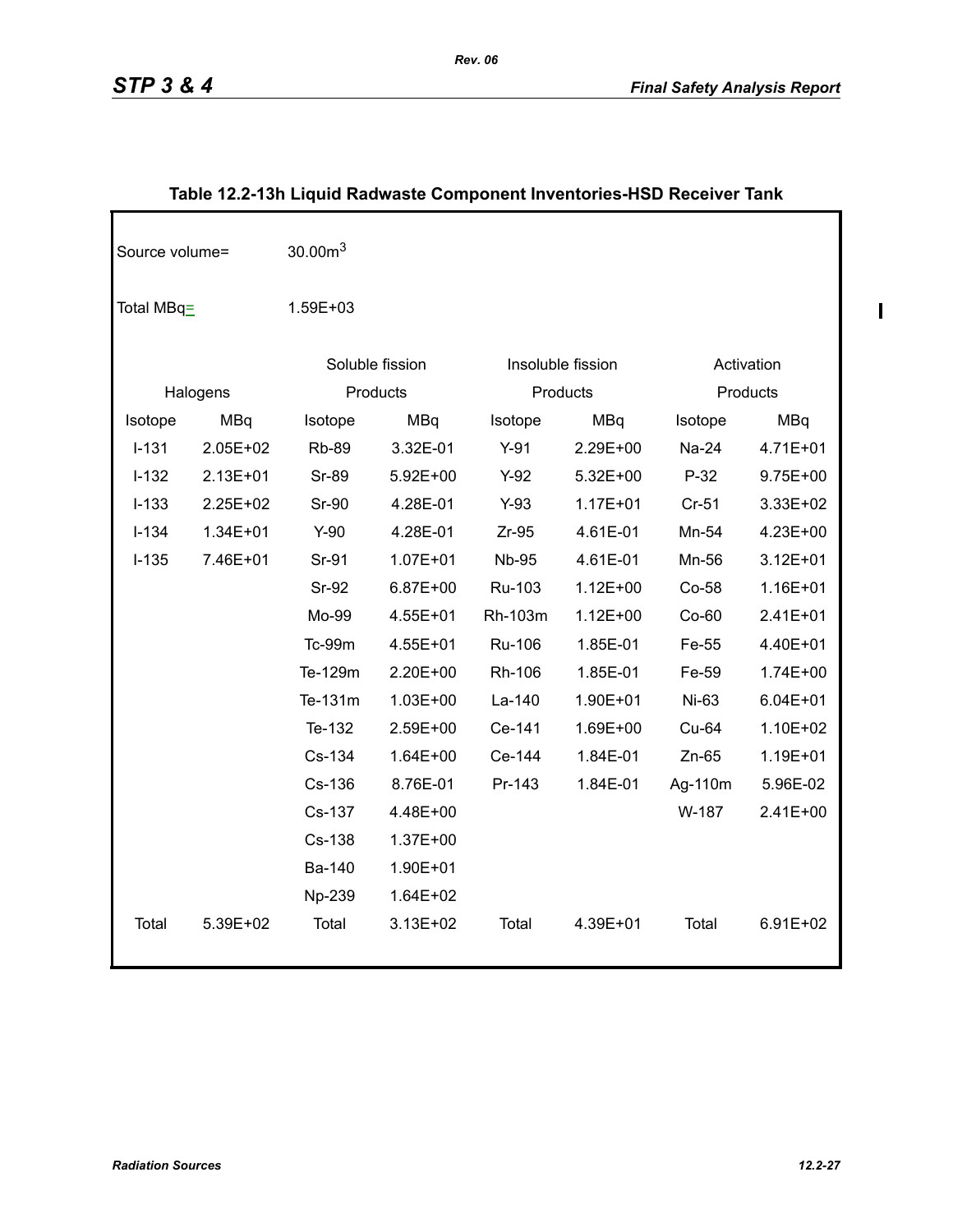$\mathbf I$ 

| Source volume= |              | 30 $m^3$      |                             |              |                               |              |                        |
|----------------|--------------|---------------|-----------------------------|--------------|-------------------------------|--------------|------------------------|
| Total MBq=     |              | 2.43E+01      |                             |              |                               |              |                        |
|                | Halogens     |               | Soluble Fission<br>Products |              | Insoluble Fission<br>Products |              | Activation<br>Products |
| Isotope        | MBq          | Isotope       | MBq                         | Isotope      | <b>MBq</b>                    | Isotope      | MBq                    |
| $I-131$        | $3.01E + 00$ | <b>Rb-89</b>  | 1.87E-04                    | $Y-91$       | 5.02E-02                      | Na-24        | 9.40E-01               |
| $I-132$        | 1.05E-01     | <b>Sr-89</b>  | 7.41E-02                    | $Y-92$       | 1.23E-01                      | $P-32$       | 1.34E-01               |
| $I-133$        | 4.91E+00     | <b>Sr-90</b>  | 5.36E-03                    | $Y-93$       | 1.92E-01                      | $Cr-51$      | 4.38E+00               |
| $I-134$        | 2.44E-02     | $Y-90$        | 5.37E-03                    | $Zr-95$      | 5.88E-03                      | Mn-54        | 5.33E-02               |
| $I-135$        | 9.12E-01     | Sr-91         | 1.73E-01                    | <b>Nb-95</b> | 6.03E-03                      | Mn-56        | 1.62E-01               |
|                |              | <b>Sr-92</b>  | 3.75E-02                    | Ru-103       | 3.39E-03                      | Co-58        | 1.48E-01               |
|                |              | Mo-99         | 8.40E-01                    | Rh-103m      | 1.45E-02                      | $Co-60$      | 3.03E-01               |
|                |              | <b>Tc-99m</b> | 8.08E-01                    | Ru-106       | 2.32E-03                      | Fe-55        | 7.54E-01               |
|                |              | Te-129m       | 2.88E-02                    | Rh-106       | 2.32E-03                      | Fe-59        | 2.24E-02               |
|                |              | Te-131m       | 2.21E-02                    | La-140       | 2.87E-01                      | Ni-63        |                        |
|                |              | Te-132        | 4.54E-03                    | Ce-141       | 2.21E-02                      | Cu-64        | $2.04E+00$             |
|                |              | Cs-134        | 2.08E-02                    | Ce-144       | 2.32E-03                      | $Zn-65$      | 1.50E-01               |
|                |              | Cs-136        | 1.22E-02                    | Pr-143       | 2.32E-03                      | Ag-110m      | 7.50E-04               |
|                |              | Cs-137        | 5.62E-02                    |              |                               | W-187        | 5.23E-02               |
|                |              | Cs-138        | 1.57E-03                    |              |                               |              |                        |
|                |              | Ba-140        | 2.65E-01                    |              |                               |              |                        |
|                |              | Np-239        | $3.15E+00$                  |              |                               |              |                        |
| <b>TOTAL</b>   | 8.96E+00     | <b>TOTAL</b>  | 5.51E+00                    | <b>TOTAL</b> | 7.14E-01                      | <b>TOTAL</b> | 9.15E+00               |

# **Table 12.2-13i Liquid Radwaste Component Inventories - HSD Sample Tank**

*Rev. 06*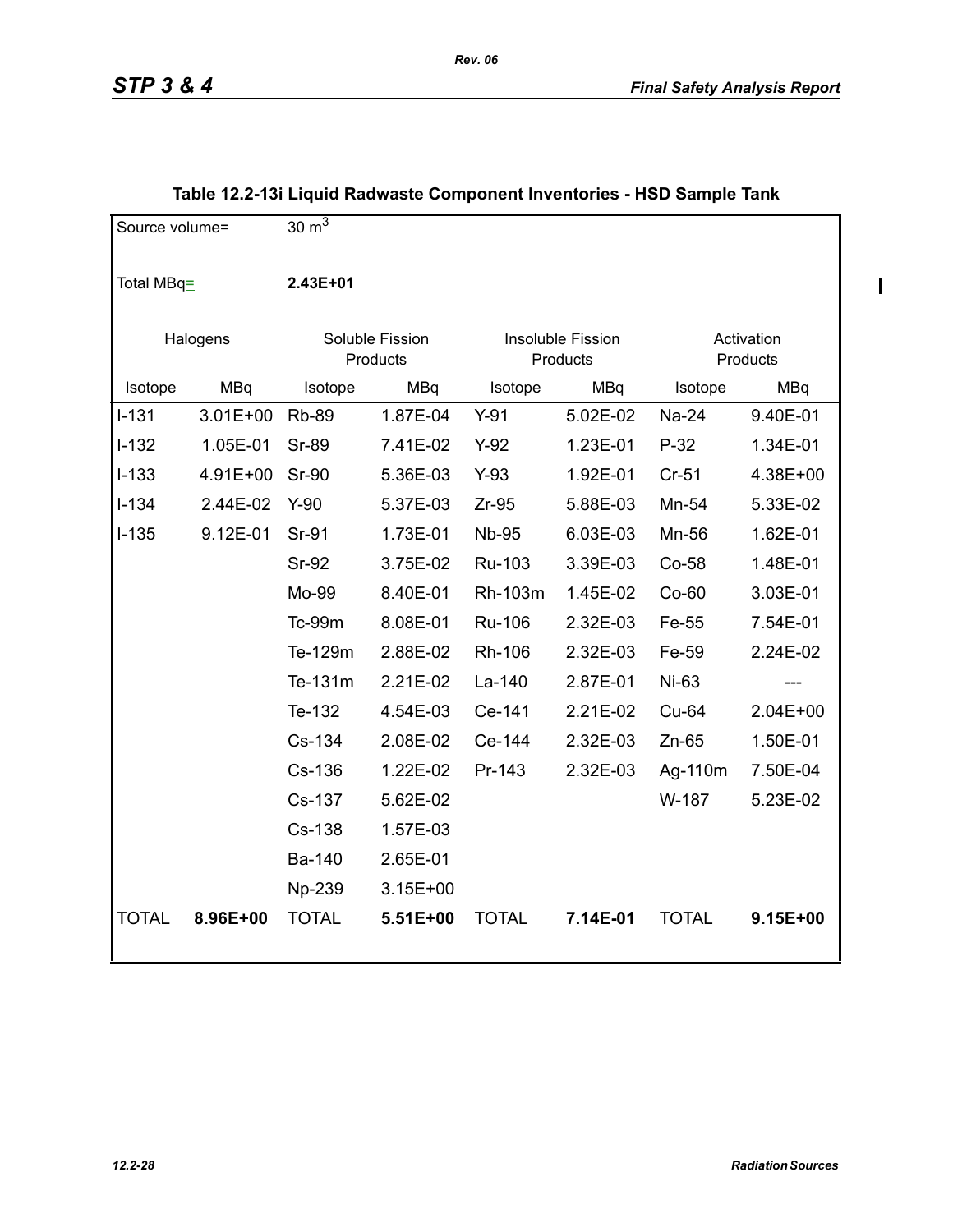$\mathbf I$ 

| Source volume = |          | $4 \text{ m}^3$ |                             |              |                               |              |                        |
|-----------------|----------|-----------------|-----------------------------|--------------|-------------------------------|--------------|------------------------|
| Total MBq=      |          | $6.52E + 00$    |                             |              |                               |              |                        |
|                 | Halogens |                 | Soluble Fission<br>Products |              | Insoluble Fission<br>Products |              | Activation<br>Products |
| Isotope         | MBq      | Isotope         | MBq                         | Isotope      | MBq                           | Isotope      | MBq                    |
| $I-131$         | 3.68E-01 | <b>Rb-89</b>    | 4.10E-03                    | $Y-91$       | 4.93E-03                      | Na-24        | 3.56E-01               |
| $I-132$         | 2.46E-01 | <b>Sr-89</b>    | 8.15E-03                    | $Y-92$       | 1.36E-01                      | $P-32$       | 1.56E-02               |
| $I-133$         | 1.40E+00 | <b>Sr-90</b>    | 5.79E-04                    | $Y-93$       | 1.05E-01                      | $Cr-51$      | 4.91E-01               |
| $I-134$         | 1.58E-01 | $Y-90$          | 5.79E-04                    | $Zr-95$      | 6.45E-04                      | Mn-54        | 5.78E-03               |
| $I-135$         | 7.61E-01 | Sr-91           | 9.99E-02                    | <b>Nb-95</b> | 6.52E-04                      | Mn-56        | 3.53E-01               |
|                 |          | <b>Sr-92</b>    | 7.75E-02                    | Ru-103       | 1.60E-03                      | $Co-58$      | 1.62E-02               |
|                 |          | Mo-99           | 1.29E-01                    | Rh-103m      | 1.61E-03                      | $Co-60$      | 3.27E-02               |
|                 |          | <b>Tc-99m</b>   | 1.25E-01                    | Ru-106       | 2.51E-04                      | Fe-55        | 8.15E-02               |
|                 |          | Te-129m         | 3.21E-03                    | Rh-106       | 2.51E-04                      | Fe-59        | 2.48E-03               |
|                 |          | Te-131m         | 4.92E-03                    | La-140       | 3.23E-02                      | Ni-63        |                        |
|                 |          | Te-132          | 6.64E-04                    | Ce-141       | 2.46E-03                      | Cu-64        | 8.96E-01               |
|                 |          | Cs-134          | 2.24E-03                    | Ce-144       | 2.51E-04                      | $Zn-65$      | 1.63E-02               |
|                 |          | Cs-136          | 1.42E-03                    | Pr-143       | 2.51E-04                      | Ag-110m      | 8.13E-05               |
|                 |          | Cs-137          | 6.06E-03                    |              |                               | W-187        | 1.36E-02               |
|                 |          | Cs-138          | 1.64E-02                    |              |                               |              |                        |
|                 |          | Ba-140          | 3.10E-02                    |              |                               |              |                        |
|                 |          | Np-239          | 5.14E-01                    |              |                               |              |                        |
| <b>TOTAL</b>    | 2.94E+00 | <b>TOTAL</b>    | 1.02E+00                    | <b>TOTAL</b> | 2.86E-01                      | <b>TOTAL</b> | 2.28E+00               |

# **Table 12.2-13j Liquid Radwaste Component Inventories - Chemical Drain Tank**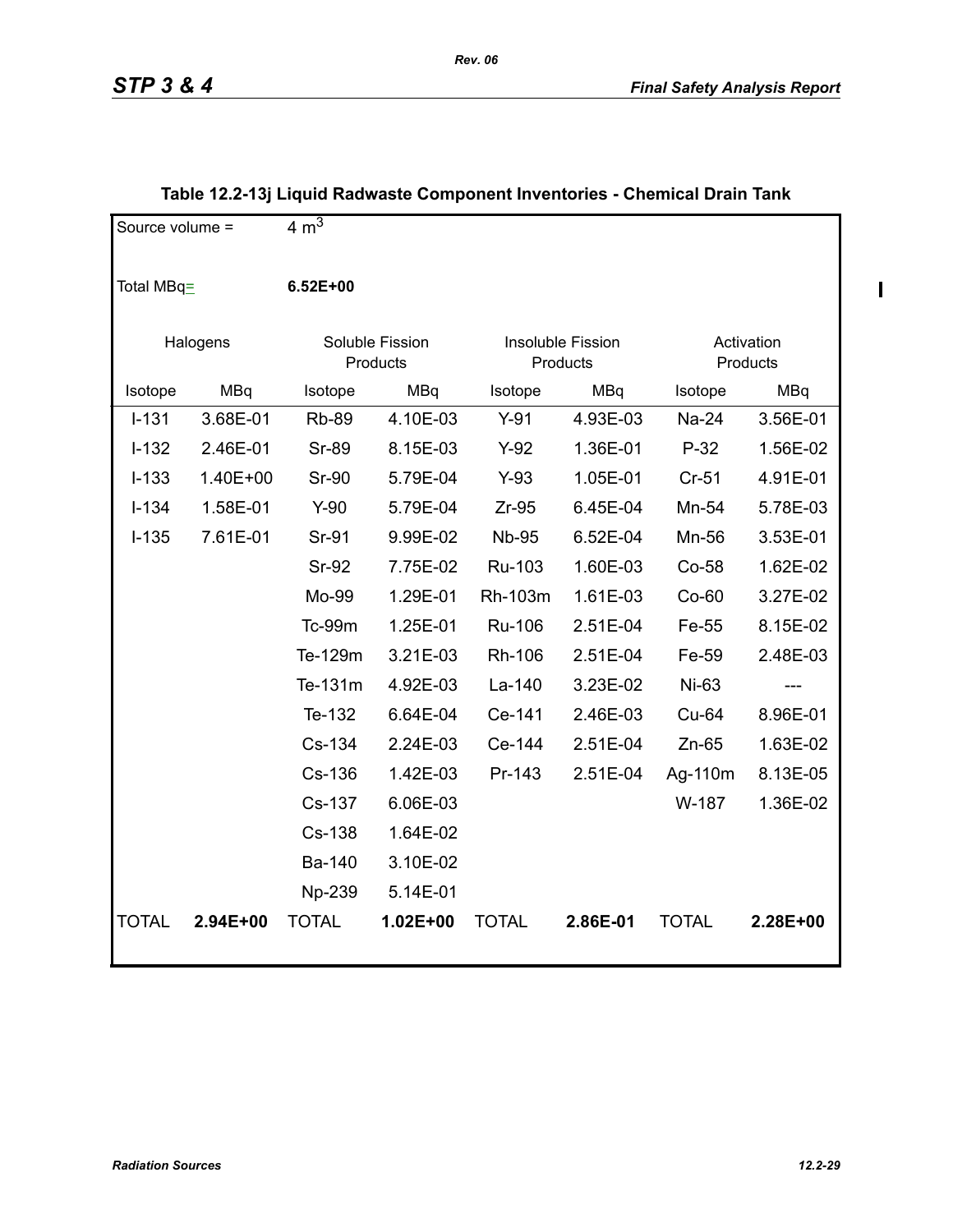$\mathbf{l}$ 

 $\overline{\phantom{a}}$ 

| Source volume= |              | 2850 <sup>3</sup> |                 |              |                   |         |              |
|----------------|--------------|-------------------|-----------------|--------------|-------------------|---------|--------------|
| Total MBq=     |              | 1.94E+08          |                 |              |                   |         |              |
|                | Halogens     |                   | Soluble fission |              | Insoluble fission |         | Activation   |
|                |              |                   | Products        |              | Products          |         | Products     |
| Isotope        | <b>MBq</b>   | Isotope           | <b>MBq</b>      | Isotope      | <b>MBq</b>        | Isotope | MBq          |
| $I-131$        | $2.41E+07$   | <b>Rb-89</b>      | $2.82E + 04$    | $Y-91$       | 3.66E+05          | Na-24   | $5.01E + 06$ |
| $I-132$        | 3.06E+06     | <b>Sr-89</b>      | 9.40E+05        | $Y-92$       | 7.37E+05          | $P-32$  | $1.32E + 06$ |
| $I-133$        | 2.20E+07     | <b>Sr-90</b>      | 7.27E+04        | $Y-93$       | 1.36E+06          | $Cr-51$ | 4.99E+07     |
| $I-134$        | $2.01E + 06$ | $Y-90$            | 7.27E+04        | $Zr-95$      | 7.41E+04          | Mn-54   | 7.12E+05     |
| $I-135$        | $9.52E + 06$ | Sr-91             | $1.27E + 06$    | <b>Nb-95</b> | 7.41E+04          | Mn-56   | 4.44E+06     |
|                |              | <b>Sr-92</b>      | $9.76E + 05$    | Ru-103       | 1.73E+05          | Co-58   | 1.87E+06     |
|                |              | Mo-99             | 4.05E+06        | Rh-103m      | 1.73E+05          | $Co-60$ | 4.10E+06     |
|                |              | <b>Tc-99m</b>     | 4.05E+06        | Ru-106       | $3.11E + 04$      | Fe-55   | 5.41E+06     |
|                |              | Te-129m           | 3.36E+05        | Rh-106       | $3.11E + 04$      | Fe-59   | 2.73E+05     |
|                |              | Te-131m           | $9.27E + 04$    | $La-140$     | $2.51E + 06$      | Ni-63   | $1.03E + 07$ |
|                |              | Te-132            | $2.37E + 05$    | Ce-141       | 2.58E+05          | Cu-64   | $1.22E + 07$ |
|                |              | Cs-134            | $1.54E + 05$    | Ce-144       | 3.09E+04          | $Zn-65$ | 2.00E+06     |
|                |              | Cs-136            | $6.44E + 04$    | Pr-143       | 3.09E+04          | Ag-110m | 1.00E+04     |
|                |              | Cs-137            | 4.23E+05        |              |                   | W-187   | 2.28E+05     |
|                |              | Cs-138            | 2.07E+05        |              |                   |         |              |
|                |              | Ba-140            | $2.51E+06$      |              |                   |         |              |
|                |              | Np-239            | 1.44E+07        |              |                   |         |              |
| Total          | 6.06E+07     | Total             | 2.98E+07        | Total        | 5.85E+06          | Total   | $9.77E + 07$ |

# **Table 12.2-15a Solid Radwaste Component Inventories CUW Backwash Receiving Tank**

*Rev. 06*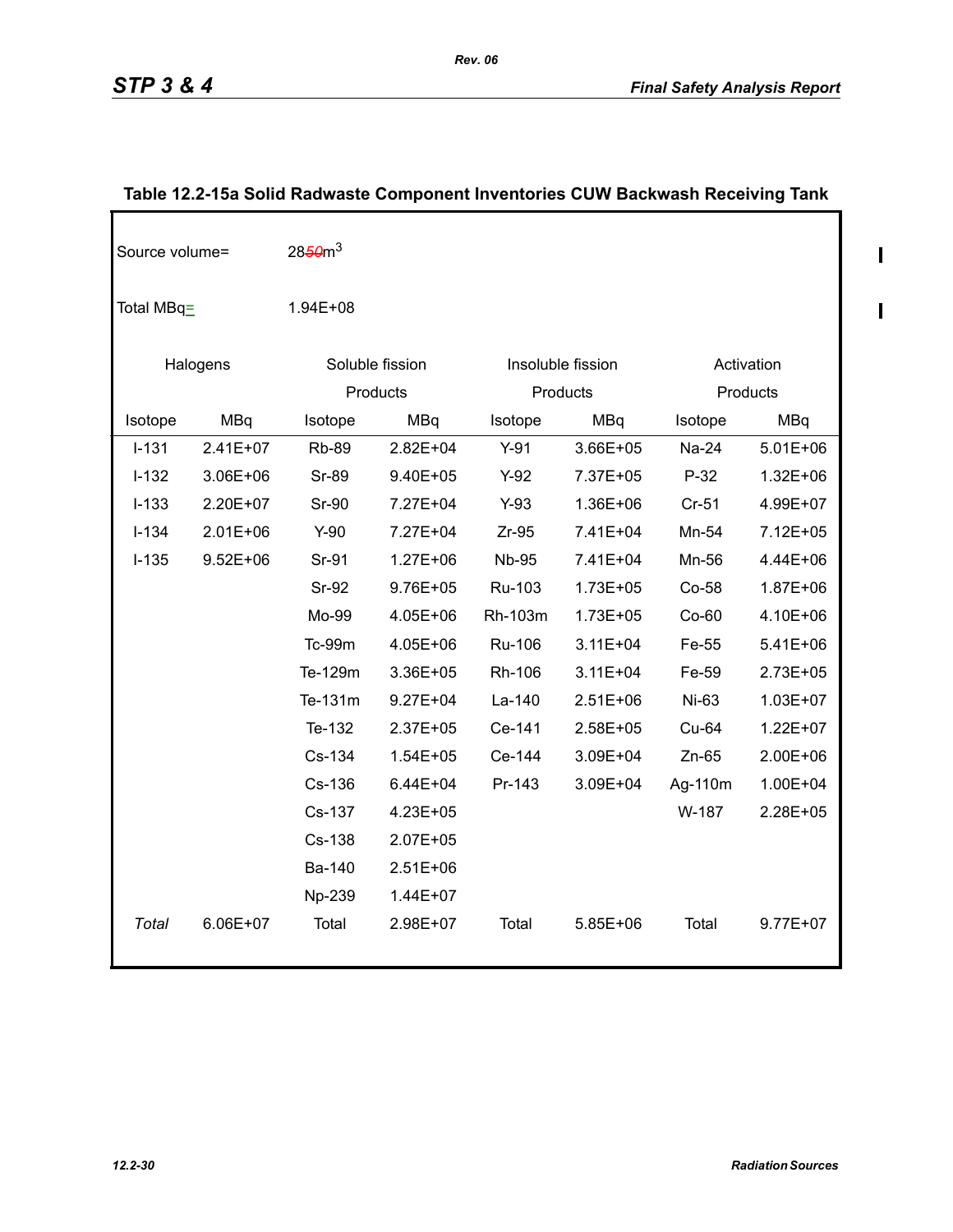$\begin{array}{c} \rule{0pt}{2.5ex} \rule{0pt}{2.5ex} \rule{0pt}{2.5ex} \rule{0pt}{2.5ex} \rule{0pt}{2.5ex} \rule{0pt}{2.5ex} \rule{0pt}{2.5ex} \rule{0pt}{2.5ex} \rule{0pt}{2.5ex} \rule{0pt}{2.5ex} \rule{0pt}{2.5ex} \rule{0pt}{2.5ex} \rule{0pt}{2.5ex} \rule{0pt}{2.5ex} \rule{0pt}{2.5ex} \rule{0pt}{2.5ex} \rule{0pt}{2.5ex} \rule{0pt}{2.5ex} \rule{0pt}{2.5ex} \rule{0$ 

 $\blacksquare$ 

|                | Source volume = $60\frac{35}{6}$ m <sup>3</sup> |                |                        |                |                          |                |                   |
|----------------|-------------------------------------------------|----------------|------------------------|----------------|--------------------------|----------------|-------------------|
|                | Total MBq= 2.59E+03                             |                |                        |                |                          |                |                   |
|                | <b>Halogens</b>                                 |                | <b>Soluble fission</b> |                | <b>Insoluble fission</b> |                | <b>Activation</b> |
|                |                                                 |                | <b>Products</b>        |                | <b>Products</b>          |                | <b>Products</b>   |
| <b>Isotope</b> | <b>MBq</b>                                      | <b>Isotope</b> | <b>MBq</b>             | <b>Isotope</b> | <b>MBq</b>               | <b>Isotope</b> | <b>MBq</b>        |
| $I-131$        | $0.00E + 00$                                    | <b>Rb-89</b>   | $0.00E + 00$           | $Y-91$         | 2.06E+02                 | <b>Na-24</b>   | $0.00E + 00$      |
| $I-132$        | $0.00E + 00$                                    | <b>Sr-89</b>   | $0.00E + 00$           | $Y-92$         | 2.63E+02                 | $P-32$         | $0.00E + 00$      |
| $I-133$        | $0.00E + 00$                                    | <b>Sr-90</b>   | $0.00E + 00$           | $Y-93$         | 4.88E+02                 | $Cr-51$        | $0.00E + 00$      |
| $I - 134$      | $0.00E + 00$                                    | $Y-90$         | $0.00E + 00$           | $Zr-95$        | 4.21E+01                 | <b>Mn-54</b>   | $0.00E + 00$      |
| $I-135$        | $0.00E + 00$                                    | <b>Sr-91</b>   | $0.00E + 00$           | <b>Nb-95</b>   | 4.21E+01                 | <b>Mn-56</b>   | $0.00E + 00$      |
|                |                                                 | <b>Sr-92</b>   | $0.00E + 00$           | <b>Ru-103</b>  | $9.45E + 01$             | Co-58          | $0.00E + 00$      |
|                |                                                 | <b>Mo-99</b>   | $0.00E + 00$           | <b>Rh-103m</b> | $9.45E + 01$             | $Co-60$        | $0.00E + 00$      |
|                |                                                 | <b>Tc-99m</b>  | $0.00E + 00$           | <b>Ru-106</b>  | 1.87E+01                 | Fe-55          | $0.00E + 00$      |
|                |                                                 | Te-129m        | $0.00E + 00$           | <b>Rh-106</b>  | $1.87E + 01$             | Fe-59          | $0.00E + 00$      |
|                |                                                 | Te-131m        | $0.00E + 00$           | La-140         | 1.14E+03                 | <b>Ni-63</b>   | $0.00E + 00$      |
|                |                                                 | Te-132         | $0.00E + 00$           | Ce-141         | 1.37E+02                 | <b>Cu-64</b>   | $0.00E + 00$      |
|                |                                                 | <b>Cs-134</b>  | $0.00E + 00$           | Ce-144         | 1.85E+01                 | $Zn-65$        | $0.00E + 00$      |
|                |                                                 | <b>Cs-136</b>  | $0.00E + 00$           | Pr-143         | 1.85E+01                 | Ag-110m        | $0.00E + 00$      |
|                |                                                 | <b>Cs-137</b>  | $0.00E + 00$           |                |                          | W-187          | $0.00E + 00$      |
|                |                                                 | <b>Cs-138</b>  | $0.00E + 00$           |                |                          |                |                   |
|                |                                                 | <b>Ba-140</b>  | $0.00E + 00$           |                |                          |                |                   |
|                |                                                 | <b>Np-239</b>  | $0.00E + 00$           |                |                          |                |                   |
| <b>Total</b>   | $0.00E + 00$                                    | <b>Total</b>   | $0.00E + 00$           | <b>Total</b>   | 2.59E+03                 | <b>Total</b>   | $0.00E + 00$      |

# **Table 12.2-15b Solid Radwaste Component Inventories CF Backwash Receiving Tank**

*Rev. 06*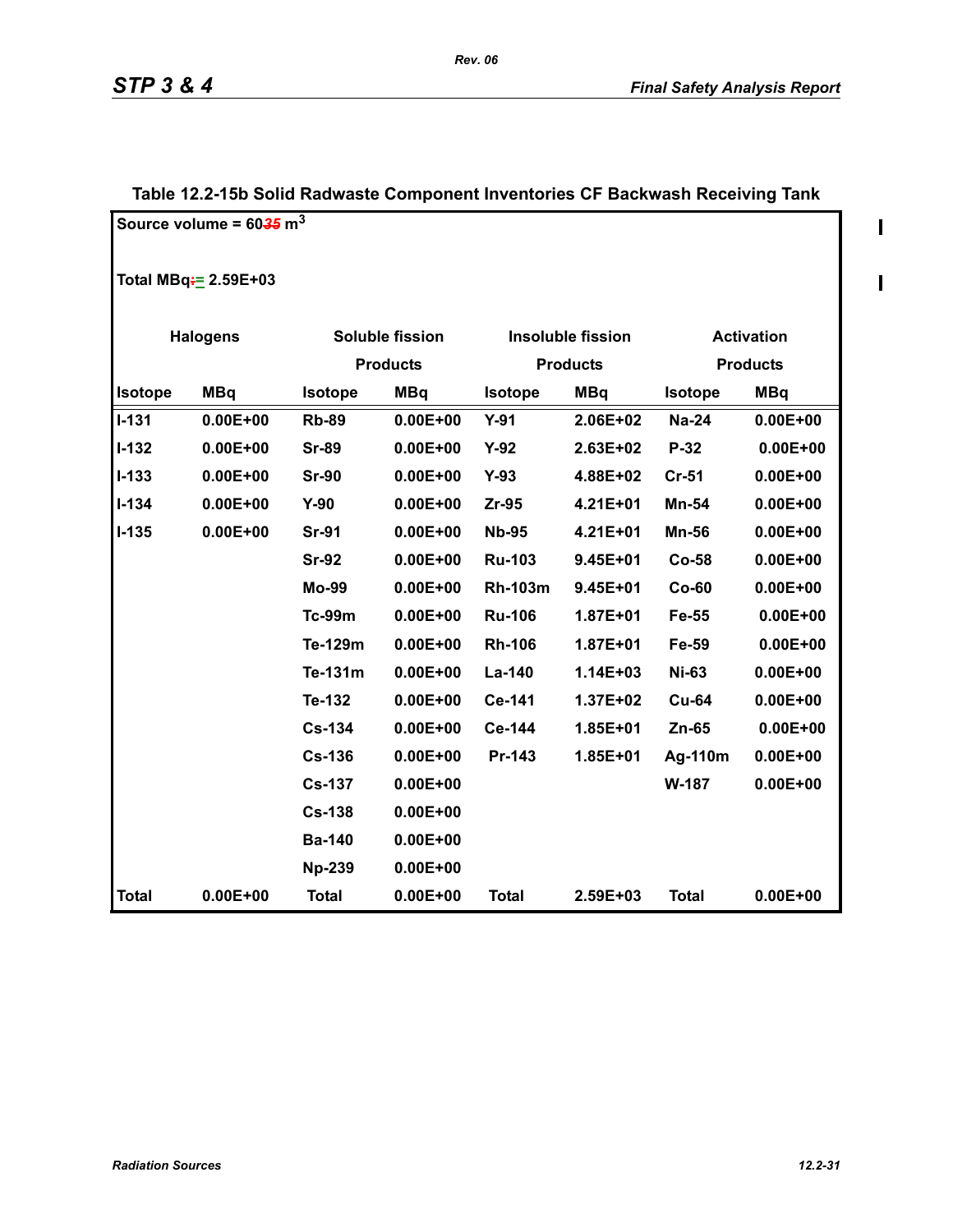| Source volume= |                 | 100 <sup>3</sup> |                                           |                |                                             |                |                                      |
|----------------|-----------------|------------------|-------------------------------------------|----------------|---------------------------------------------|----------------|--------------------------------------|
| Total MBq=     |                 | 5.10E+08         |                                           |                |                                             |                |                                      |
|                | <b>Halogens</b> |                  | <b>Soluble fission</b><br><b>Products</b> |                | <b>Insoluble fission</b><br><b>Products</b> |                | <b>Activation</b><br><b>Products</b> |
| Isotope        | <b>MBq</b>      | <b>Isotope</b>   | <b>MBq</b>                                | <b>Isotope</b> | <b>MBq</b>                                  | <b>Isotope</b> | <b>MBq</b>                           |
| $I - 131$      | 2.41E+07        | <b>Rb-89</b>     | 8.06E+04                                  | $Y-91$         | $1.05E + 06$                                | <b>Na-24</b>   | 1.43E+07                             |
| $I-132$        | 8.75E+06        | <b>Sr-89</b>     | $2.69E + 06$                              | $Y-92$         | $2.11E + 06$                                | P-32           | 3.76E+06                             |
| $I-133$        | $6.28E + 07$    | <b>Sr-90</b>     | 2.08E+05                                  | $Y-93$         | 3.90E+06                                    | $Cr-51$        | 1.43E+08                             |
| $I - 134$      | 5.74E+06        | $Y-90$           | 2.08E+05                                  | $Zr-95$        | $2.12E + 05$                                | Mn-54          | 2.03E+06                             |
| $I - 135$      | 2.72E+07        | <b>Sr-91</b>     | $3.63E + 06$                              | <b>Nb-95</b>   | $2.12E + 05$                                | Mn-56          | $1.27E + 07$                         |
|                |                 | <b>Sr-92</b>     | 2.79E+06                                  | <b>Ru-103</b>  | 4.96E+05                                    | <b>Co-58</b>   | 5.34E+06                             |
|                |                 | <b>Mo-99</b>     | $1.16E + 07$                              | <b>Rh-103m</b> | 4.96E+05                                    | $Co-60$        | $1.17E+07$                           |
|                |                 | <b>Tc-99m</b>    | 1.16E+07                                  | <b>Ru-106</b>  | 8.89E+04                                    | Fe-55          | 1.54E+07                             |
|                |                 | Te-129m          | $9.61E + 05$                              | <b>Rh-106</b>  | 8.89E+04                                    | Fe-59          | 7.81E+05                             |
|                |                 | Te-131m          | $2.65E + 05$                              | La-140         | 7.17E+06                                    | <b>Ni-63</b>   | 2.94E+07                             |
|                |                 | Te-132           | $6.78E + 05$                              | Ce-141         | 7.37E+05                                    | <b>Cu-64</b>   | 3.48E+07                             |
|                |                 | <b>Cs-134</b>    | 4.39E+05                                  | Ce-144         | 8.84E+04                                    | $Zn-65$        | 5.71E+06                             |
|                |                 | <b>Cs-136</b>    | 1.84E+05                                  | Pr-143         | 8.84E+04                                    | Ag-110m        | 2.86E+04                             |
|                |                 | <b>Cs-137</b>    | $1.21E + 06$                              |                |                                             | W-187          | 6.50E+05                             |
|                |                 | $Cs-138$         | 5.93E+05                                  |                |                                             |                |                                      |
|                |                 | <b>Ba-140</b>    | 7.17E+06                                  |                |                                             |                |                                      |
|                |                 | <b>Np-239</b>    | 4.10E+07                                  |                |                                             |                |                                      |
| <b>Total</b>   | 1.29E+08        | <b>Total</b>     | 8.53E+07                                  | <b>Total</b>   | 1.67E+07                                    | <b>Total</b>   | 2.79E+08                             |

# **Table 12.2-15c Solid Radwaste Component Inventories Phase Separator**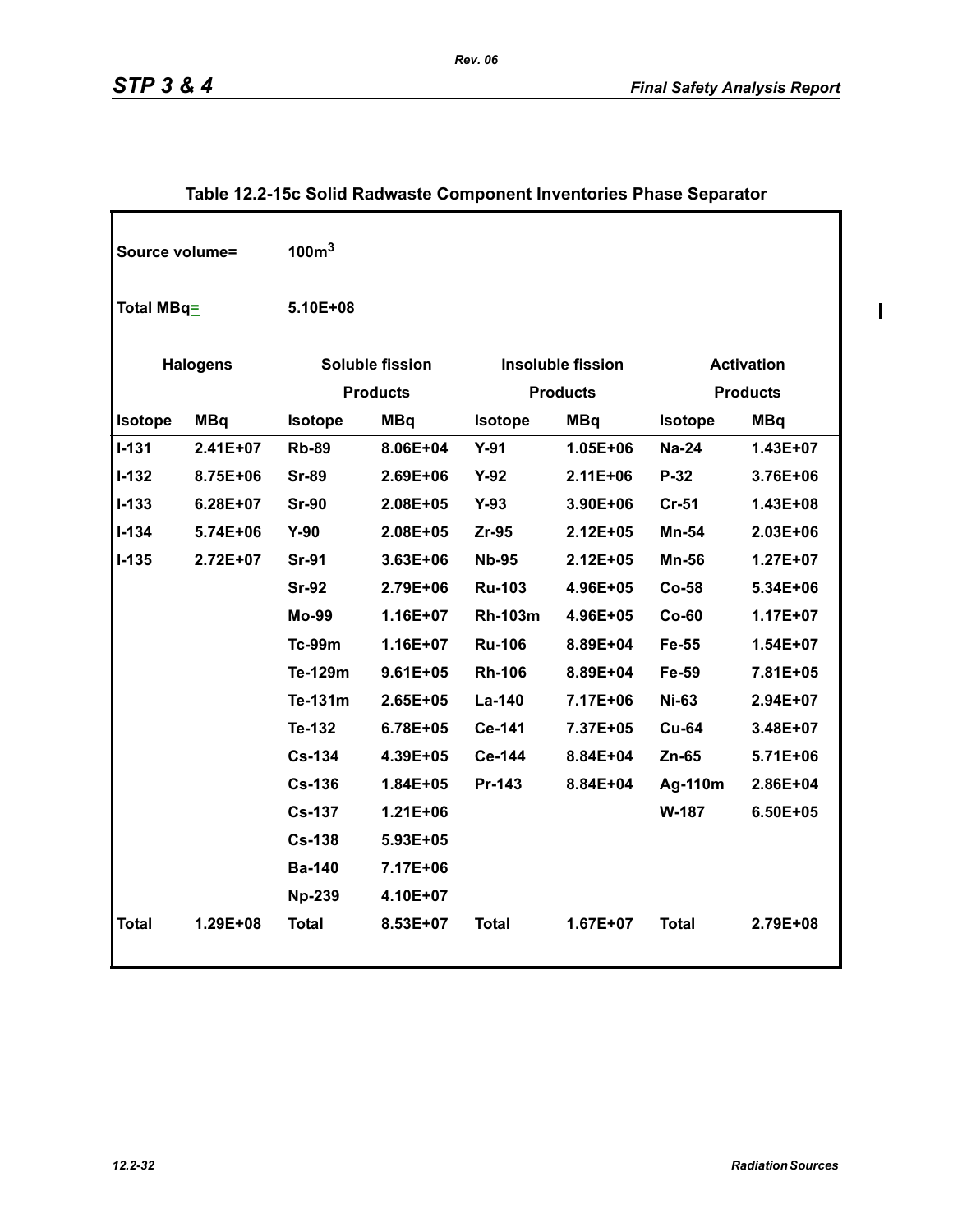| Source volume= |                 | 50 <del>100</del> m <sup>3</sup> |                        |                |                          |                   |                 |
|----------------|-----------------|----------------------------------|------------------------|----------------|--------------------------|-------------------|-----------------|
| Total MBq=     |                 | 5.72E+06 <del>4.</del><br>94E+08 |                        |                |                          |                   |                 |
|                | <b>Halogens</b> |                                  | <b>Soluble fission</b> |                | <b>Insoluble fission</b> | <b>Activation</b> |                 |
|                |                 |                                  | <b>Products</b>        |                | <b>Products</b>          |                   | <b>Products</b> |
| <b>Isotope</b> | <b>MBq</b>      | <b>Isotope</b>                   | <b>MBq</b>             | <b>Isotope</b> | <b>MBq</b>               | <b>Isotope</b>    | <b>MBq</b>      |
| <b>I-131</b>   | 1.48E+06        | <b>Rb-89</b>                     | 1.58E+02               | $Y-91$         | 7.01E+01                 | <b>Na-24</b>      | 3.37E+04        |
| <b>I-132</b>   | 1.53E+05        | <b>Sr-89</b>                     | 2.47E+04               | $Y-92$         | 3.34E+01                 | $P-32$            | 1.43E+04        |
| $1 - 133$      | $1.11E + 06$    | <b>Sr-90</b>                     | 4.45E+03               | $Y-93$         | $6.21E + 01$             | <b>Cr-51</b>      | 8.46E+05        |
| $1 - 134$      | $9.88E + 04$    | $Y-90$                           | 4.45E+03               | $Zr-95$        | $1.51E + 01$             | Mn-54             | $3.66E + 04$    |
| <b>I-135</b>   | 4.79E+05        | <b>Sr-91</b>                     | 8.53E+03               | <b>Nb-95</b>   | $1.51E + 01$             | Mn-56             | $2.97E + 04$    |
|                |                 | <b>Sr-92</b>                     | $6.52E + 03$           | <b>Ru-103</b>  | $2.57E + 01$             | $Co-58$           | 5.91E+04        |
|                |                 | <b>Mo-99</b>                     | 2.75E+04               | <b>Rh-103m</b> | $2.57E+01$               | $Co-60$           | 2.45E+05        |
|                |                 | <b>Tc-99m</b>                    | 2.75E+04               | <b>Ru-106</b>  | $1.12E + 01$             | Fe-55             | 4.74E+04        |
|                |                 | Te-129m                          | $6.52E + 03$           | <b>Rh-106</b>  | $1.12E + 01$             | Fe-59             | 6.59E+03        |
|                |                 | Te-131m                          | $6.24E + 02$           | $La-140$       | 1.73E+02                 | <b>Ni-63</b>      | $6.31E + 05$    |
|                |                 | Te-132                           | $1.62E + 03$           | Ce-141         | 3.32E+01                 | <b>Cu-64</b>      | 8.19E+04        |
|                |                 | <b>Cs-134</b>                    | 7.28E+03               | Ce-144         | 1.06E+01                 | Zn-65             | 9.87E+04        |
|                |                 | <b>Cs-136</b>                    | $6.02E + 02$           | Pr-143         | 1.06E+01                 | Ag-110m           | 4.95E+02        |
|                |                 | <b>Cs-137</b>                    | 2.35E+04               |                |                          | W-187             | 1.53E+03        |
|                |                 | <b>Cs-138</b>                    | 6.76E+02               |                |                          |                   |                 |
|                |                 | <b>Ba-140</b>                    | 2.55E+04               |                |                          |                   |                 |
|                |                 | <b>Np-239</b>                    | 9.69E+04               |                |                          |                   |                 |
| Total          | 3.32E+06        | <b>Total</b>                     | 2.67E+05               | <b>Total</b>   | 4.97E+02                 | <b>Total</b>      | 2.13E+06        |

# **Table 12.2-15d Solid Radwaste Component Inventories Spent Resin Storage Tank**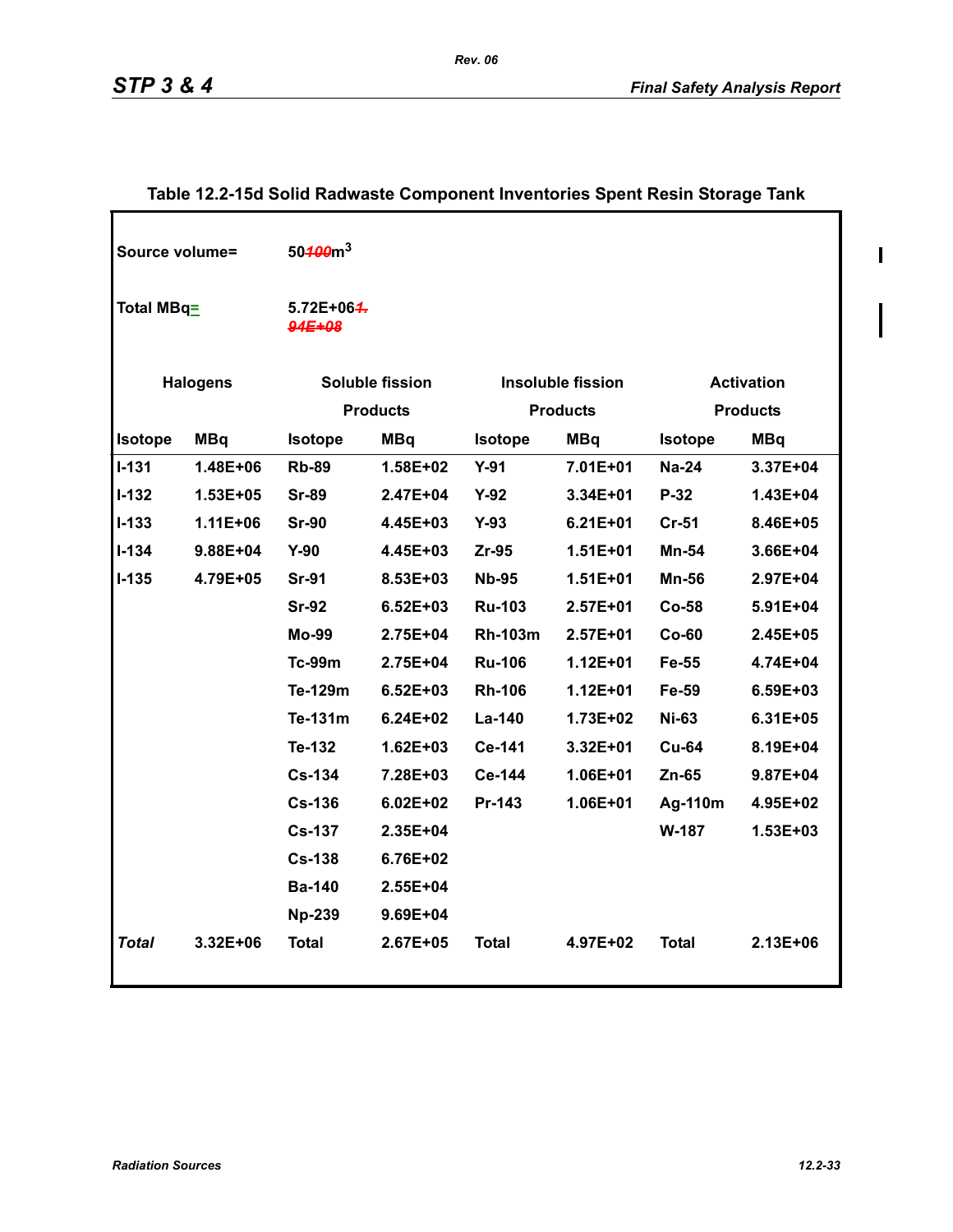#### **Table 12.2-15e** *Solid Radwaste Component Inventories Concentrated Waste Tank* **Not Used**

**Table 12.2-15f** *Solid Radwaste Component Inventories Solids Dryer Feed Tank* **Not Used**

**Table 12.2-15g** *Solid Radwaste Component Inventories Solids Dryer (Outlet)* **Not Used**

**Table 12.2-15h** *Solid Radwaste Component Inventories Solids Dryer Pelletizer* **Not Used**

**Table 12.2-15i** *Solid Radwaste Component Inventories Solids Mist Separator (Steam)* **Not Used**

**Table 12.2-15j** *Solid Radwaste Component Inventories Solids Condenser* **Not Used**

**Table 12.2-15k** *Solid Radwaste Component Inventories Solids Drum* **Not Used**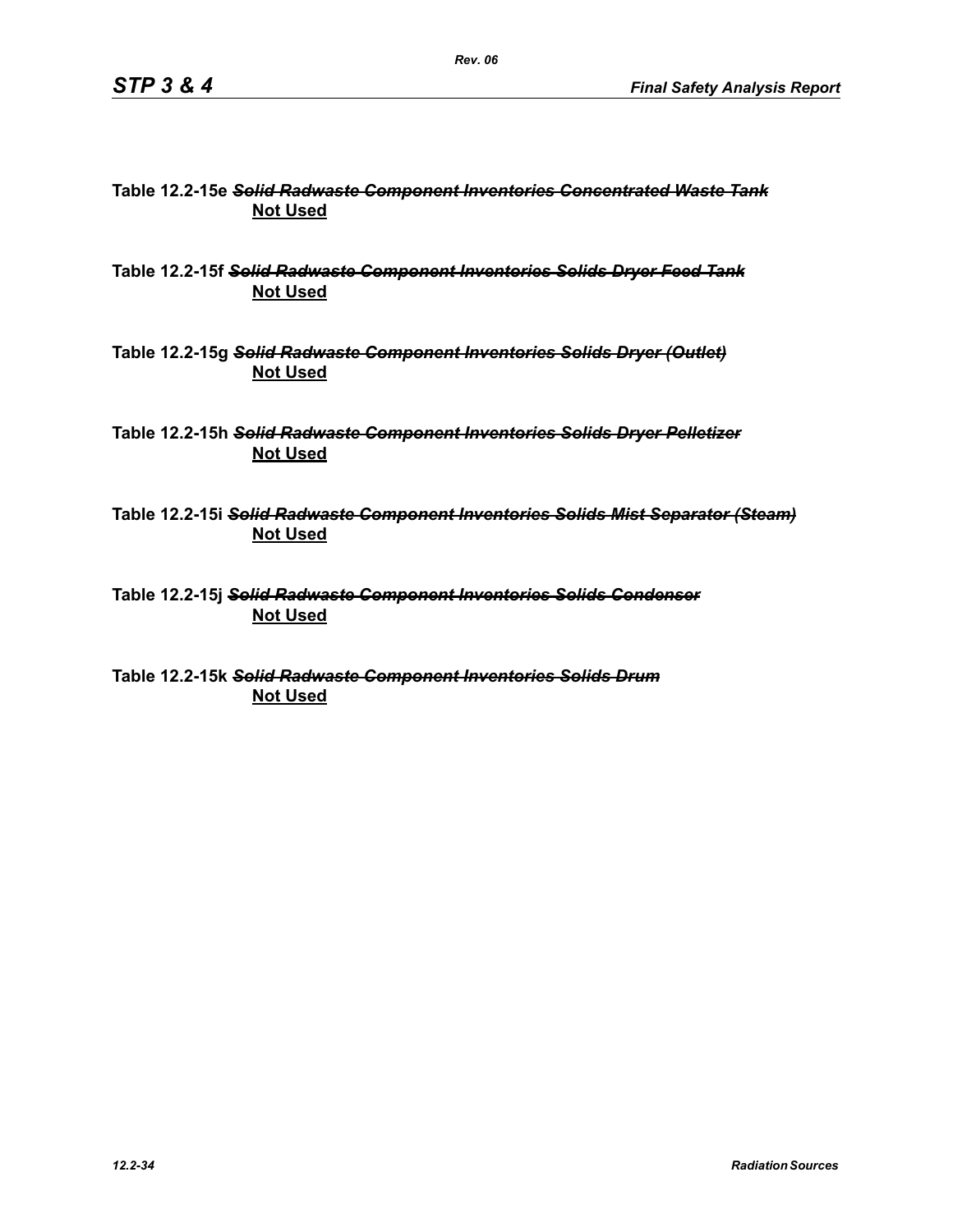$\mathbf{I}$ 

|                          | Source volume = $50 \text{ m}^3$ |                                    |              |                |                                             |                |                                      |
|--------------------------|----------------------------------|------------------------------------|--------------|----------------|---------------------------------------------|----------------|--------------------------------------|
| Total MBq $\div$ 2.33E+6 |                                  |                                    |              |                |                                             |                |                                      |
| <b>Halogens</b>          |                                  | Soluble fission<br><b>Products</b> |              |                | <b>Insoluble fission</b><br><b>Products</b> |                | <b>Activation</b><br><b>Products</b> |
| Isotope                  | <b>MBq</b>                       | <b>Isotope</b>                     | <b>MBq</b>   | <b>Isotope</b> | <b>MBq</b>                                  | <b>Isotope</b> | <b>MBq</b>                           |
| $I - 131$                | 1.36E+05                         | <b>Rb-89</b>                       | 8.72E+01     | $Y-91$         | 1.92E+04                                    | <b>Na-24</b>   | 9.75E+03                             |
| $I-132$                  | 5.40E+03                         | <b>Sr-89</b>                       | $2.31E + 04$ | $Y-92$         | $3.22E + 03$                                | $P-32$         | 1.23E+04                             |
| $I - 133$                | 4.51E+04                         | <b>Sr-90</b>                       | $3.65E + 03$ | $Y-93$         | 2.83E+03                                    | Cr-51          | 8.47E+05                             |
| $I - 134$                | 3.39E+03                         | $Y-90$                             | 3.65E+03     | $Zr-95$        | 2.42E+03                                    | Mn-54          | 3.46E+04                             |
| $I-135$                  | 1.74E+04                         | <b>Sr-91</b>                       | 2.40E+03     | <b>Nb-95</b>   | 3.42E+03                                    | <b>Mn-56</b>   | 8.54E+03                             |
|                          |                                  | <b>Sr-92</b>                       | $1.71E + 03$ | <b>Ru-103</b>  | 4.19E+03                                    | Co-58          | $6.27E + 04$                         |
|                          |                                  | <b>Mo-99</b>                       | 1.16E+04     | <b>Rh-103m</b> | 4.20E+03                                    | $Co-60$        | $2.25E + 05$                         |
|                          |                                  | <b>Tc-99m</b>                      | $1.12E + 04$ | <b>Ru-106</b>  | $1.55E + 03$                                | Fe-55          | 5.43E+05                             |
|                          |                                  | Te-129m                            | $6.57E + 03$ | <b>Rh-106</b>  | 1.56E+03                                    | Fe-59          | 7.16E+03                             |
|                          |                                  | Te-131m                            | $2.02E + 02$ | La-140         | 2.44E+04                                    | <b>Ni-63</b>   | 5.84E+02                             |
|                          |                                  | Te-132                             | 7.20E+01     | Ce-141         | 5.50E+03                                    | <b>Cu-64</b>   | $2.33E + 04$                         |
|                          |                                  | <b>Cs-134</b>                      | 8.68E+03     | Ce-144         | 1.50E+03                                    | Zn-65          | 8.52E+04                             |
|                          |                                  | <b>Cs-136</b>                      | 6.80E+02     | Pr-144         | 1.50E+03                                    | Ag-110m        | 4.62E+02                             |
|                          |                                  | <b>Cs-137</b>                      | $2.52E + 04$ |                |                                             | W-187          | 5.31E+02                             |
|                          |                                  | <b>Ba-137m</b>                     | 2.35E+04     |                |                                             |                |                                      |
|                          |                                  | <b>Cs-138</b>                      | 3.56E+02     |                |                                             |                |                                      |
|                          |                                  | <b>Ba-140</b>                      | 2.11E+04     |                |                                             |                |                                      |
|                          |                                  | <b>Np-239</b>                      | 3.86E+04     |                |                                             |                |                                      |
| <b>Total</b>             | 2.08E+05                         | <b>Total</b>                       | 1.82E+05     | <b>Total</b>   | 7.55E+04                                    | <b>Total</b>   | 1.86E+06                             |

# **Table 12.2-15l Solid Radwaste Component Inventories LW Backwash Receiving Tank**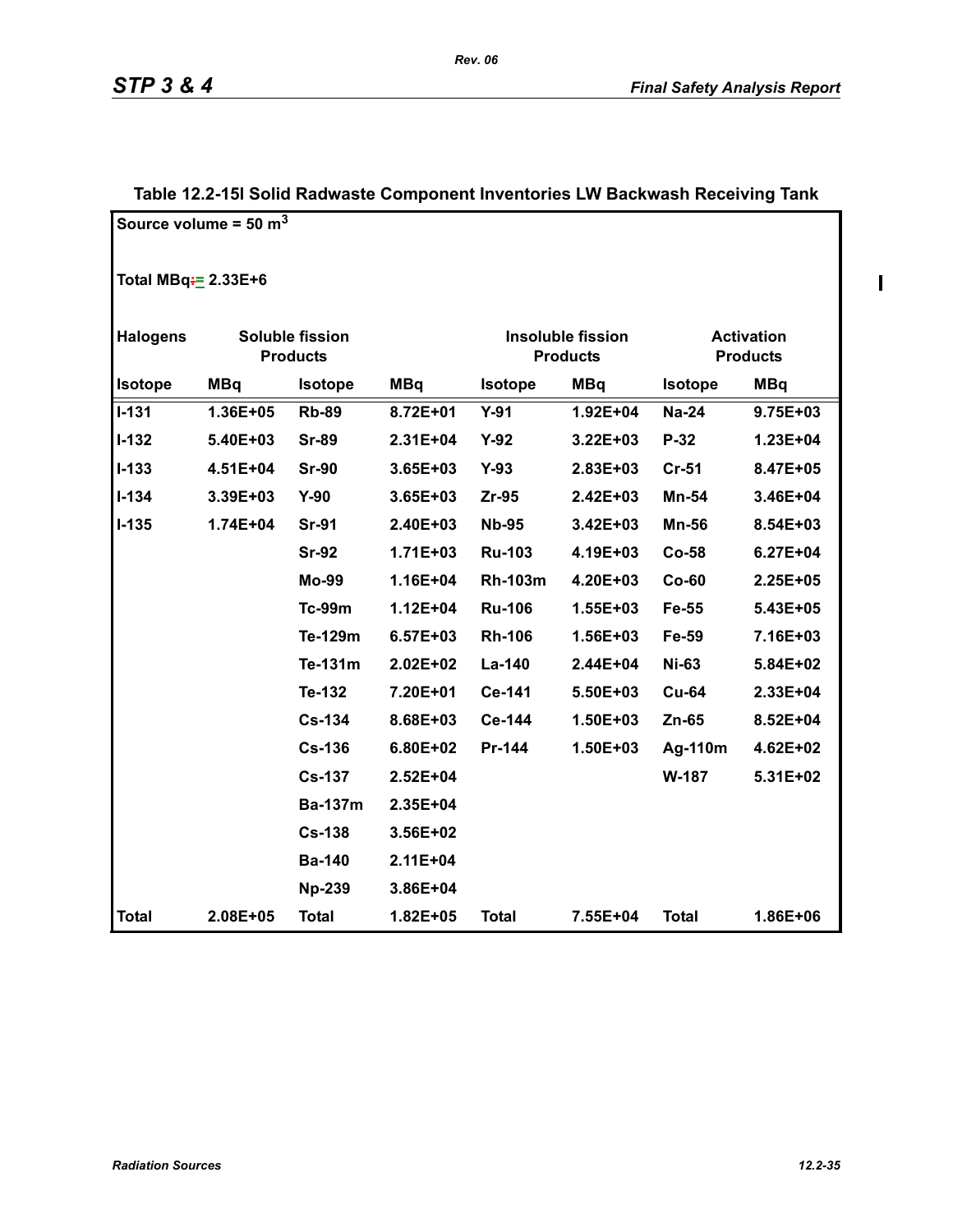|                 |                | Annual Average Airborne per Unit<br>(Site-specific) | <b>Site Wide</b>    |
|-----------------|----------------|-----------------------------------------------------|---------------------|
|                 | <b>Release</b> | Concentration                                       | 10CFR20 Limits      |
| <b>Nuclides</b> | MBq/yr         | MBq/cm <sup>3</sup>                                 | MBq/cm <sup>3</sup> |
| Kr-83m          | 3.10E+01       | 1.28E-17                                            | 1.85E-06            |
| <b>Kr-85m</b>   | 7.80E+05       | 3.22E-13                                            | 3.70E-09            |
| <b>Kr-85</b>    | 2.10E+07       | 8.66E-12                                            | 2.59E-08            |
| <b>Kr-87</b>    | 9.30E+05       | 3.83E-13                                            | 7.40E-10            |
| <b>Kr-88</b>    | 1.40E+06       | 5.77E-13                                            | 3.33E-10            |
| <b>Kr-89</b>    | 8.90E+06       | 3.67E-12                                            |                     |
| <b>Kr-90</b>    | 1.20E+01       | 4.95E-18                                            |                     |
| Xe-131m         | 1.90E+06       | 7.83E-13                                            | 7.40E-08            |
| Xe-133m         | 3.20E+03       | 1.32E-15                                            | 2.22E-08            |
| Xe-133          | 8.90E+07       | 3.67E-11                                            | 1.85E-08            |
| Xe-135m         | 1.50E+07       | 6.18E-12                                            | 1.48E-09            |
| Xe-135          | 1.70E+07       | 7.01E-12                                            | 2.59E-09            |
| Xe-137          | 1.90E+07       | 7.83E-12                                            |                     |
| Xe-138          | 1.60E+07       | 6.60E-12                                            | 7.40E-10            |
| Xe-139          | 1.50E+01       | 6.18E-18                                            |                     |
| $I-131$         | 9.60E+03       | 3.96E-15                                            | 7.40E-12            |
| $I-132$         | 8.10E+04       | 3.34E-14                                            | 7.40E-10            |
| $I-133$         | 6.30E+04       | 2.60E-14                                            | 3.70E-11            |
| $I-134$         | 1.40E+05       | 5.77E-14                                            | 2.22E-09            |
| $I-135$         | 8.90E+04       | 3.67E-14                                            | 2.22E-10            |
| $H-3$           | 2.70E+06       | $1.11E-12$                                          | 3.70E-09            |
| $C-14$          | 3.40E+05       | 1.40E-13                                            | 1.11E-10            |
| Na-24           | 1.50E+02       | 6.18E-17                                            | 2.59E-10            |
| $P-32$          | 3.40E+01       | 1.40E-17                                            | 3.70E-11            |
| Ar-41           | 2.50E+05       | 1.03E-13                                            | 3.70E-10            |
| $Cr-51$         | 1.30E+03       | 5.36E-16                                            | 1.11E-09            |
| Mn-54           | 2.00E+02       | 8.24E-17                                            | 3.70E-11            |
| Mn-56           | 1.30E+02       | 5.36E-17                                            | 7.40E-10            |
| Fe-55           | 2.40E+02       | 9.89E-17                                            | 1.11E-10            |

# **Table 12.2-20 Airborne Concentrations**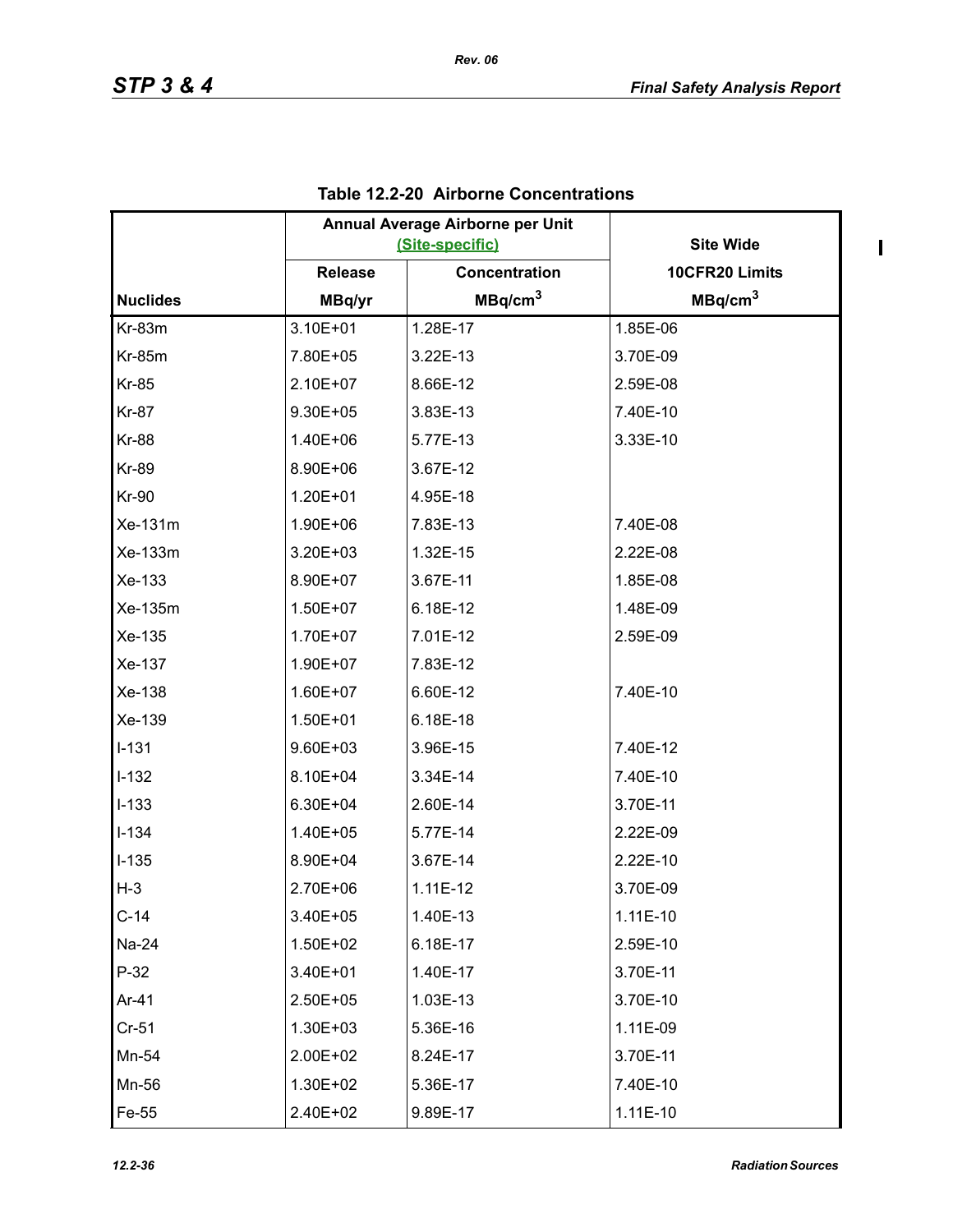|                 |                | Annual Average Airborne per Unit<br>(Site-specific) | <b>Site Wide</b>         |
|-----------------|----------------|-----------------------------------------------------|--------------------------|
|                 | <b>Release</b> | Concentration                                       | 10CFR20 Limits           |
| <b>Nuclides</b> | MBq/yr         | MBq/cm <sup>3</sup>                                 | MBq/cm <sup>3</sup>      |
| Fe-59           | 3.00E+01       | 1.24E-17                                            | 1.85E-11                 |
| $Co-58$         | 8.90E+01       | 3.67E-17                                            | 3.70E-11                 |
| $Co-60$         | 4.80E+02       | 1.98E-16                                            | 1.85E-12                 |
| Ni-63           | 2.40E-01       | 9.89E-20                                            | 3.70E-11                 |
| Cu-64           | 3.70E+02       | 1.53E-16                                            | 1.11E-09                 |
| $Zn-65$         | 4.10E+02       | 1.69E-16                                            | 1.48E <del>+09</del> -11 |
| <b>Rb-89</b>    | 1.60E+00       | 6.60E-19                                            | 7.40E-09                 |
| <b>Sr-89</b>    | 2.10E+02       | 8.66E-17                                            | 3.70E-11                 |
| Sr-90           | 2.60E+00       | 1.07E-18                                            | 2.22E-13                 |
| $Y-90$          | 1.70E+00       | 7.01E-19                                            | 3.33E-11                 |
| Sr-91           | 3.70E+01       | 1.53E-17                                            | 1.85E-10                 |
| Sr-92           | 2.90E+01       | 1.20E-17                                            | 3.33E-10                 |
| $Y-91$          | 8.90E+00       | 3.67E-18                                            | 7.40E-12                 |
| $Y-92$          | 2.30E+01       | 9.48E-18                                            | 3.70E-10                 |
| $Y-93$          | 4.10E+01       | 1.69E-17                                            | 1.11E-10                 |
| $Zr-95$         | 5.90E+01       | 2.43E-17                                            | 1.48E-11                 |
| <b>Nb-95</b>    | 3.10E+02       | 1.28E-16                                            | 7.40E-11                 |
| Mo-99           | 2.20E+03       | 9.07E-16                                            | 1.48E-10                 |
| Tc-99m          | 1.10E+01       | 4.53E-18                                            | 3.33E-117.40E-09         |
| Ru-103          | 1.30E+02       | 5.36E-17                                            | 3.33E-11                 |
| Rh-103m         | 4.10E+00       | 1.69E-18                                            | 7.40E-08                 |
| Ru-106          | 7.00E-01       | 2.89E-19                                            | 3.70E-12                 |
| Rh-106          | 7.00E-01       | 2.89E-19                                            | 1.48E-09                 |
| Ag-110m         | 7.40E-02       | 3.05E-20                                            | 3.70E-12                 |
| Sb-124          | 6.70E+00       | 2.76E-18                                            | $1.11E-11$               |
| Te-129m         | 8.10E+00       | 3.34E-18                                            | 3.33E-0911               |
| Te-131m         | 2.80E+00       | 1.15E-18                                            | 3.70E-11                 |
| Te-132          | 7.00E-01       | 2.89E-19                                            | 3.70E-11                 |
| Cs-134          | 2.30E+02       | 9.48E-17                                            | 7.40E-12                 |

# **Table 12.2-20 Airborne Concentrations (Continued)**

*Rev. 06* 

 $\mathbf I$ 

 $\mathbf{I}$ 

 $\mathbf{I}$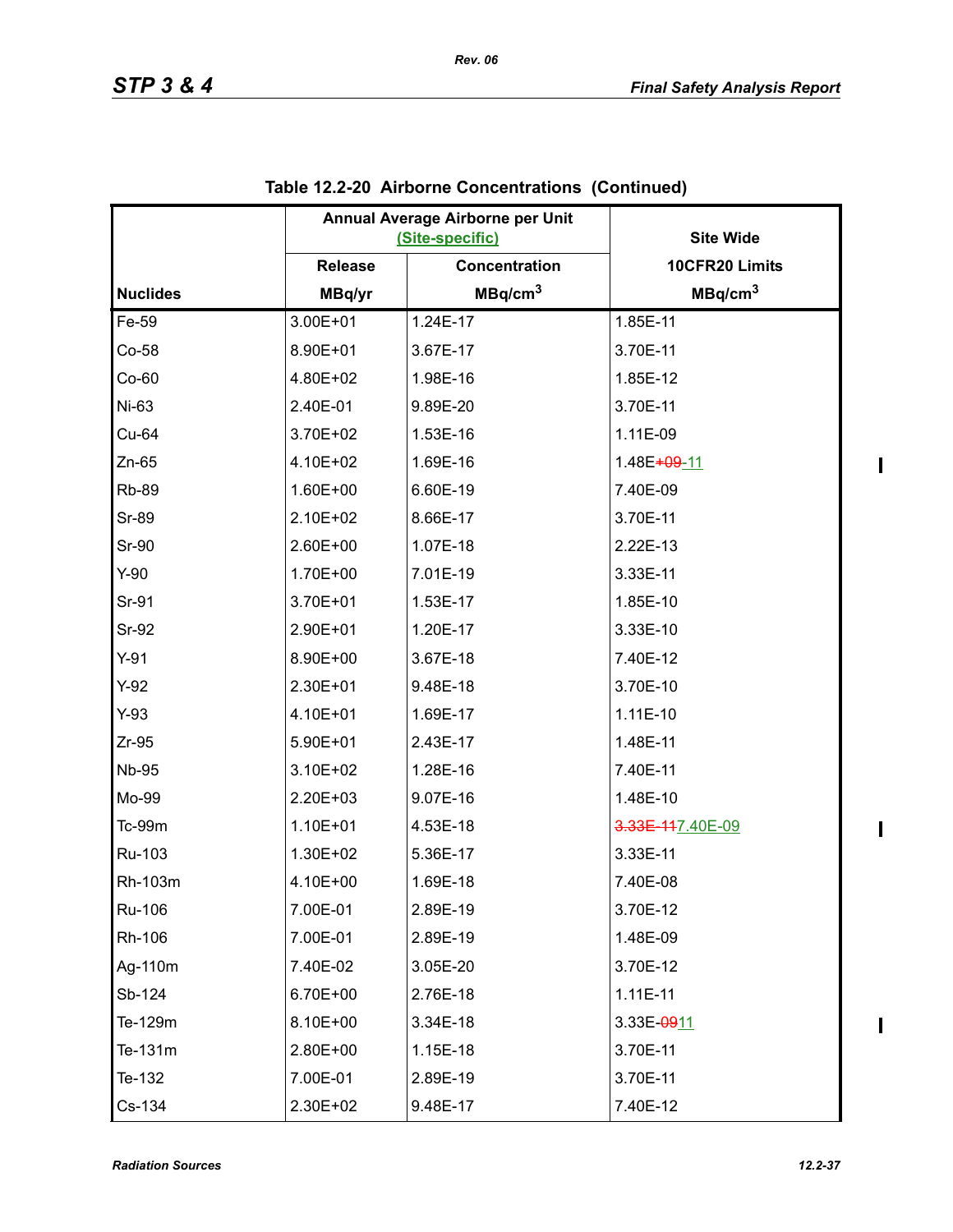$\begin{array}{c} \hline \end{array}$ 

|                 |                | Annual Average Airborne per Unit<br><u>(Site-specific)</u> | <b>Site Wide</b>    |
|-----------------|----------------|------------------------------------------------------------|---------------------|
|                 | <b>Release</b> | Concentration                                              | 10CFR20 Limits      |
| <b>Nuclides</b> | MBq/yr         | MBq/cm <sup>3</sup>                                        | MBq/cm <sup>3</sup> |
| Cs-136          | $2.20E + 01$   | 9.07E-18                                                   | 3.33E-11            |
| Cs-137          | $3.50E + 02$   | 1.44E-16                                                   | 7.40E-12            |
| $Cs-138$        | 6.30E+00       | 2.60E-18                                                   | 2.96E-112.69E-09    |
| Ba-140          | $1.00E + 03$   | 4.12E-16                                                   | 7.40E-11            |
| La-140          | 6.70E+01       | 2.76E-17                                                   | 7.40E-11            |
| Ce-141          | $3.40E + 02$   | 1.40E-16                                                   | 3.70E-11            |
| Ce-144          | 7.00E-01       | 2.89E-19                                                   | 1.48E-12            |
| Pr-144          | 7.00E-01       | 2.89E-19                                                   | 7.40E-09            |
| W-187           | 7.00E+00       | 2.89E-18                                                   | 3.70E-10            |
| Np-239          | 4.40E+02       | 1.81E-16                                                   | $1.11E-10$          |

| Table 12.2-20 Airborne Concentrations (Continued) |
|---------------------------------------------------|
|---------------------------------------------------|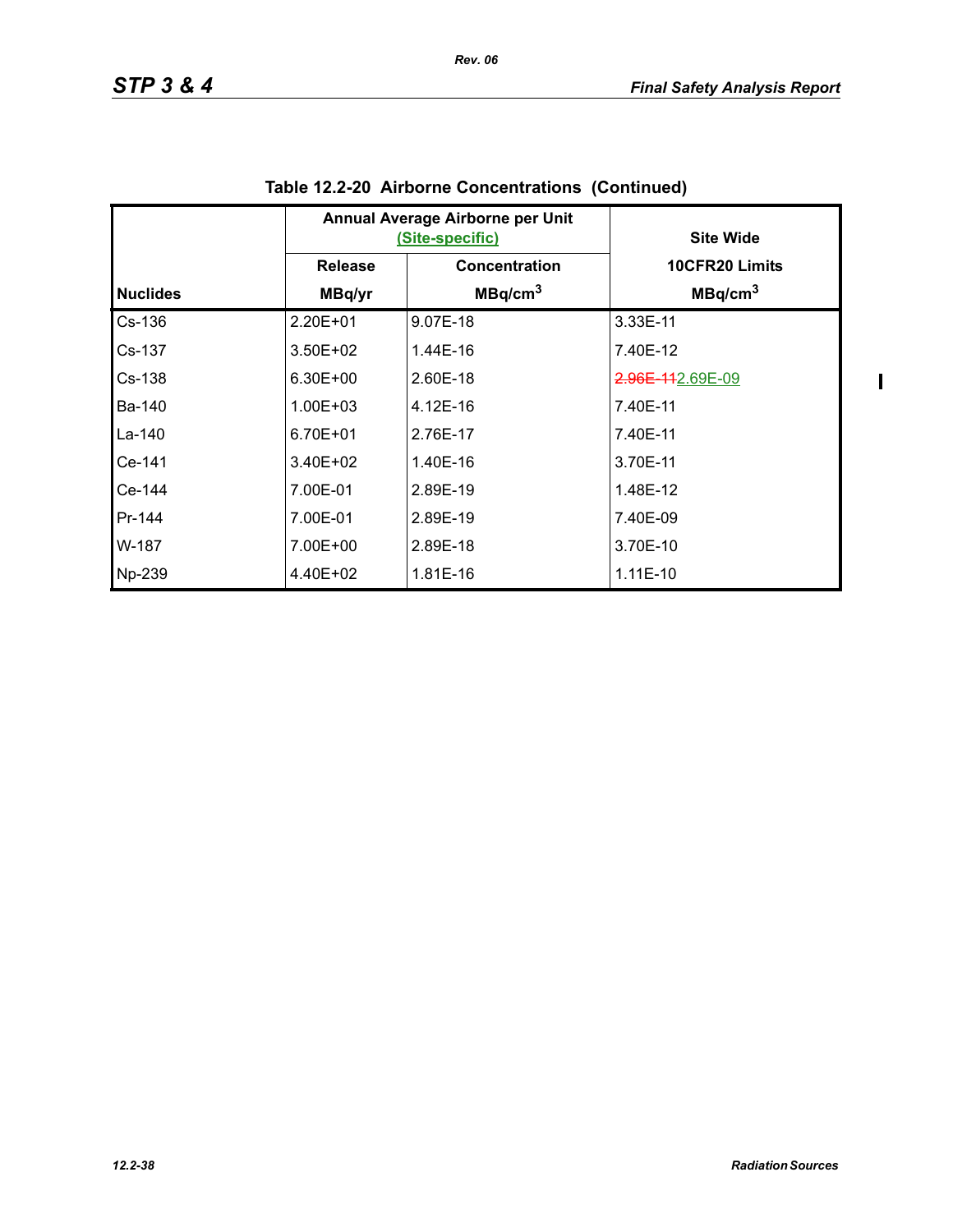| <b>PATHWAY</b>                                               | T.BODY            | <b>GI-TRACT</b>     | <b>BONE</b> | <b>LIVER</b>                        | <b>KIDNEY</b>     | <b>THYROID</b><br>$[4]$             | <b>LUNG</b> | <b>SKIN</b>       |
|--------------------------------------------------------------|-------------------|---------------------|-------------|-------------------------------------|-------------------|-------------------------------------|-------------|-------------------|
| <b>PLUME</b>                                                 |                   | 1.67E-01 1.67E-01   |             | 1.67E-01 1.67E-01                   | 1.67E-01          | 8.63E-02                            |             | 1.70E-01 4.62E-01 |
| <b>GROUND</b>                                                |                   | 2.36E-02 2.36E-02   |             | 2.36E-02 2.36E-02 2.36E-02 2.84E-02 |                   |                                     |             | 2.36E-02 2.77E-02 |
| <b>VEGETABLE</b>                                             |                   |                     |             |                                     |                   |                                     |             |                   |
| ADULT <sub>[2]</sub>                                         |                   | 4.09E-02 4.03E-02   |             | 1.76E-01 4.41E-02 4.03E-02 8.31E-01 |                   |                                     |             | 3.43E-02 3.34E-02 |
| TEEN <sub>[2]</sub>                                          |                   | 6.14E-02 6.13E-02   | 2.84E-01    | 7.00E-02                            | $6.38E-02$        | $1.05E + 00$                        | 5.55E-02    | 5.40E-02          |
| <b>CHILD</b>                                                 |                   | 1.38E-01   1.35E-01 | 6.84E-01    | 1.55E-01                            | $1.44E-01$        | 1.99E+00                            | 1.31E-01    | 1.29E-01          |
| <b>MEAT</b>                                                  |                   |                     |             |                                     |                   |                                     |             |                   |
| <b>ADULT</b>                                                 |                   | 1.33E-02 1.81E-02   | 6.18E-02    | 1.38E-02                            | 1.32E-02 3.99E-02 |                                     | $1.24E-02$  | 1.23E-02          |
| <b>TEEN</b>                                                  | 1.10E-02          | 1.36E-02            | 5.21E-02    | 1.15E-02                            | 1.10E-02          | 2.97E-02                            | 1.05E-02    | 1.04E-02          |
| <b>CHILD</b>                                                 | 2.01E-02 2.11E-02 |                     | 9.79E-02    | 2.09E-02                            | 2.02E-02          | 4.67E-02                            | 1.95E-02    | 1.94E-02          |
| COW MILK [2]                                                 |                   |                     |             |                                     |                   |                                     |             |                   |
| <b>ADULT</b>                                                 |                   | 2.08E-02 1.65E-02   |             | 7.36E-02 2.49E-02 2.17E-02 9.77E-01 |                   |                                     | 1.43E-02    | 1.36E-02          |
| <b>TEEN</b>                                                  |                   | 3.35E-02 2.84E-02   | $1.36E-01$  | 4.45E-02                            | 3.90E-02          | 1.55E+00                            | 2.64E-02    | 2.49E-02          |
| <b>CHILD</b>                                                 |                   | 7.21E-02 6.34E-02   | $3.31E-01$  | $9.34E-02$                          | 8.39E-02          | $3.10E + 00$                        | 6.31E-02    | 6.09E-02          |
| <b>INFANT [2]</b>                                            |                   | 1.43E-01 1.35E-01   | 6.43E-01    |                                     |                   | 1.93E-01   1.64E-01   7.52E+00      | 1.31E-01    | 1.27E-01          |
| <b>GOAT MILK [3]</b>                                         |                   |                     |             |                                     |                   |                                     |             |                   |
| <b>ADULT</b>                                                 |                   | 3.10E-02 1.60E-02   |             |                                     |                   | 8.26E-02 3.83E-02 2.70E-02 1.28E+00 |             | 1.63E-02 1.40E-02 |
| <b>TEEN</b>                                                  | 4.33E-02 2.80E-02 |                     | 1.51E-01    | 6.79E-02                            | $4.81E-02$        | $2.03E+00$                          |             | 3.01E-02 2.55E-02 |
| <b>CHILD</b>                                                 |                   | 7.89E-02 6.37E-02   |             |                                     |                   | 3.71E-01 1.33E-01 9.88E-02 4.05E+00 |             | 6.86E-02 6.17E-02 |
| <b>INFANT</b>                                                |                   | 1.50E-01 1.31E-01   | 7.08E-01    | 2.70E-01                            | 1.89E-01          | $9.82E + 00$                        | 1.40E-01    | 1.28E-01          |
| <b>INHAL</b>                                                 |                   |                     |             |                                     |                   |                                     |             |                   |
| <b>ADULT</b>                                                 |                   | 1.62E-03 2.14E-03   | $8.13E-04$  | 2.41E-03                            | 3.06E-03 7.46E-02 |                                     | 3.67E-03    | 1.03E-03          |
| <b>TEEN</b>                                                  |                   | 1.75E-03 2.33E-03   | $1.13E-03$  | 2.92E-03                            | 3.79E-03          | 9.76E-02                            | 5.04E-03    | 1.04E-03          |
| <b>CHILD</b>                                                 |                   | 1.67E-03 1.76E-03   | $1.52E-03$  | 2.72E-03                            | 3.46E-03          | 1.21E-01                            | 4.25E-03    | 9.18E-04          |
| <b>INFANT</b>                                                |                   | 1.03E-03 9.57E-04   | $1.13E-03$  | 2.10E-03                            | 2.17E-03          | 1.10E-01                            | 3.05E-03    | 5.28E-04          |
| <b>SUM OF</b><br><b>VIABLE</b><br><b>PATHWAYS</b><br>(CHILD) | 3.50E-01          | $3.48E-01$          | 9.74E-01    | 3.69E-01                            | 3.58E-01          | $2.27E+00$                          | 3.49E-01    | $6.39E-01$        |

# **Table 12.2-21 Gaseous Pathway Doses for Maximally Exposed Individual [1] One Unit (millirem per year)**

[1] MSite-specific maximally exposed individual for total body and all organs except thyroid is child resident, 2.18 miles WSW of STP3/4.

[2] Adult, teen and infant doses are presented as additional information.

[3] Cow milk and goat milk pathway doses are hypothetical for this location and are presented as additional information only; no milk animals are located within 5 miles of the plant.

[4] Maximally exposed individual for thyroid. Child resident 3.03 miles NNW.

Ground level releases assumed.

Source: GASPAR II calculated pathway doses for locations indicated in footnotes [1] and [4]

 $\blacksquare$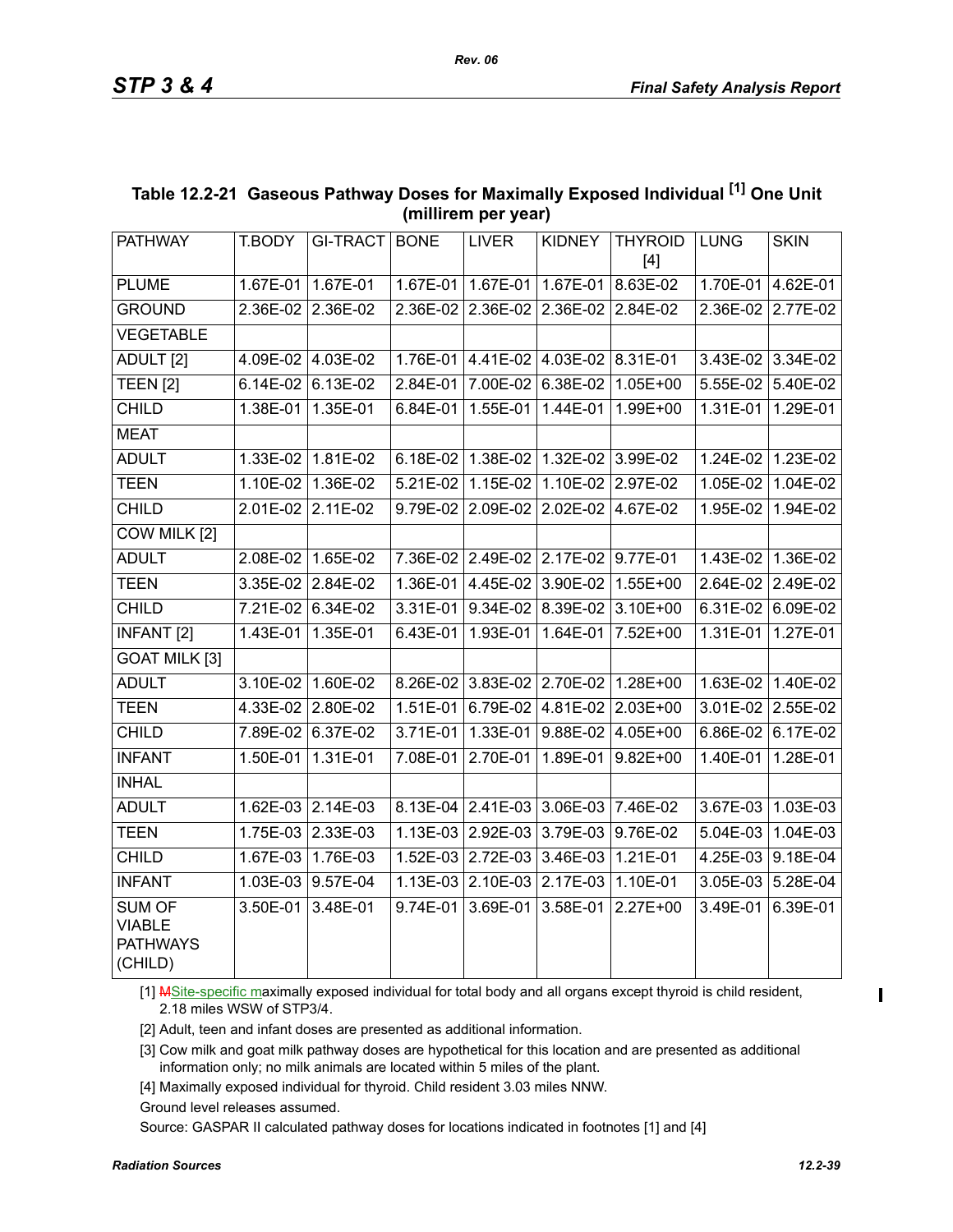$\blacksquare$ 

|                | <b>Annual Release</b> | Concentration   |
|----------------|-----------------------|-----------------|
|                | (Site-specific)       | (Site-specific) |
| <b>Nuclide</b> | MBq/yr                | MBq/ml          |
| $I - 131$      | 3.35E+02              | 1.75E-13        |
| $I-132$        | 7.15E+01              | 3.75E-14        |
| $I-133$        | 1.38E+03              | 7.23E-13        |
| $I - 134$      | 4.22E+00              | 2.21E-15        |
| $I-135$        | 4.03E+02              | 2.11E-13        |
| $H-3$          | 2.96E+05              | 1.55E-10        |
| $C-14$         | $0.00E + 00$          | $0.00E + 00$    |
| Na-24          | 1.87E+02              | 9.78E-14        |
| $P-32$         | 2.10E+01              | 1.10E-14        |
| $Cr-51$        | 6.30E+02              | 3.30E-13        |
| Mn-54          | 1.47E+02              | 7.68E-14        |
| Mn-56          | 7.55E+01              | 3.95E-14        |
| Co-56          | $0.00E + 00$          | $0.00E + 00$    |
| Co-57          | $0.00E + 00$          | $0.00E + 00$    |
| Co-58          | 3.10E+02              | 1.62E-13        |
| $Co-60$        | 5.69E+02              | 2.98E-13        |
| Fe-55          | 3.50E+02              | 1.83E-13        |
| Fe-59          | 8.24E+01              | 4.31E-14        |
| Ni-63          | 6.29E+01              | 3.30E-14        |
| Cu-64          | 4.67E+02              | 2.45E-13        |
| $Zn-65$        | 1.63E+01              | 8.53E-15        |
| <b>Rb-89</b>   | $0.00E + 00$          | $0.00E + 00$    |
| Sr-89          | 1.16E+01              | 6.08E-15        |
| Sr-90          | 9.92E-01              | 5.19E-16        |
| $Y-90$         | $0.00E + 00$          | $0.00E + 00$    |
| Sr-91          | 4.64E+01              | 2.43E-14        |
| $Y-91$         | 8.70E+00              | 4.55E-15        |
| Sr-92          | $1.64E + 01$          | 8.58E-15        |
| $Y-92$         | $6.27E + 01$          | 3.28E-14        |
| $Y-93$         | $5.05E + 01$          | 2.64E-14        |
| $Zr-95$        | 4.10E+01              | 2.14E-14        |

|  | Table 12.2-22 <del>Average </del> Annual <u>Average </u> Liquid Releases |  |  |
|--|--------------------------------------------------------------------------|--|--|
|--|--------------------------------------------------------------------------|--|--|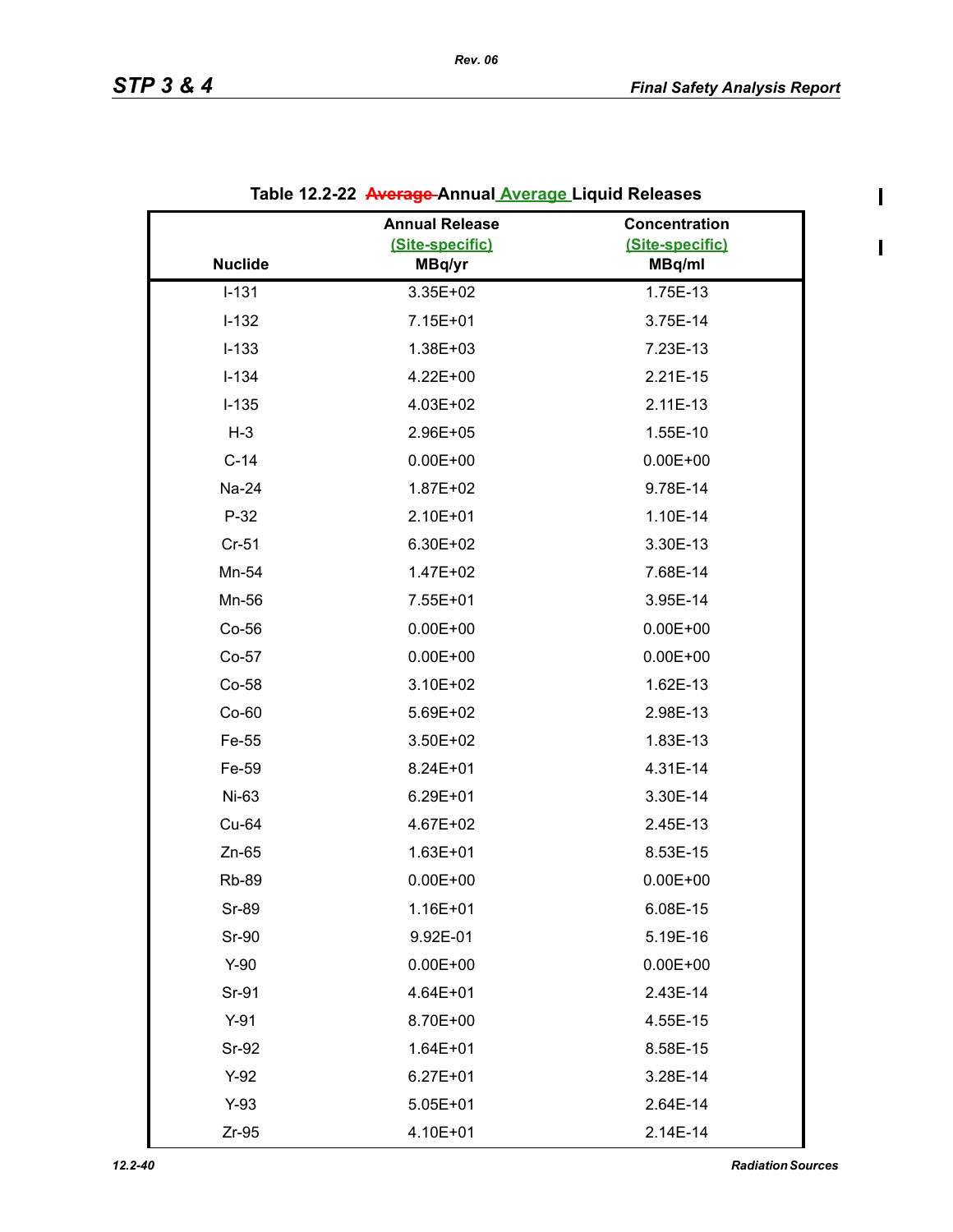|                | <b>Annual Release</b> | Concentration   |
|----------------|-----------------------|-----------------|
| <b>Nuclide</b> | (Site-specific)       | (Site-specific) |
|                | MBq/yr                | MBq/ml          |
| <b>Nb-95</b>   | 1.16E+01              | 6.08E-15        |
| Mo-99          | $9.66E + 01$          | 5.06E-14        |
| <b>Tc-99m</b>  | 2.10E+02              | 1.10E-13        |
| Ru-103         | $1.21E + 01$          | 6.34E-15        |
| Rh-103m        | $0.00E + 00$          | $0.00E + 00$    |
| Ru-106         | 3.29E+02              | 1.72E-13        |
| Rh-106         | $0.00E + 00$          | $0.00E + 00$    |
| Ag-110m        | 4.44E+01              | 2.32E-14        |
| Sb-124         | $0.00E + 00$          | $0.00E + 00$    |
| Te-129m        | $3.12E + 00$          | 1.63E-15        |
| Te-131m        | 3.10E+00              | 1.63E-15        |
| Te-132         | 5.00E-01              | 2.62E-16        |
| Cs-134         | 4.18E+02              | 2.19E-13        |
| Cs-136         | 2.78E+01              | 1.46E-14        |
| Cs-137         | $6.57E+02$            | 3.44E-13        |
| Cs-138         | 2.96E-02              | 1.55E-17        |
| Ba-140         | $6.23E + 01$          | 3.26E-14        |
| La-140         | $0.00E + 00$          | $0.00E + 00$    |
| Ce-141         | 1.10E+01              | 5.74E-15        |
| Ce-144         | 1.44E+02              | 7.56E-14        |
| Pr-143         | 3.00E+00              | 1.57E-15        |
| Nd-147         | 7.40E-02              | 3.87E-17        |
| W-187          | 8.24E+00              | 4.32E-15        |
| Np-239         | $3.51E + 02$          | 1.84E-13        |

# **Table 12.2-22 Average Annual Average Liquid Releases (Continued)**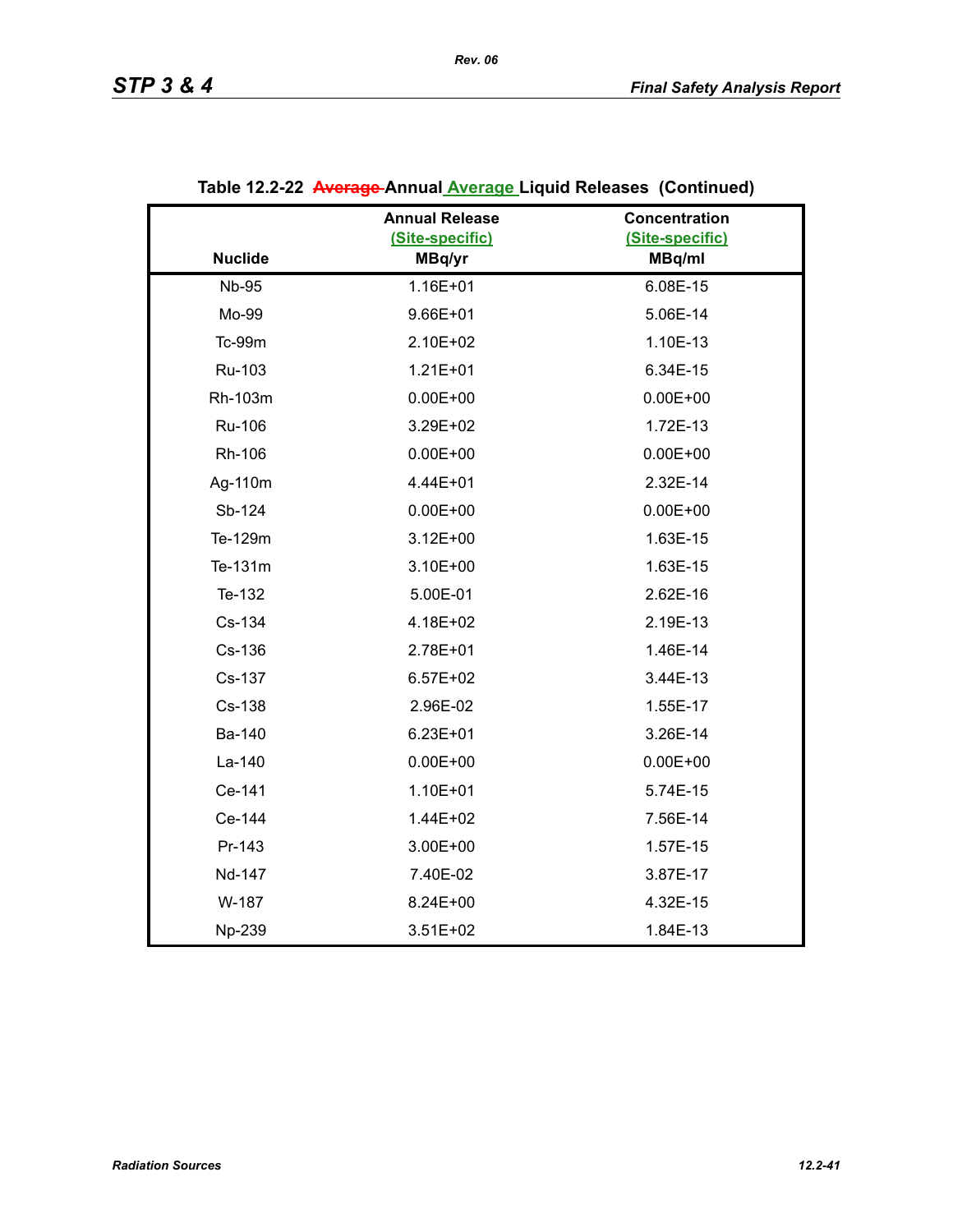$\mathbf I$ 

| Skin     | <b>Bone</b> | ∟iver   | Total Body | <b>Thyroid</b> | Kidney  | Lung        | <b>GI-LLI</b> [2] |
|----------|-------------|---------|------------|----------------|---------|-------------|-------------------|
| 2.12 E-4 | $1.15E - 3$ | 2.92E-4 | $2.63E-4$  | 2.03 E-4       | 2.13E-4 | $2.05E - 4$ | 4.34 E-4          |

**Table 12.2-23 Liquid Pathway Dose Analysis[1] (millirem per year) (One Unit)**

[1] LSite-specific liquid pathway MEI is a teenager ingesting fresh water sport fish and receiving shoreline exposure from the Little Robbins Slough.

[2] GI-LLI = Gastrointestinal-lining of lower intestine.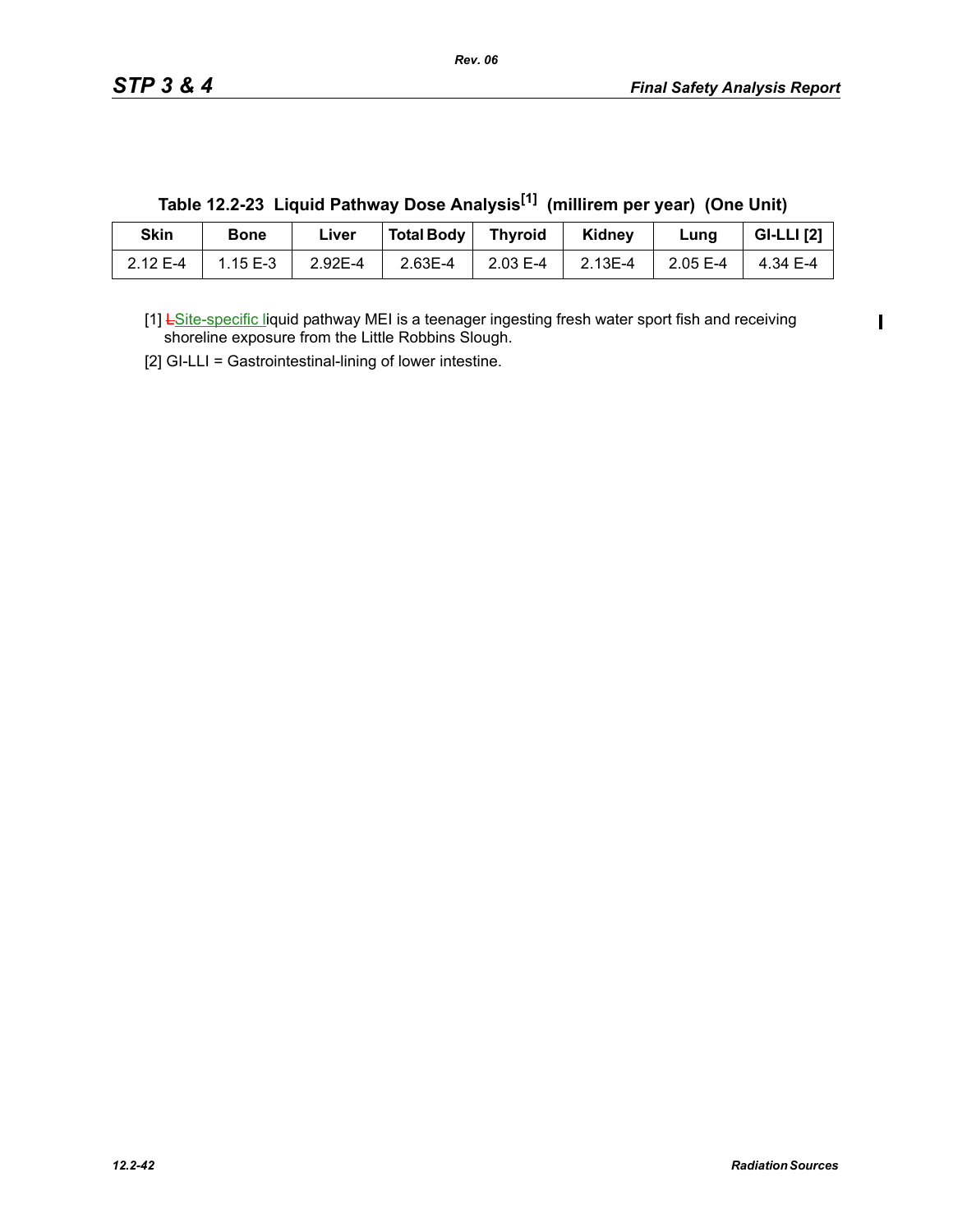$\mathbf{I}$ 

| <b>Parameter</b>                                            | Value            |
|-------------------------------------------------------------|------------------|
| <b>Release Source Terms</b>                                 | Table 12.2-20    |
| Population distribution                                     | ER Table $2.5-2$ |
| Dispersion and deposition factors $(\gamma/q)$ and d/q) [1] | Table 2.3S-27    |
| 50-Mile Milk Production (L/yr)                              | $2.13E6$ [2]     |
| 50-Mile Meat Production (kg/yr)                             | 4.05E7 [2]       |
| 50-Mile Vegetable Production (kg/yr)                        | $9.64E6$ [2]     |

#### **Table 12.2-31 12.2-24 Gaseous Pathway Parameters**

[1] Air concentration and deposition per unit release rate.

[2] Animal and vegetable production from 2002 National Census of Agriculture. Production converted to food products using average conversion factors: 21,328 lb-milk/cow, 524 lb beef per cattle/calf, 92.2 lb pork/hog-pig, 61.1 lb meat/sheep, and 8,090 kg vegetables/acre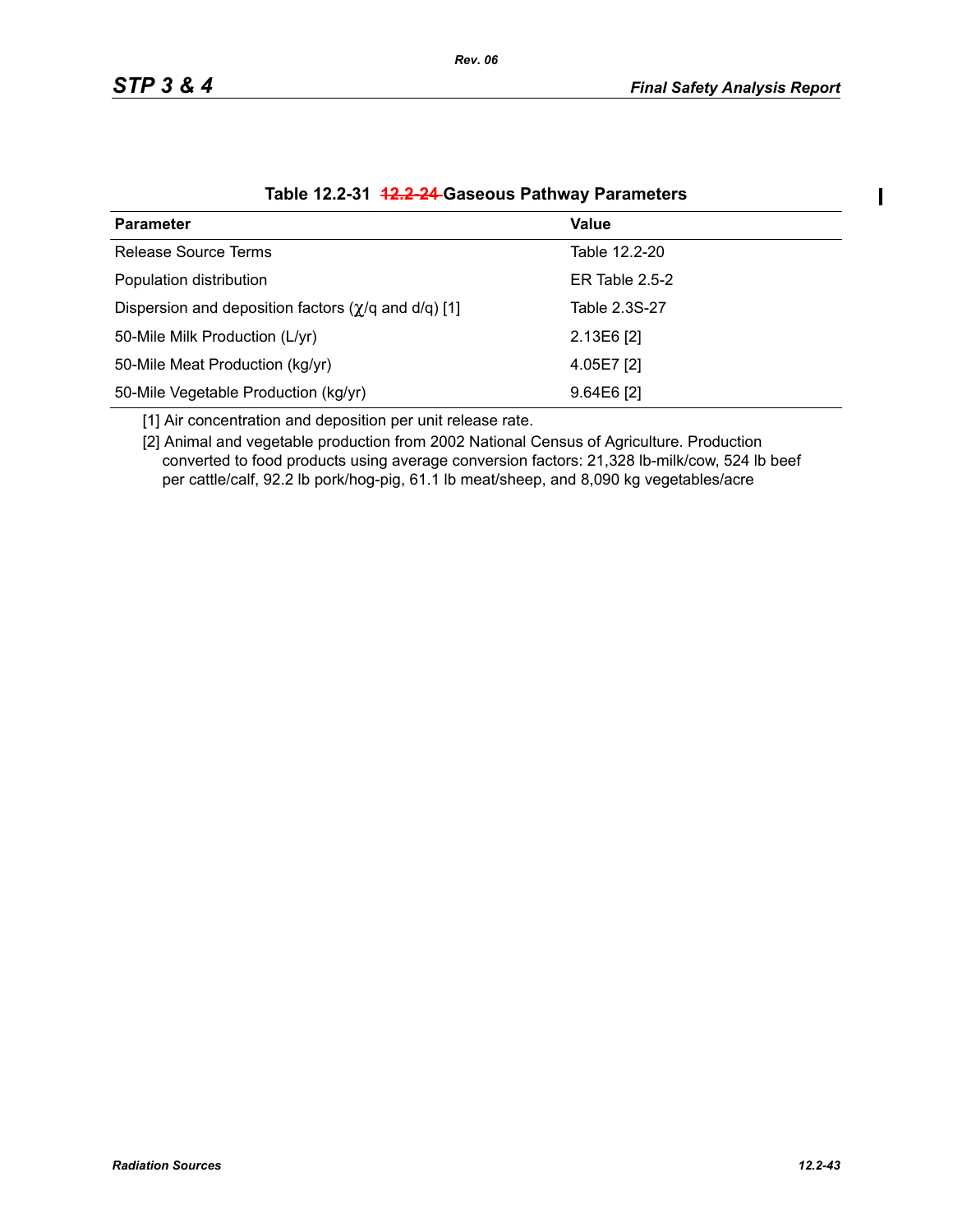$\blacksquare$ 

|                                         | <b>Annual Rate</b> |       |      |              |
|-----------------------------------------|--------------------|-------|------|--------------|
| <b>Consumption Factor</b>               | <b>Infant</b>      | Child | Teen | <b>Adult</b> |
| Milk consumption (L/yr) [1]             | 330                | 330   | 400  | 310          |
| Meat consumption (kg/yr) [1]            | 0                  | 41    | 65   | 110          |
| Leafy vegetable consumption (kg/yr) [2] | 0                  | 26    | 42   | 64           |
| Vegetable consumption (kg/yr) [2]       | 0                  | 520   | 630  | 520          |

#### **Table 12.2-32 12.2.25 Gaseous Pathway Consumption Factors for Maximally Exposed Individual**

*Rev. 06*

Source: Reference 12.2-12

[1] Cattle are assumed on pasture for 11 months of the year.

[2] Leafy vegetables are assumed grown in the MEI's garden for 11 months of the year; the garden is assumed to supply 76% of the other vegetables ingested annually.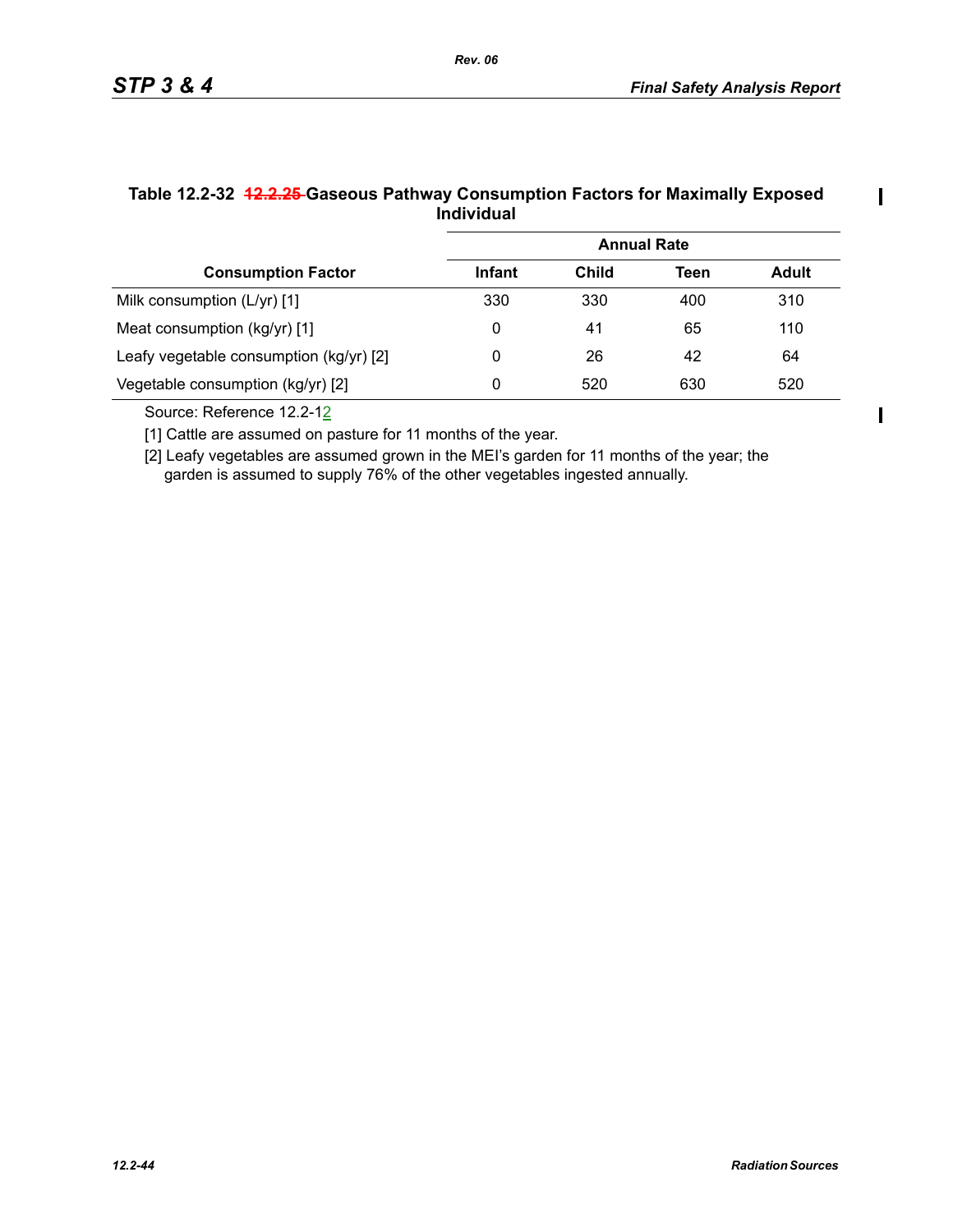| Receptor                                                                     | <b>Direction</b> | <b>Distance</b><br>(miles) |
|------------------------------------------------------------------------------|------------------|----------------------------|
| Site boundary                                                                | <b>NNW</b>       | 0.69                       |
| Maximally exposed individual (MEI), total body and all organs but<br>thyroid | <b>WSW</b>       | 2.18                       |
| MEI, thyroid                                                                 | <b>NNW</b>       | 3.03                       |

#### **Table 12.2-33 12.2.26 Gaseous Pathway Receptor Locations**

Source: from GASPAR II (Reference 12.2-12) calculations of dose at nearby receptors (receptors given in Reference 12.2- $\frac{213}{12}$ . Locations of maximum dose reported above.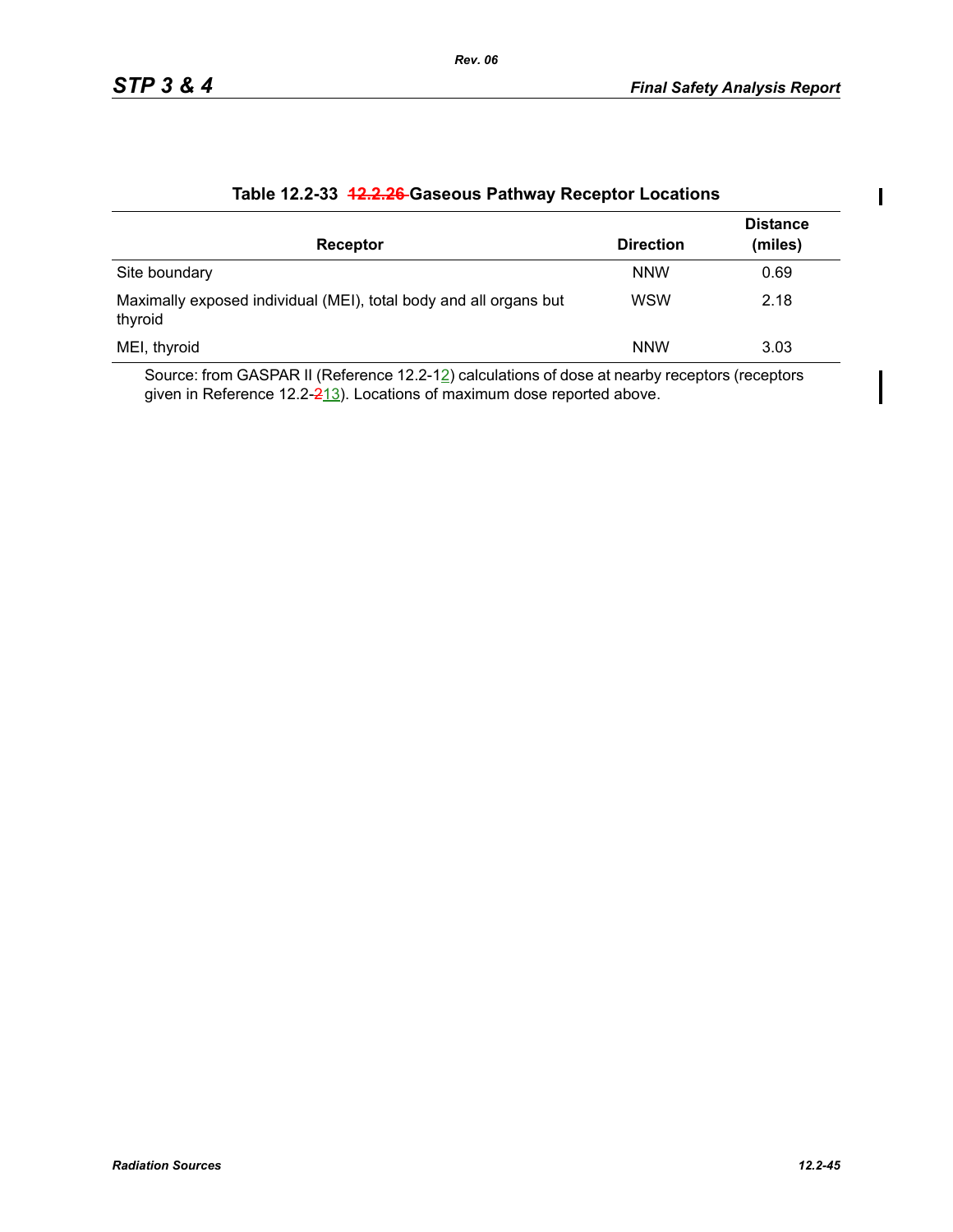$\blacksquare$ 

| <b>Parameter</b>                          | Value                                      |
|-------------------------------------------|--------------------------------------------|
| Release source terms                      | Table 12.2-22 [1]                          |
| Water body flow                           | 600, 97800, 18.3 cubic feet per second [2] |
| Dilution factor for discharge             | 1[3]                                       |
| Transit time to receptor                  | 1 hour [4]                                 |
| Impoundment reconcentration model         | None [5]                                   |
| 50-Mile population                        | 514,003 [6]                                |
| 50-Mile sport fishing, invertebrate catch | 4.5E4, 1.8E6 kg/yr [7]                     |
| 50-Mile shoreline usage                   | 7.84E6 person-hours/yr [8]                 |
| 50-Mile swimming, boating usage           | 3.92E6 person-hours/yr [9]                 |
| Fish consumption                          | 21 kilograms per year [10]                 |
| Drinking water consumption                | None [11]                                  |

|  | Table 12.2-34 <del>12.2.27</del> -Liquid Pathway Parameters |  |  |
|--|-------------------------------------------------------------|--|--|
|--|-------------------------------------------------------------|--|--|

[1] Table 12.2-22 gives single unit releases to the main cooling reservoir. Sources to the Colorado River, Matagorda Bay, and Little Robbins Slough are calculated by multiplying the values in Table 12.2-22 by the factors for each water body and nuclide in Table B4-1 of Reference 12.2-213.

- [2] Dilution flow rate in Colorado River, Matagorda Bay, and Little Robbins Slough (Reference  $12.2 - \frac{314}{9}$ .
- [3] Liquid discharge assumed fully mixed with annual average dilution flows.
- [4] 1 hour assumed for transit time from reservoir discharge in all water bodies. This parameter is inconsequential because of residence time in the reservoir.
- [5] Completely mixed model used for all water bodies. Reservoir characteristics built into Reference 12.2-213 Table B4-1 factors.
- [6] Estimated 2060 population, ER Table 2.5-2.
- [7] One-half of fish catch in each of Colorado River and Matagorda Bay. All invertebrate catch in Matagorda Bay (Reference 12.2-213)
- [8] One-half at each of Colorado River and Matagorda Bay (Reference  $12.2 \frac{213}{2}$ )
- [9] Each of swimming and boating assumed one-half of shoreline usage.
- [10] Adult MEI. 6.9 kilograms per year average (adult population) fish consumption (Reference 12.2-415)
- [11] References 12.2-213 and 12.2-314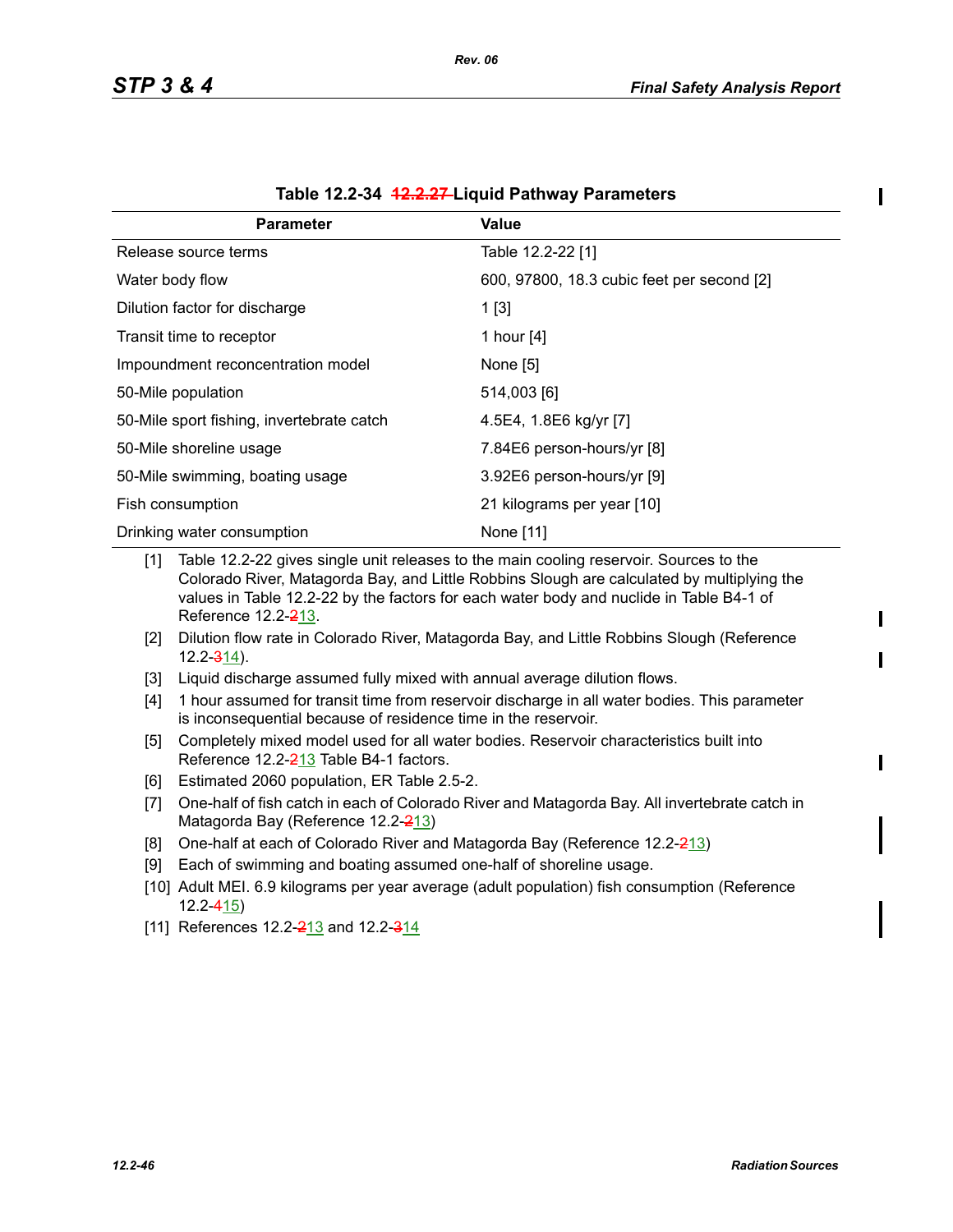$\overline{\mathbf{I}}$ 

**Table 12.2-28 Not Used**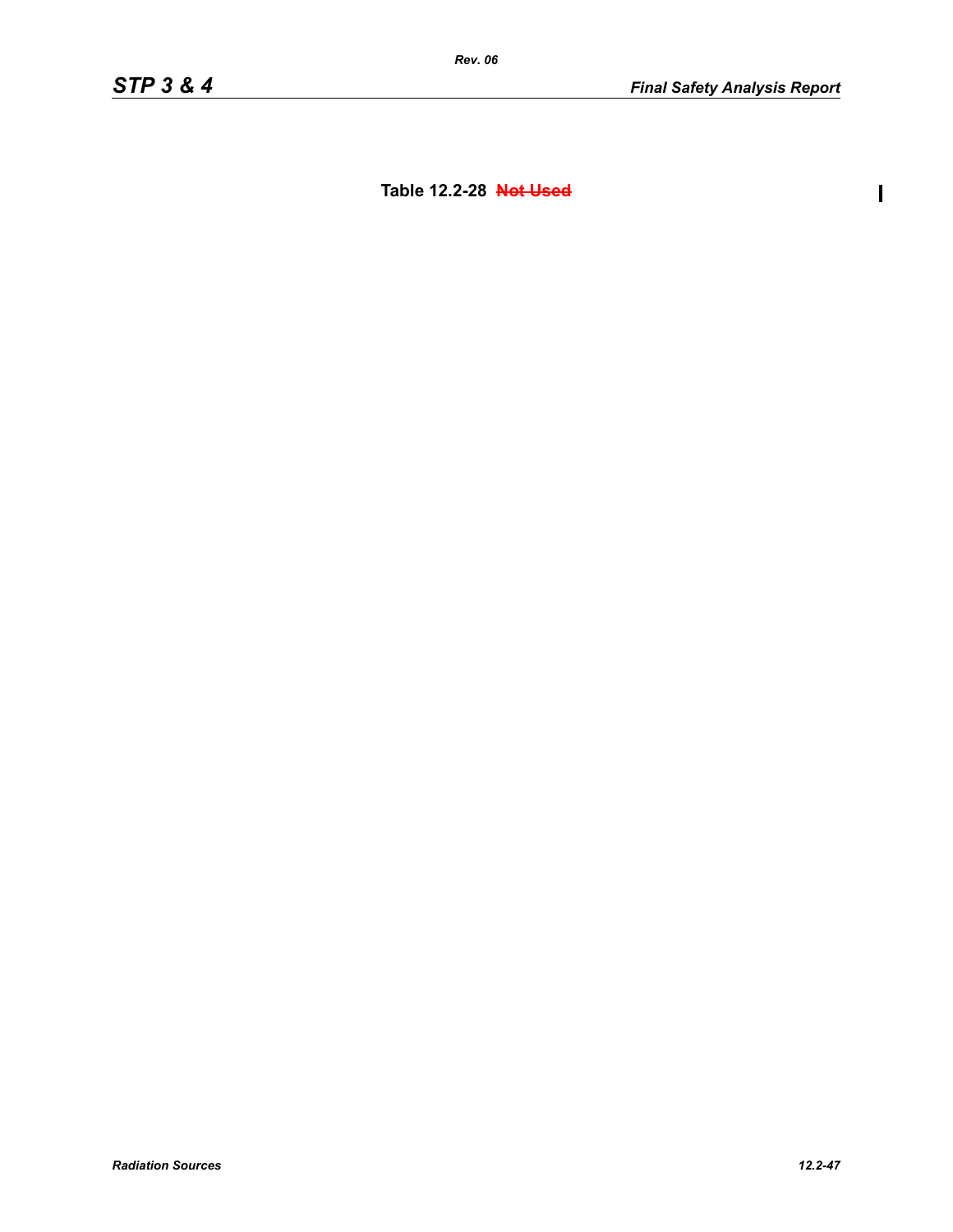$\mathbf I$ 

 $\mathbf I$ 

|                                                     |                       | <b>Annual Dose</b> |       |  |  |  |
|-----------------------------------------------------|-----------------------|--------------------|-------|--|--|--|
|                                                     |                       | <b>ABWR</b>        |       |  |  |  |
| <b>Type of Dose</b>                                 | Location              | (per unit)         | Limit |  |  |  |
| Liquid effluent                                     | Little Robbins Slough |                    |       |  |  |  |
| Total body (mrem) [5]                               |                       | $2.63E-4$ [1]      | 3     |  |  |  |
| Maximum organ – Bone (mrem)                         |                       | $1.15E-3$ [7]      | 10    |  |  |  |
| Gaseous effluent [2]                                | Site Boundary         |                    |       |  |  |  |
| Gamma air (mrad) [6]                                |                       | 3.30               | 10    |  |  |  |
| Beta air (mrad)                                     |                       | 4.28               | 20    |  |  |  |
| Total external body (mrem)                          |                       | 3.20               | 5     |  |  |  |
| Skin (mrem)                                         |                       | 7.25               | 15    |  |  |  |
| lodines and particulates [3] (gaseous<br>effluents) |                       |                    |       |  |  |  |
| Maximum organ – thyroid (mrem)                      | MEI                   | 2.19[4]            | 15    |  |  |  |

#### **Table 12.2-35 12.2.29 Comparison of Annual Maximally Exposed Individual Doses with 10 CFR 50, Appendix I Criteria**

*Rev. 06*

[1] Teenager using Little Robbins Slough.

[2] North-northwest Site Boundary. Ground level releases assumed.

[3] Includes Tritium and Carbon-14 terrestrial food chain dose (and inhalation dose for calculation ease and conservatism), consistent with Table 1 of Reference 12.2-516.

- [4] Child eating home grown meat and vegetables. Difference between Tables 12.2-21 and 12.2-2935 thyroid dose is 0.087 millirem per unit from noble gases in the plume.
- [5] One-one thousandth of a rem (roentgen equivalent man). For gamma and beta exposure, one mrem = one mrad.
- [6] One-one thousandth of a rad (radiation absorbed dose), or 0.1 ergs per gram of, biological mass.
- [7] Child using Little Robbins Slough.

Source: GASPAR II and LADTAP II calculated doses.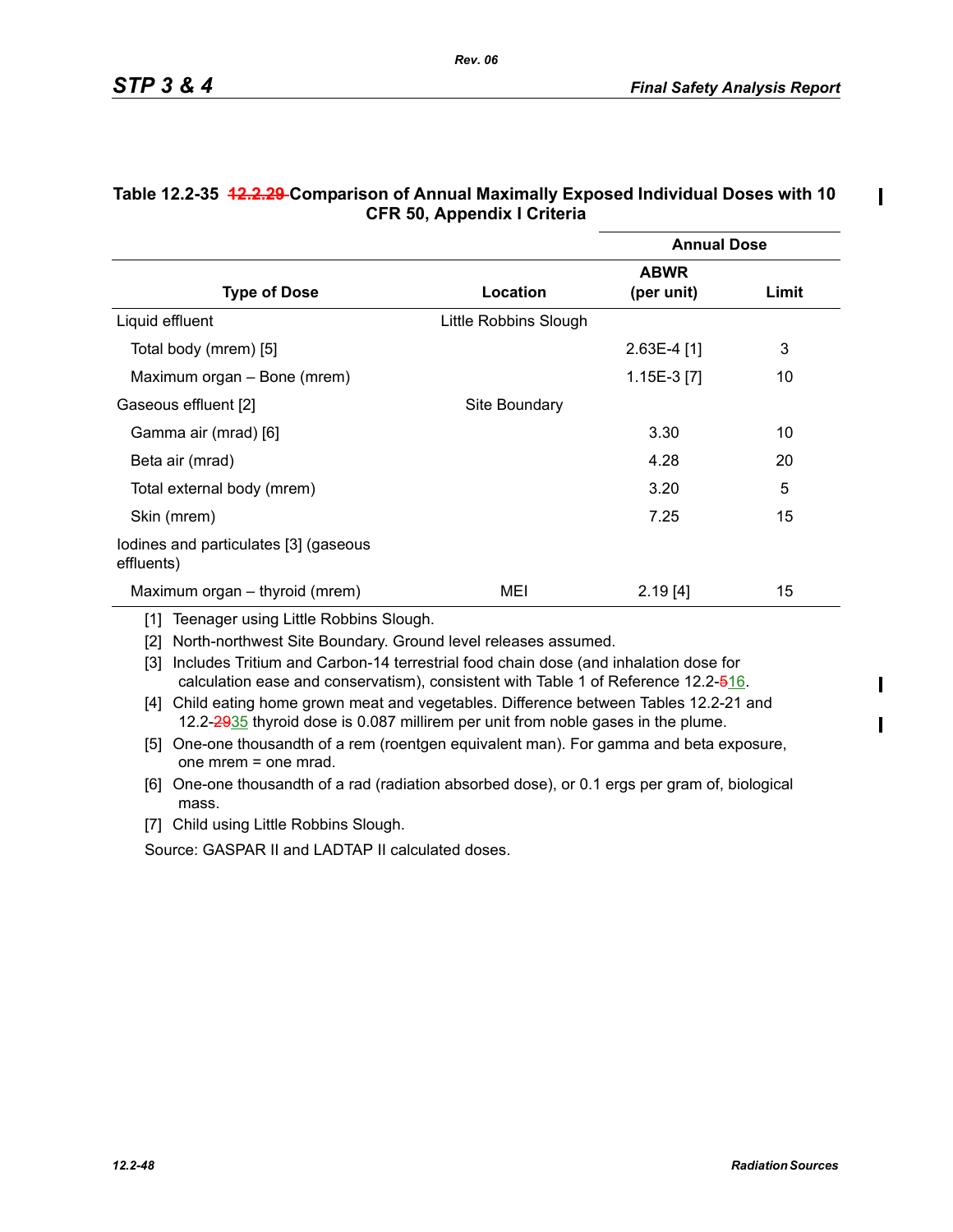| Table 12.2-36 <del>12.2.30-</del> Comparison of Pathway Bounding Maximally Exposed Individual Doses with 10 CFR 20.1301(e) Criteria [1] |  |
|-----------------------------------------------------------------------------------------------------------------------------------------|--|
| – (millirem per year)                                                                                                                   |  |

|                       |                            |                                                                                                                                                                                           |                |                              | - (millirem per year) |                |              |                             |                            |
|-----------------------|----------------------------|-------------------------------------------------------------------------------------------------------------------------------------------------------------------------------------------|----------------|------------------------------|-----------------------|----------------|--------------|-----------------------------|----------------------------|
|                       | <b>Direct</b><br>Radiation | Units 3 and 4 (ABWR)                                                                                                                                                                      |                | Units 1 and 2 (Existing) [6] |                       |                |              |                             |                            |
|                       |                            | Liquid                                                                                                                                                                                    | <b>Gaseous</b> | <b>Total</b>                 | Liquid                | <b>Gaseous</b> | <b>Total</b> | <b>Site</b><br><b>Total</b> | <b>Regulatory</b><br>Limit |
| <b>Total body</b>     | $5.0$                      | $0.00053$ [2]                                                                                                                                                                             | 0.70[4]        | 5.70                         | 0.0042                | 0.0080         | 0.012        | 5.71                        | 25                         |
| Thyroid               | <b>NA</b>                  | $0.00041$ [2]                                                                                                                                                                             | 4.54[5]        | 4.54                         | 0.0041                | 0.0097         | 0.014        | 4.55                        | 75                         |
| Other organ -<br>bone | <b>NA</b>                  | $0.0023$ [3]                                                                                                                                                                              | 1.94[4]        | 1.94                         | 0.00077               | 0.0011         | 0.0019       | 1.94                        | 25                         |
|                       |                            | [5] Residence with meat animal and vegetable garden, dose to child, 3.03 miles NNW of new units.<br>[6] References 12.2-12, 12.2-314, and 12.2-415. Same receptor locations as STP 3 & 4. |                |                              |                       |                |              |                             |                            |